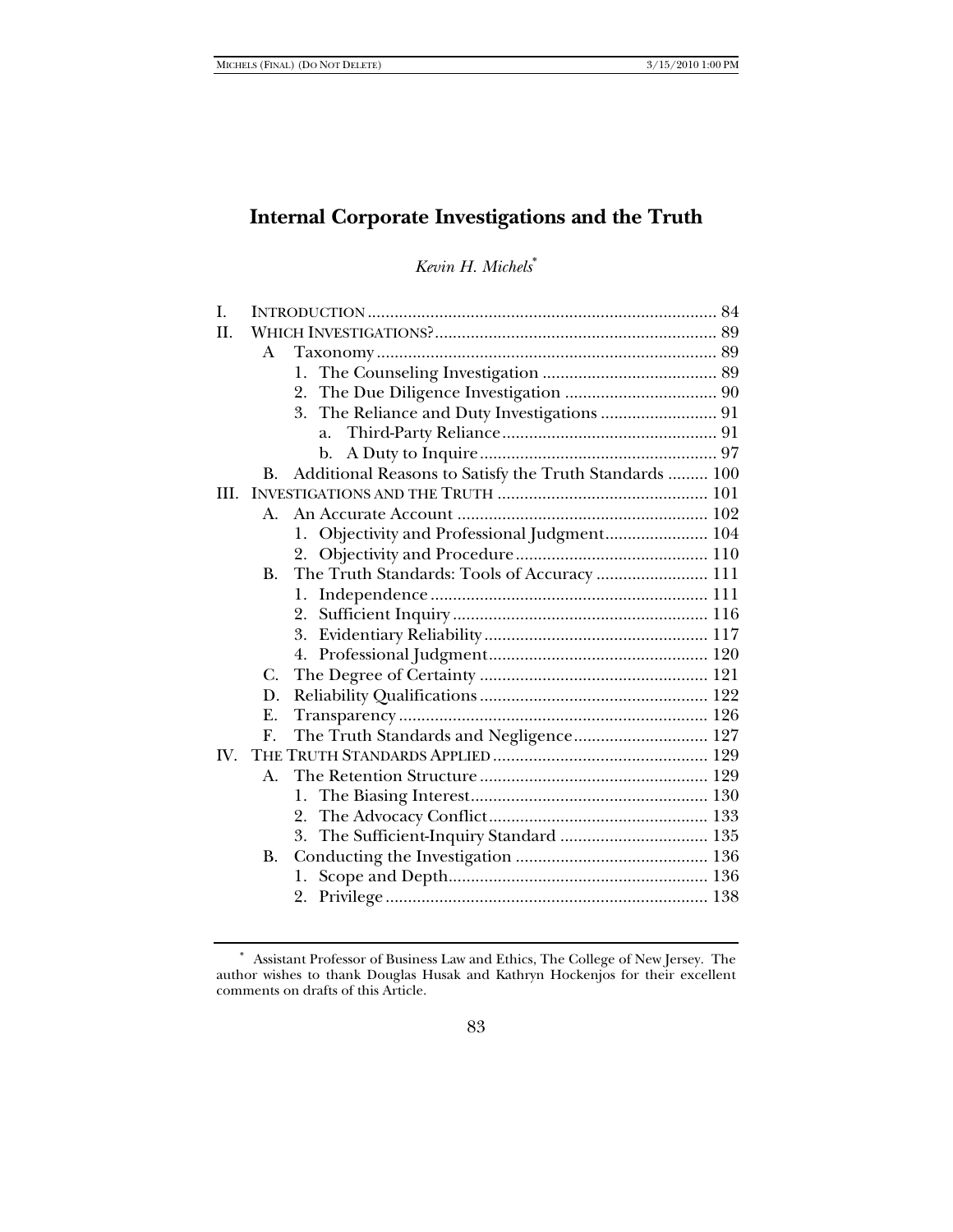| -84 | <b>SETON HALL LAW REVIEW</b> | [Vol. 40:83] |
|-----|------------------------------|--------------|
|     |                              |              |

## V. CONCLUSION ................................................................................ 142

#### I. INTRODUCTION

In 2008, nearly half of all United States public companies commissioned outside counsel to conduct at least one internal investigation.<sup>1</sup> An internal investigation may be triggered by allegations from an employee**-**whistleblower, a threatened shareholders' derivative action, a request for information from the government, a government investigation, a media investigation, or a civil complaint.<sup>2</sup> Whatever their source, these allegations present a grave threat to the corporation. If valid, they may lead to significant civil liability and criminal penalties for the company and its principals. Corporations engage counsel to investigate these allegations and rely on counsel's investigative report in shaping corporate policy, in fashioning a response to the allegations,<sup>3</sup> and in fulfilling their investigation duties under Sarbanes-Oxley and management's duty of care.<sup>4</sup> In the current wave of corporate scandal, calls for internal investigations of alleged wrongdoing may intensify.<sup>5</sup>

The internal investigation results reverberate well beyond the corporation. Prosecutors—often without resources to replicate the company's investigative effort—may rely on the report in determining whether an offense has occurred, what that offense may be, and whom to charge with criminal wrongdoing.  $6$  Moreover, company

<sup>&</sup>lt;sup>1</sup> FULBRIGHT & JAWORSKI LLP, FIFTH ANNUAL LITIGATION TRENDS SURVEY FINDINGS 29 (2008). In addition, one third of private companies conducted internal investigations in 2008. *Id* at 28; *see also* Leigh Jones, *Call for Internal Probes Growing*, NAT'L L.J., Nov. 22, 2004, at 1 (reporting that internal-investigation counsel are a "dreaded necessity" for public companies). 2

For an extensive list of investigation triggers, see Sarah Helene Duggin, *Internal Corporate Investigations: Legal Ethics, Professionalism and the Employee Interview*, 2003 COLUM. BUS. L. REV. 859, 884; *see also* Gideon Mark & Thomas C. Pearson, *Corporate Cooperation During Investigations and Audits*, 13 STAN. J.L. BUS. & FIN. 1, 7–8 (2007) (citing reasons for internal corporate investigations).

*See infra* Part II.A (discussing reasons for and use of internal investigations). 4

*See infra* notes 62–68 and accompanying text.

<sup>&</sup>lt;sup>5</sup> See generally Paul L. Lee, *Risk Management and the Role of the Board of Directors: Regulatory Expectations and Shareholder Actions*, 125 BANKING L.J. 679 (2008) (noting that recent credit crisis will place renewed attention on the role of directors in the management of risk and wrongdoing). 6

*See* William S. Laufer, *Corporate Prosecution, Cooperation, and the Trading of Favors*, 87 IOWA L. REV. 643, 664 (2002) (noting "the overwhelming dependence of prosecutors on information and evidence difficult to obtain from complex organizations without incentives, and the limited resource of prosecutors' offices").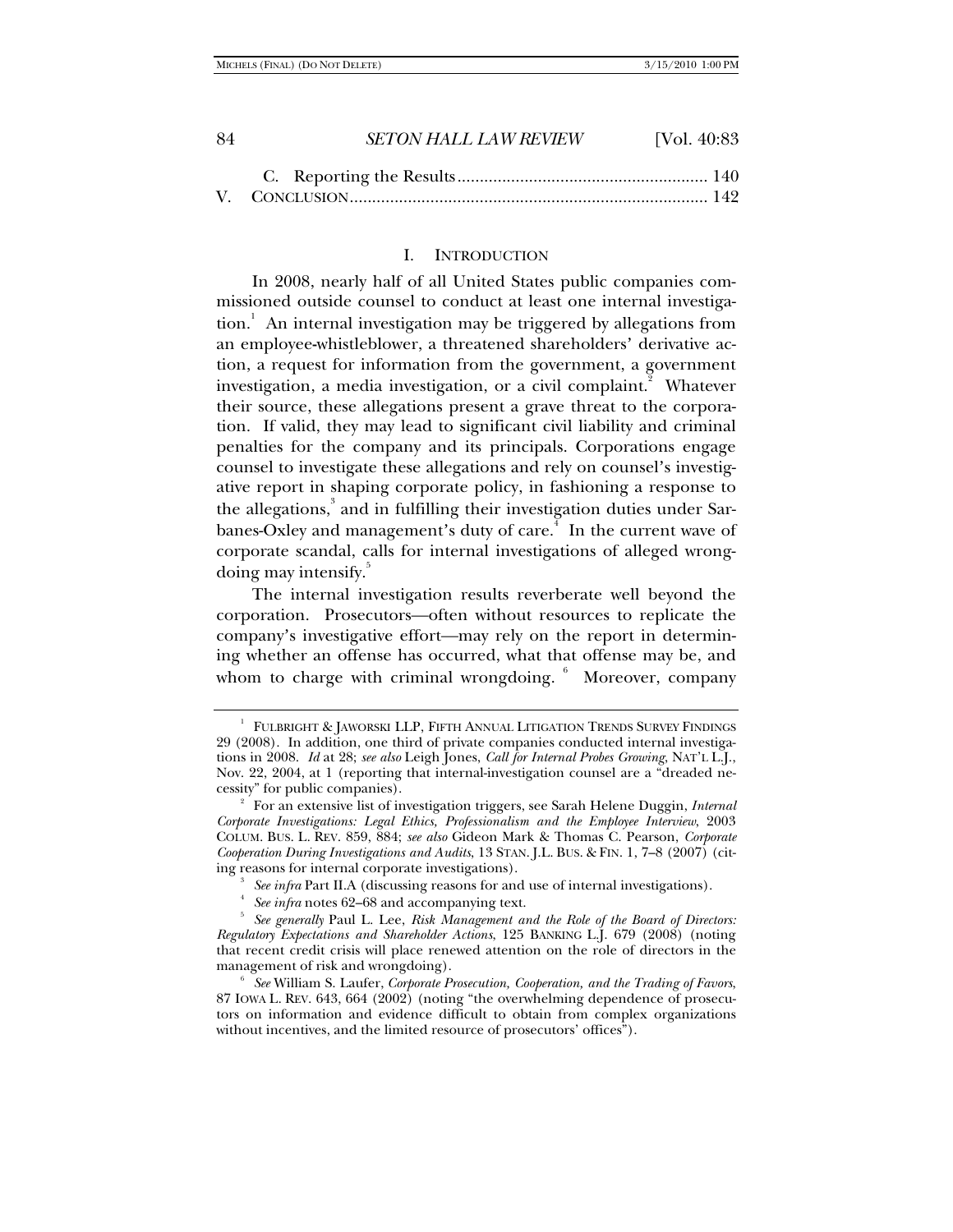cooperation by conducting and releasing the results of an internal investigation may reduce criminal penalties.<sup>7</sup> Government agencies may use the reports in determining whether to impose penalties and other regulatory sanctions. A court may rely on the results of an investigation when dismissing a shareholder derivative action against the company.<sup>9</sup> The corporation may publicly release the results, a summary of the results, or the report itself as evidence of the absence of wrongdoing or of the company's resolution of the problem.<sup>10</sup>

Given the extent to which various constituencies rely on the results of internal corporate investigations, a fundamental question is whether the internal investigation and its report are trustworthy. There is reason for concern. While the American legal system has long presumed the clash of adversaries to be the best guarantor of truth, $\frac{1}{1}$  the investigator stands alone, implicitly asking us to accept her unilateral efforts as trustworthy. The investigator, however, is retained and compensated by the corporation that is the subject of the allegations, raising troubling questions about loyalty, accountability, and conflicting objectives.

The questions are legion. Is the internal investigation team under special truth or reliability standards even if the report harms the

 $A<sup>H</sup>$  *E.g.*, Scontsas v. Citizens Ins. Co., 253 A.2d 831, 833 (N.H. 1969) ("It is the philosophy of the adversary system that the truth will more likely be reached if both sides of the issue are fully presented and that this is more likely to occur if the sides are presented by partisan advocates."). Professor Wigmore famously termed a central element of the adversarial system, cross examination, "the greatest legal engine ever invented for the discovery of truth." JOHN HENRY WIGMORE, EVIDENCE IN TRIALS AT COMMON LAW 32 (James H. Chadbourn ed., Little, Brown & Co. 1974) (1940). For a comparison of adversarial and inquisitorial approaches to justice, see ALVIN I. GOLDMAN, KNOWLEDGE IN A SOCIAL WORLD § 9.4 (1999).

<sup>7</sup> *See infra* note 49 and accompanying text.

*See generally* Report of Investigation Pursuant to Section 21(a) of the Securities Exchange Act of 1934 and Commission Statement on the Relationship of Cooperation to Agency Enforcement Decisions, Exchange Act Release No. 44969 (Oct. 23, 2001) [hereinafter Seaboard Report], *available at* http://www.sec.gov/litigation/ investreport/34-44969.htm (utilizing a company's audit committee report for assistance in making a determination).<br><sup>9</sup> See Kaplan v. Wyatt, 484 A.2d 501, 519–20 (Del. Ch. 1984).

<sup>&</sup>lt;sup>10</sup> For example, investigative counsel's internal investigation of management's conduct in developing and marketing the drug Vioxx, which largely exonerated Merck management, was posted on the Web sites of both the law firm and Merck, and the report's release was announced in press conferences. *In re* Vioxx Prod. Liab. Litig., MDL No. 1657, 2007 U.S. Dist. LEXIS 23164 (E.D. La. Mar. 5, 2007) (granting protective order in underlying investigation materials). For an example of the widespread news accounts of the investigative report, see Alex Berenson, *Merck Inquiry Backs Conduct over Vioxx*, N.Y. TIMES, Sept. 7, 2006, at C1; John Markoff & Eric Dash, Apple Panel on Options Backs Chief, N.Y. TIMES, December 30, 2006, at C1.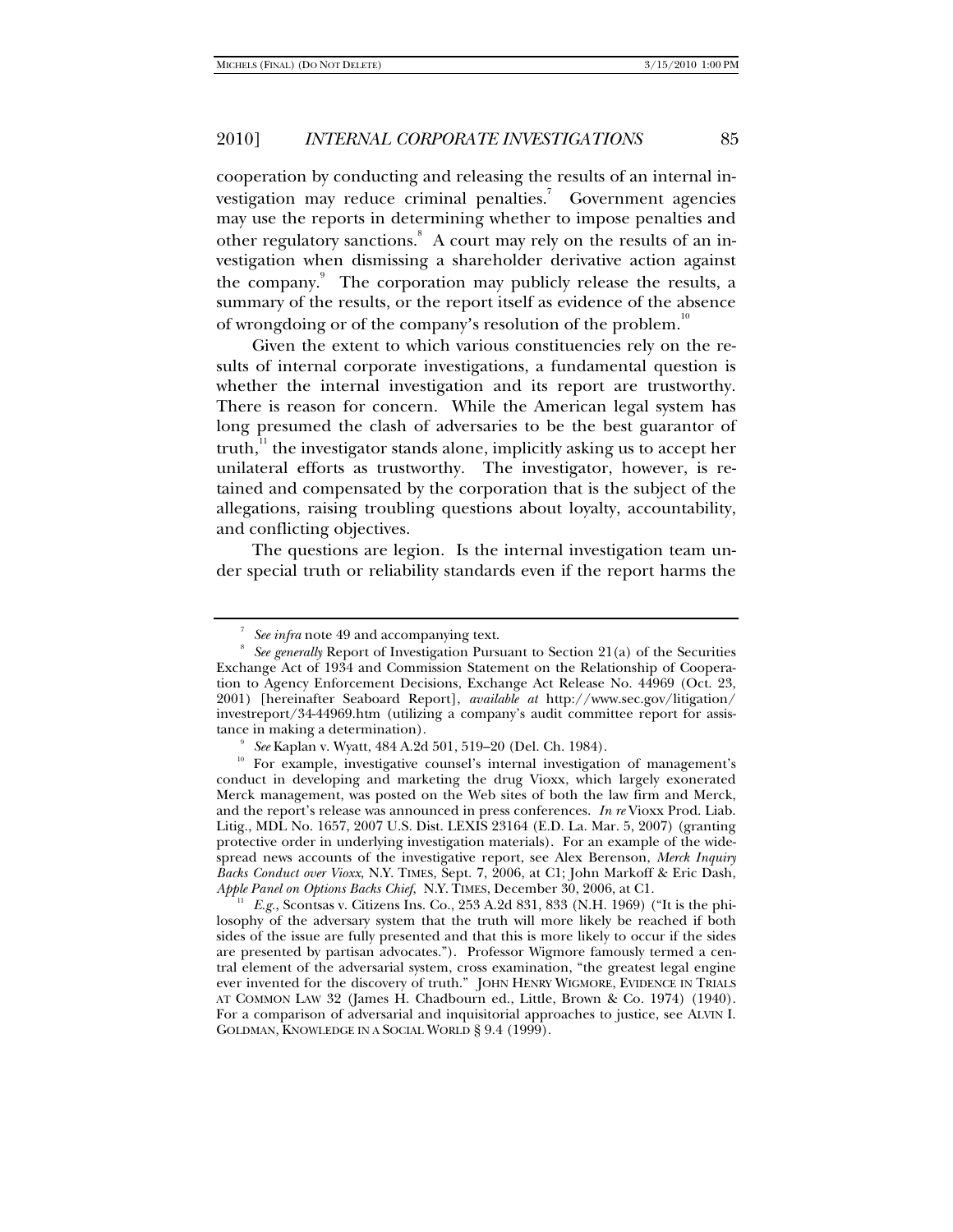client who undertakes and pays for the investigation? If so, what are these standards? Are all internal investigations subject to these standards, including investigations that are intended to further a representation? If and when special truth standards do attach, how can the attorney's duty to a third party be reconciled with the duties that an attorney owes his client? Do tensions or counter-incentives that inhere in the nature or structure of the investigative process undermine the search for truth? Conversely, are certain structures more likely to enhance reliability? Can the recipient of an investigative report rely on its conclusions when professionals regularly disagree on matters of interpretation?

Despite the considerable literature on internal investigations, commentators and courts have not developed a conceptual understanding of these issues. $12$  This inattention can be traced to a variety of causes. First, in routine transactions and litigation matters, attorneys regularly investigate client facts and information and disclose such information to third parties either directly or in the form of opinion letters. Thus, it is not immediately evident which investigations should be subject to special truth standards. Second, because some statutes require corporations to conduct an independent investigation when certain triggers arise, $\frac{13}{12}$  practitioners may assume that only investigations conducted pursuant to a such a mandate are sub-

<sup>&</sup>lt;sup>12</sup> For example, the leading treatise on the subject discusses the importance of independence in an investigation without exploring the more fundamental questions about the truth commitment of an investigation. Michael J. Shepard & Robert B. Buehler, *No Security: Internal Investigations into Violations of the Securities Laws*, *in*  INTERNAL CORPORATE INVESTIGATIONS 353, 386–89 (Barry F. McNeil & Brad D. Brian eds., 3rd ed. 2007). Much of the commentary in this treatise and elsewhere has been directed to when and whether to conduct an internal investigation, how to deal with employee and other witnesses, privilege, and work-product protections, and how and whether to report the results. *Id*. *See generally* Robert S. Bennett et al., *Internal Investigations and the Defense of Corporations in the Sarbanes-Oxley Era*, 62 BUS. LAW. 55 (2006) (offering a useful summary of investigation issues). These are critical questions, but they are best considered in light of the truth commitment that the investigative role entails. Practitioner treatments of the reliability question have offered helpful analyses of court decisions but have not sought to develop a principled account of the basis or significance of the reliability standards or their universality. *E.g.*, Jeffrey M. Kaplan et al., *Internal Corporate Investigations in the Post-Enron Era: A Guide to Independence Requirements*, *in* 2 CORPORATE COMPLIANCE 2003 (PLI Corporate Law & Practice, Course Handbook Series No. B-1366, 2003). An early practitioner effort to identify some of the reliability questions posed by internal investigations is Arthur F. Mathews, *Internal Corporate Investigations*, 45 OHIO ST. L.J. 655 (1984). An early scholarly treatment is Samuel H. Gruenbaum & Martin A. Oppenheimer, *Special Investigative* 

<sup>&</sup>lt;sup>13</sup> For example, the Sarbanes-Oxley Act of 2002 authorizes independent investigations in certain instances but does not define the term with any precision. Pub. L. No. 107-204, § 301(5), 116 Stat. 745, 776 (2002). *See* discussion *infra* notes 61–66.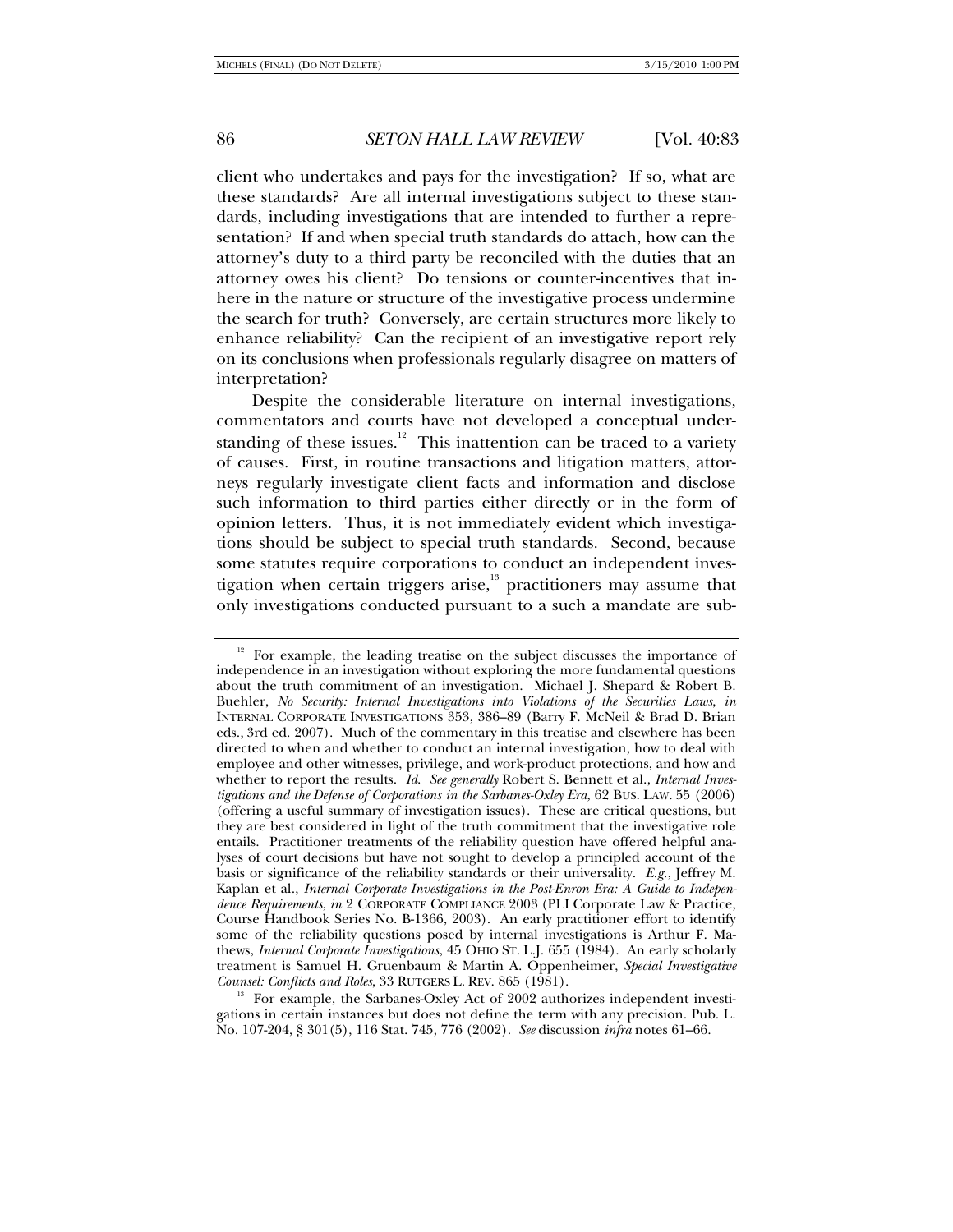ject to reliability standards.<sup>14</sup> They also assume that the standards referenced by such statutes or court opinions are the only standards that an investigation need satisfy. Third, if there are obligations beyond these statutory or investigation-specific requirements, it is not clear what they are and from what sources of law they derive.<sup>15</sup> Fourth, because there is so much discretion involved in the investigation, truth obligations might be perceived as quixotic. Fifth, because practitioners know that an investigation must be credible if it is to be of value to the party that receives the results, it is a short step to the assumption that the principal trustworthiness constraint on an investigation is one of perception rather than obligation. Finally, some may assume that any constraints on the reliability of the investigation can be solved by disclosure and disclaimers to the recipient of the report, an assumption that may not withstand scrutiny.

Given the number of investigations that corporations conduct each year and the weight that company directors, prosecutors, regulatory authorities, the courts, the public, and the media afford the results, it is time for a systematic inquiry into the nature and extent of the truth commitment of investigative counsel. This Article will seek to develop a principled account of when investigative counsel are subject to special truth obligations, what those obligations are, how they can be understood in a client setting, and what they entail for the structure and conduct of an internal corporate investigation and for disclosure of the results.<sup>16</sup>

Part II of this Article examines the threshold questions. It develops a taxonomy of investigations based on their varying rationales that will allow us to identify which investigations should be subject to special truth standards. In particular, Part II identifies two investigation types that pose special concerns and warrant imposition of truth standards: (1) reliance investigations, which are investigations that will be shared with third parties including the government, the courts, and the public, and (2) duty investigations, which are investigations in furtherance of a legal duty of inquiry. Part II will explain why these two investigation types pose special truth concerns under, respectively, the attorney-ethics rules that govern the practice of law in nearly every American jurisdiction and the special corporation law

<sup>&</sup>lt;sup>14</sup> For a discussion of the variety of reasons to conduct an internal investigation, only some of which are statutory, see *infra* Part II.A.

<sup>&</sup>lt;sup>15</sup> For a discussion of these sources, see *infra* Part II.A.3. <sup>16</sup> Although our emphasis here is on the role of the internal investigator, we will examine the corporation's truth obligations to the extent they shape the investigator's truth commitment.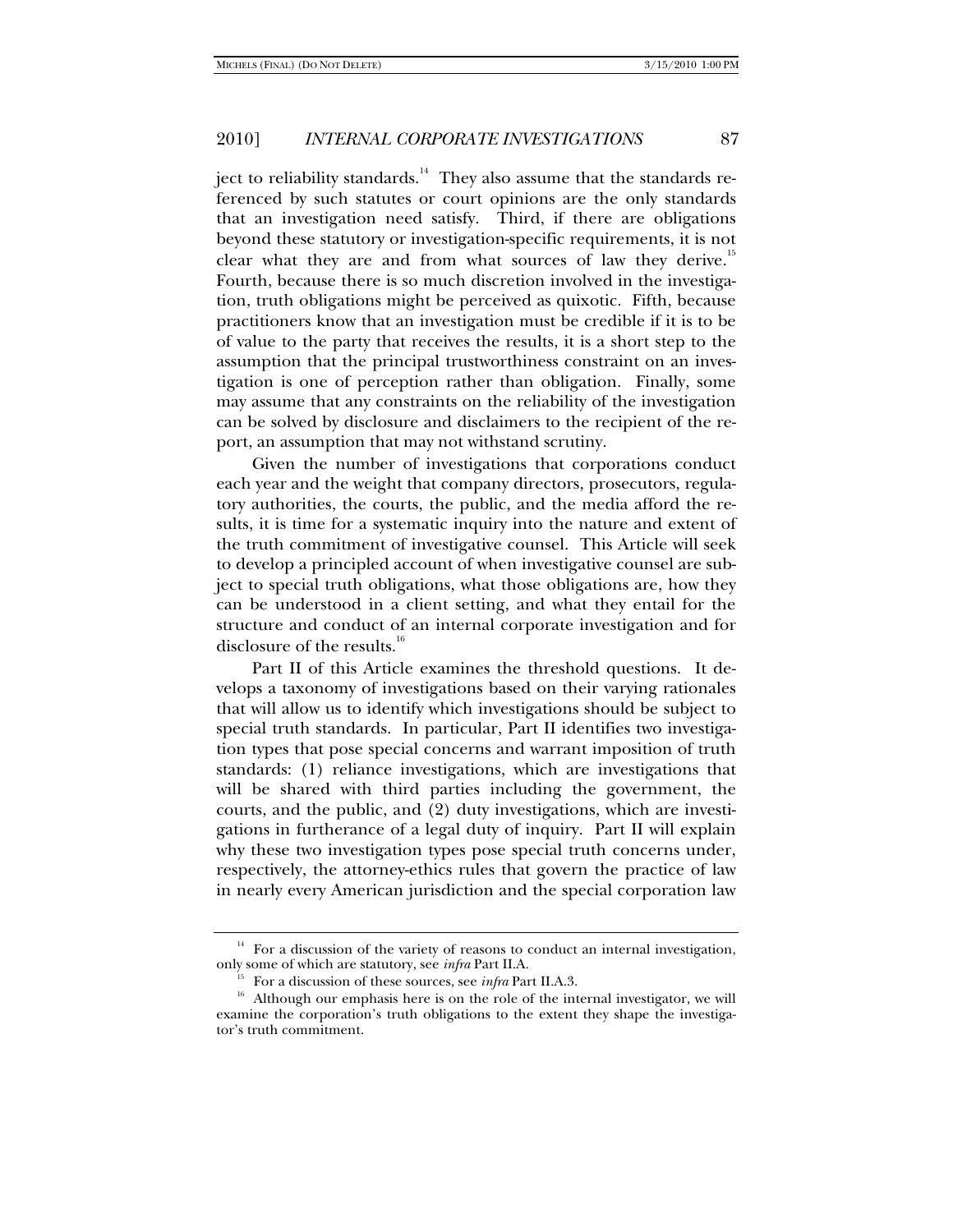and statutory-investigation duties that require inquiry when allegations of wrongdoing arise. Part II will conclude with a discussion of why corporations may insist on satisfaction of the truth standards in other internal investigations conducted in response to allegations of wrongdoing.

Part III will address this Article's core objective, the identification and analysis of the truth standards that must be satisfied in a reliance or duty investigation. The Article will contend that an accurate account must be the substantive goal of any reliance or duty investigation. This notion raises fundamental questions about the objectivity of law and whether there can be a "correct" or "accurate account" in an internal investigation. To explore these questions, Part III will look to philosophy, jurisprudence, and historiography—all disciplines that have struggled with basic questions about whether subjectivity irretrievably clouds our search for truth. Insights from these disciplines will help refine our understanding of accuracy in the investigation setting and explain why an array of other truth standards follows from a commitment to accuracy.<sup>17</sup> Part III will explain why four truth standards—independence, sufficient inquiry, evidentiary reliability, and professional judgment—must be satisfied in order to provide an accurate account in a reliance or duty investigation. Part III will also examine the degree of certainty an investigator should claim for her conclusions, why a listing of disclaimers is insufficient counterpoise to an investigator's conclusions, why a detailed analysis should accompany the investigator's conclusions, and how the truth standards can refine our understanding of an investigator's tort duties.

Part IV will apply the truth standards to selected aspects of the three main phases of an internal investigation: retention, the investigation itself, and the reporting. The standards will lead us to question certain client commitments undertaken by investigative counsel that can undermine the investigation role.

<sup>&</sup>lt;sup>17</sup> The fusion of the theoretical and practical in this Article owes much to two contributions on the calling and methodology of legal scholarship. The first is Judge Harry T. Edwards's seminal plea for prescriptive legal scholarship that "analyzes the law and the legal system with an aim to instruct attorneys in their consideration of legal problems; to guide judges and other decision-makers in their resolution of legal disputes." Harry T. Edwards, *The Growing Disjunction Between Legal Education and the Legal Profession*, 91 MICH. L. REV. 34, 42–43 (1992). The second is Jean Braucher's contention, presented in connection with her review of Jay Feinman's excellent treatise on economic negligence, that the analysis of the problems confronting lawyers and judges is stronger and more sophisticated when it is grounded in legal theory. Jean Braucher, *Economic Negligence: Liability of Professionals and Businesses to Third Parties for Economic Loss*, 51 BUS. LAW. 795, 799 (1996).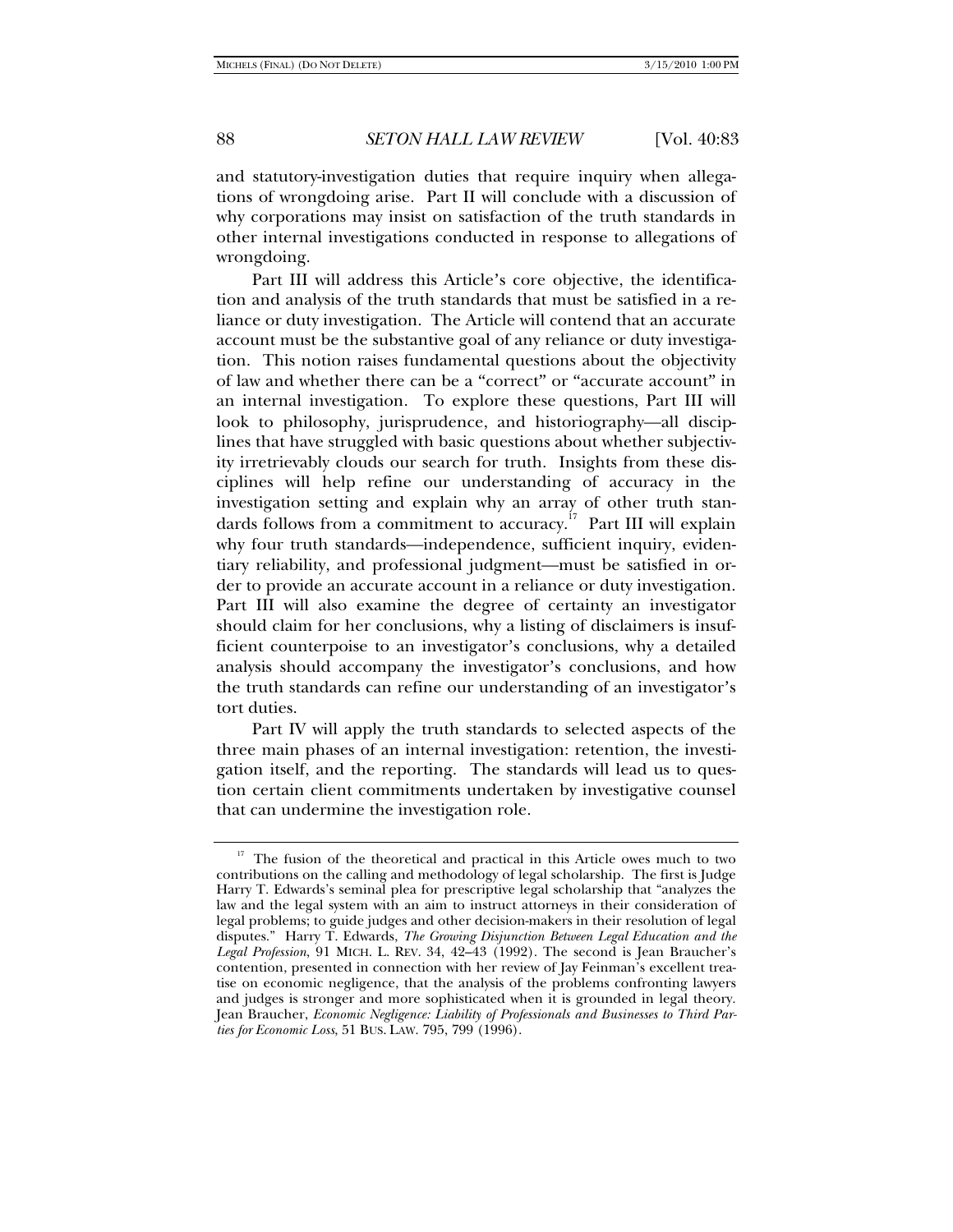Part V will conclude by revisiting the questions raised in this introduction and by offering some general considerations about the principles developed herein and their value for corporations, investigative counsel, and recipients of investigative reports.

#### II. WHICH INVESTIGATIONS?

In this Part, the goal is to identify which internal investigations warrant the imposition of special truth standards. To shed light on that question, this Article will first develop a taxonomy of investigation types based on how the investigation information will be used. This taxonomy should help analyze which of these investigation roles (if any) requires special attention from a truth or reliability perspective.

#### *A Taxonomy*

#### 1. The Counseling Investigation

Attorneys conduct investigations of corporate clients for a variety of reasons. Not all of these investigations pose truth and reliability concerns that warrant the imposition of special standards. For example, attorneys routinely investigate the client in order to learn information that will advance a litigation or counseling objective for the corporation. This first category, which we will term a counseling investigation, is marked by the consonance of interest between attorney and client. The investigation is not undertaken to fulfill a corporate management duty to investigate and is often used to assist counsel in advising the client.<sup>18</sup> When information learned in a counseling investigation is disclosed to third parties—for example, in litigation discovery or in the course of a negotiation—it does not purport to be backed by counsel's investigation. As a result, the counseling investigation does not implicate truth concerns that differ from any standard representation. The attorney-ethics rules and standard of care that govern every representation provide adequate protection to

<sup>&</sup>lt;sup>18</sup> The counseling investigation is often conducted with an eye toward preserving attorney-client privilege and attorney-work product protections in the investigation results and underlying materials. For the privilege protections to attach, the communications with counsel must, inter alia, have been to obtain legal advice. Upjohn Co. v. United States, 449 U.S. 383, 394–96 (1981) (upholding privilege and work-product protections in internal investigation into allegations that company employees engaged in bribery). The seminal definition of "work product" in *Hickman v. Taylor*, 329 U.S. 495, 508 (1947) is refined and codified in FED R. CIV. P. 26(b)(3)(B), which, absent substantial need, protects the "mental impressions, conclusions, opinions, or legal theories of a party's attorney . . . concerning the litigation."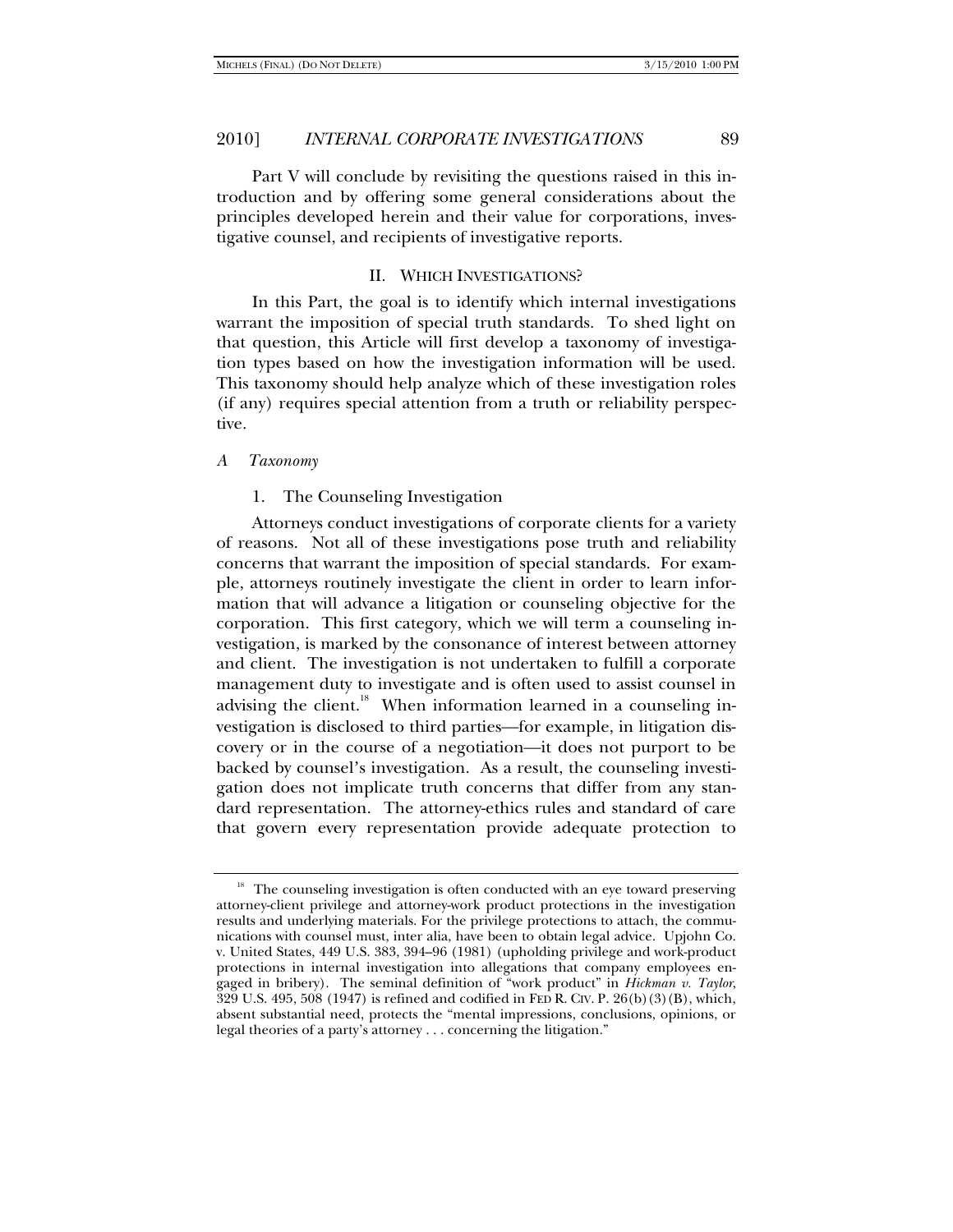third party and client, respectively, in this setting.<sup>19</sup> The attorney must also report candidly and with independent professional judgment to his client. $20$ 

2. The Due Diligence Investigation

A second category of investigation, which we will call a due diligence investigation, is typically conducted by counsel to ground her representations to a third party.<sup>21</sup> The archetypal example is the investigation undertaken to support a representation set forth in an opinion letter that counsel delivers to a third party in connection with a transaction.<sup>22</sup> For example, in a business transaction, an attorney may be asked to opine on the good standing of the client, $\frac{23}{10}$  the validity of the transaction,  $^{24}$  whether the security provided is valid,  $^{25}$ or whether the transaction is subject to a tax exemption.<sup>26</sup>

The due diligence investigation poses fewer truth and reliability risks than the reliance and duty investigations considered in Part

1998) (involving a law firm opinion letter stating that a partnership was properly constituted and had the legal power to execute a guaranty and perform its obligations thereunder, and that the signatory was authorized to sign a guaranty on behalf of the partnership).

<sup>24</sup> E.g., Prudential Ins. Co. of Am. v. Dewey, Ballantine, Bushby, Palmer & Wood, 605 N.E.2d 318, 323 (N.Y. 1992) (involving an opinion letter offering assurances to the creditor about the borrower's business, that the loan documents were valid, properly authorized and enforceable, and that the terms did not violate an obliga-

<sup>25</sup> E.g., Mark Twain Kansas City Bank v. Jackson, Brouillette, Pohl & Kirley, P.C., 912 S.W.2d 536, 537 (Mo. App. 1995) ("[s]ecurity documents constituted valid, binding and enforceable obligations"). 26 *E.g.*, Weiss v. SEC, 468 F.3d 849, 854 (D.C. Cir. 2006) (involving opinion letter

counsel issued to investors concerning tax-exempt status of bonds).

<sup>&</sup>lt;sup>19</sup> As in every representation, the attorney must not, for example, make a knowing misstatement of material fact to a third party, MODEL RULES OF PROF'L CONDUCT R. 4.1 (2007), and must perform in accordance with the duty of care, RONALD E. MALLEN & JEFFREY M. SMITH, LEGAL MALPRACTICE § 8.2 (2007 ed.).

<sup>&</sup>lt;sup>20</sup> MODEL RULES OF PROF'L CONDUCT R. 2.1.<br><sup>21</sup> *See* ABA Comm. on Ethics and Prof'l Responsibility, Formal Op. 346 (1982), *reprinted in* 68 A.B.A. J. 471, 472 (1982) (discussing ethical obligations for opinion letters relating to tax shelters).

<sup>&</sup>lt;sup>22</sup> Jonathan C. Lipson, *Price, Path, & Pride: Third-Party Closing Opinion Practice Among U.S. Lawyers (A Preliminary Investigation)*, 3 BERKELEY BUS. L.J. 59, 62 (2005) (noting that third-party closing opinions are a "fixture of the American legal scene[]") (citing DONALD W. GLAZER ET AL., GLAZER AND FITZGIBBON ON LEGAL OPINIONS IN BUSINESS TRANSACTIONS § 1.1 (2d ed. 2001)). Additionally, there are hundreds of third party legal opinions being delivered each week. *Id.* (quoting Comm. on Legal Opinions, ABA Section of Bus. Law, *Law Office Opinion Practices*, 60 BUS. LAW. 327 (2004)). 23 *E.g.*, Zimmerman v. Dan Kamphausen Co., 971 P.2d 236, 238 (Colo. App.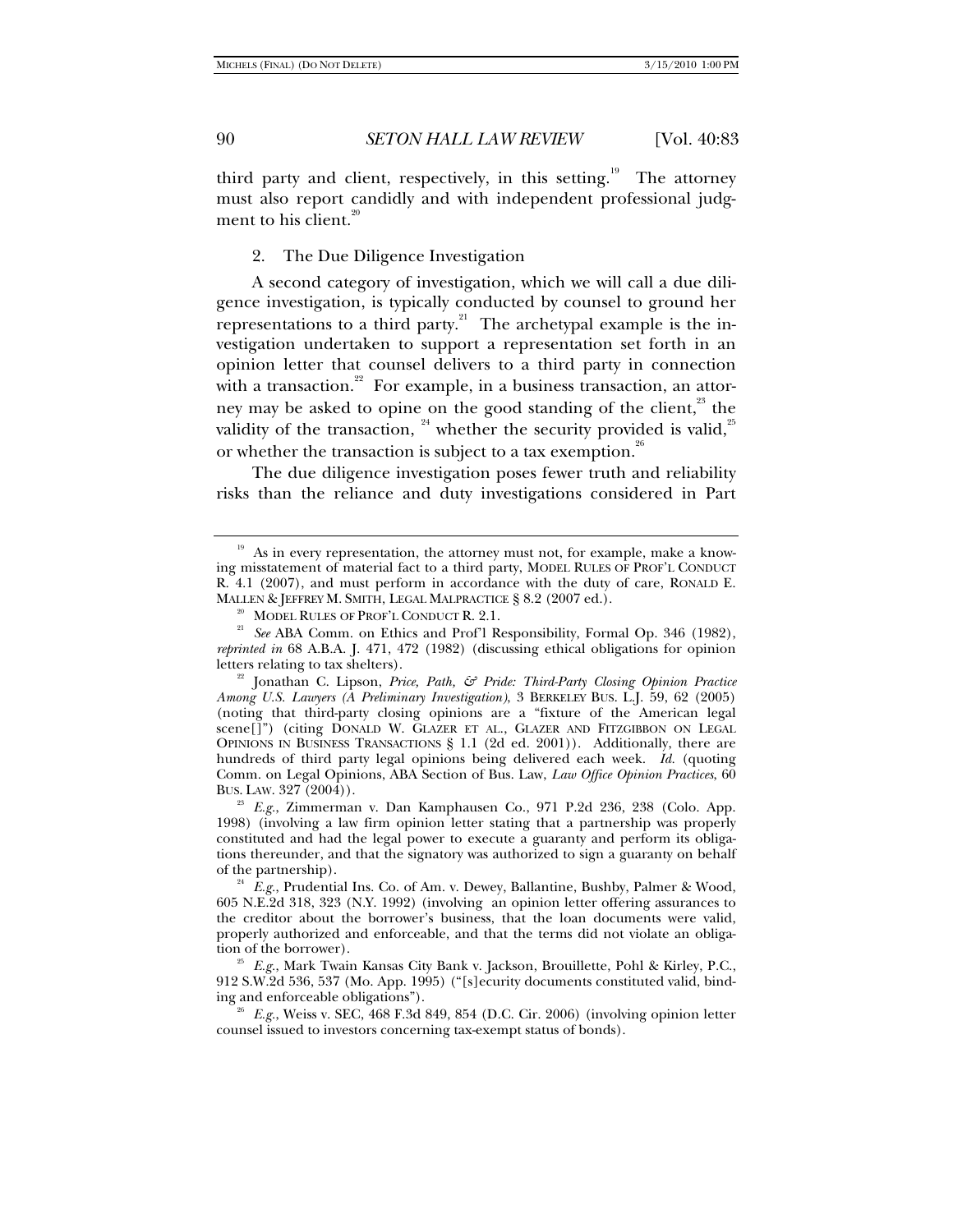II.A.3. The representations in transaction opinions are precise, narrowly formulated facts or legal conclusions, designed to satisfy certain conditions precedent to a transaction. The comparatively focused and verifiable representations in an opinion letter render viable recovery for negligent misstatements.<sup>27</sup> Moreover, the risks of a conflict between attorney and client are comparatively modest in the opinion setting because counsel and client have opportunities to cure deficiencies before the opinion is issued.

#### 3. The Reliance and Duty Investigations

Our third category, which consists of what we will call reliance and duty investigations, warrants the imposition of special truth and reliability standards. The internal corporate investigation considered here is typically triggered by allegations of corporate wrongdoing. While commentators often describe this trigger, they have not considered why the investigation in response to an allegation of wrongdoing often warrants imposition of special standards regarding the truth and reliability of the investigation.<sup>28</sup> First, corporations often have reason to share the findings of an internal investigation into allegations of wrongdoing—both incriminating and exculpatory—with third parties. Second, allegations of wrongdoing often implicate a company's legal duty to learn the truth of the allegation. We will consider each of these instances next.

#### a. Third-Party Reliance

The corporation may choose to share internal investigation results with the government, the public, and the courts, and thereby invite them to rely on the results. The client and the third-party recipient both have a substantial interest in the outcome of the internal investigation, which is typically an inquiry into whether the corporation or its agents have committed wrongdoing. The potential for conflict between the client and the third party presents such a grave risk to the integrity of the investigation that it is addressed by the attorney-ethics rules, although few commentators and practitioners have looked to the attorney-ethics rules in analyzing the responsibilities of counsel in an internal investigation. $29$ 

<sup>27</sup> *See, e.g.*, Kline v. First W. Gov't Sec., Inc., 24 F.3d 480, 481 (3d Cir. 1994); *In re* Enron Corp. Sec., Derivative & "ERISA" Litig., 511 F. Supp. 2d 742, 751–52, 769 (S.D.

Tex. 2005).<br><sup>28</sup> *See, e.g.*, Duggin, *supra* note 2.<br><sup>29</sup> For example, the leading volume on internal investigations makes no mention of the attorney-ethics rules generally, or MODEL RULES OF PROF'L CONDUCT R. 2.3 spe-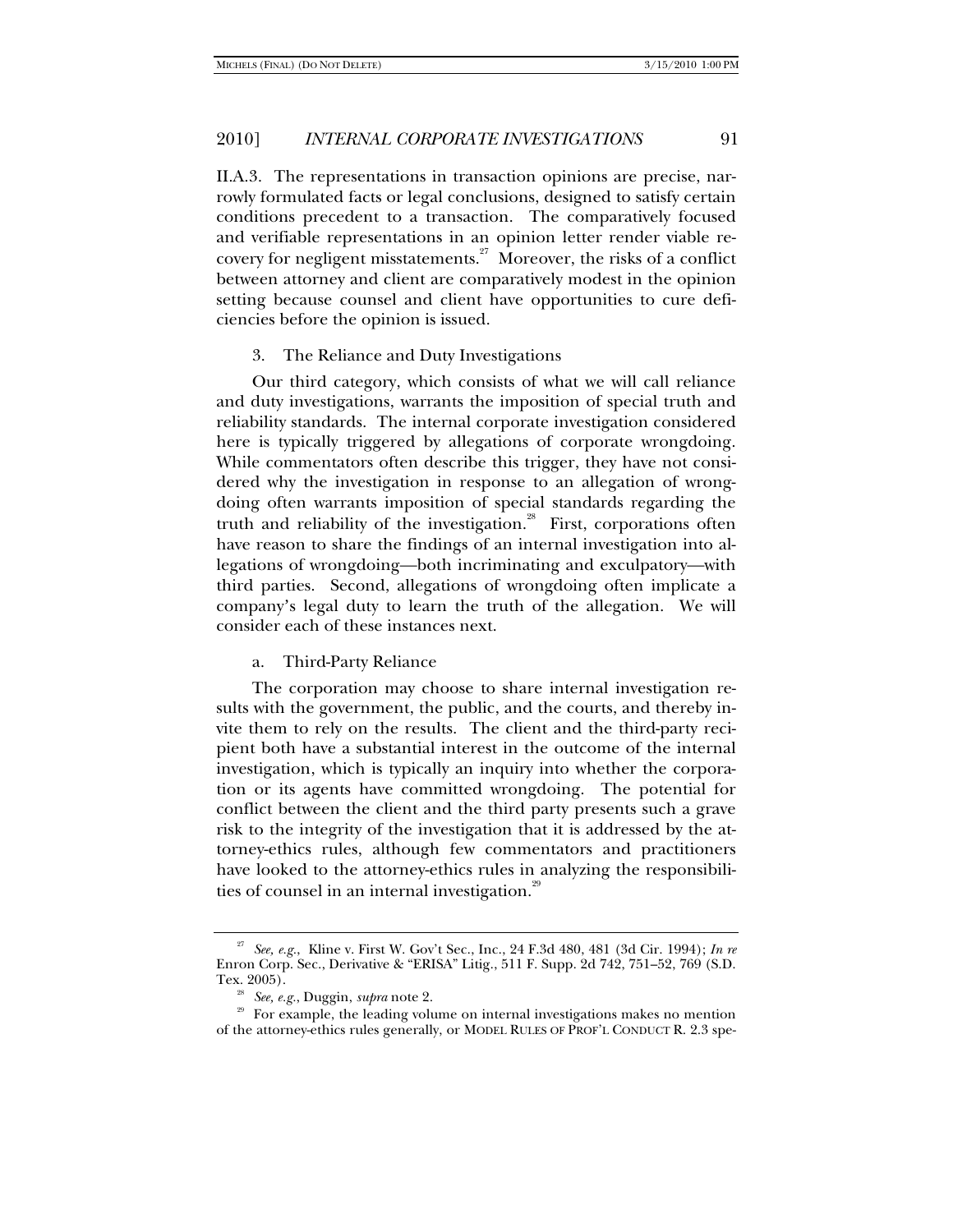The *Model Rules of Professional Conduct*, 30 adopted with variations in nearly every state, $31$  impose a comprehensive set of obligations on attorneys.<sup>32</sup> Model Rule 2.3, entitled "Evaluation for Use by Third Persons," allows an attorney with client consent to conduct an "evaluation of a matter affecting a client for the use of someone other than the client."<sup>33</sup> Under the Rule, a lawyer may conduct an evaluation if "the lawyer reasonably believes that making the evaluation is compatible with other aspects of the lawyer's relationship with the client."<sup>34</sup> Part III will consider the significance of this Rule in developing truth standards that control an internal investigation. The threshold concern, however, is which investigative efforts are controlled by the Rule.

Model Rule  $2.3(a)$  can be parsed into three elements.<sup>35</sup> First, the attorney must undertake an "evaluation."<sup>36</sup> Second, the evaluation must concern "a matter affecting the client."<sup>37</sup> Third, the evaluation

*Conduct*, often with amendments. *See* ABA/BNA LAWYERS' MANUAL ON PROFESSIONAL CONDUCT § 1:3 (2009) (listing ethics rules adopted in each state) [hereinafter LAWYERS' MANUAL]. In 2009, New York and Maine adopted the *Rules of Professional Conduct*, superseding the *Code of Professional Responsibility*. *Id.*; ME. RULES OF PROF'L CONDUCT pmbl. (2009).California is considering adoption of the *Model Rules*. Comm'n for the Revision of the Rules of Prof'l Conduct, The State Bar of Cal., http://calbar.ca.gov/state/calbar/calbar\_generic.jsp?cid=10129&id=1100 (last vi-

<sup>32</sup> In re Greenberg, 714 A.2d 243, 250 (N.J. 1998) (noting that ethics rules provide "a road map for the conduct of attorneys to guide them in their relationships with their clients, other attorneys, the courts, and the public"); MODEL RULES OF PROF'L CONDUCT, Scope, at [19] ("Failure to comply with an obligation or prohibition imposed by a Rule is a basis for invoking the disciplinary process."); LAWYERS' MANUAL, *supra* note 31 at § 01:101-195; John Leubsdorf, *Legal Malpractice and Professional Responsibility*, 48 RUTGERS L. REV. 101, 118 (1995) ("Not only do these rules reflect a broad consensus among courts and bar committees about how lawyers should behave, they also constitute law that lawyers must obey.").

<sup>33</sup> MODEL RULES OF PROF'L CONDUCT R. 2.3(a).<br><sup>34</sup> Id.<br><sup>35</sup> See id. 35<sup> *Id.* 35</sup>

<sup>37</sup> *Id.*

cifically. INTERNAL CORPORATE INVESTIGATIONS, *supra* note 12. Even the penetrating analysis of the Enron investigation and the conflicts faced by investigative counsel offered by Professor Cramton makes no reference to MODEL RULES OF PROF'L CONDUCT R. 2.3(a). *See generally* Roger C. Cramton, *Enron and the Corporate Lawyer: A* 

*Primer on Legal and Ethical Issues*, 58 BUS. LAW. 143 (2002). 30 The ABA first promulgated the *Model Rules* in 1983, and they have been amended frequently since, including substantial revisions in 2002, based on the recommendations of the ABA Commission on Evaluation of the Rules of Professional Conduct, chaired by Chief Justice E. Norman Veasey. MODEL RULES OF PROF'L CONDUCT, Chair's Introduction (2007). 31 Forty-nine states have adopted some version of the *Model Rules of Professional* 

<sup>36</sup> *Id.*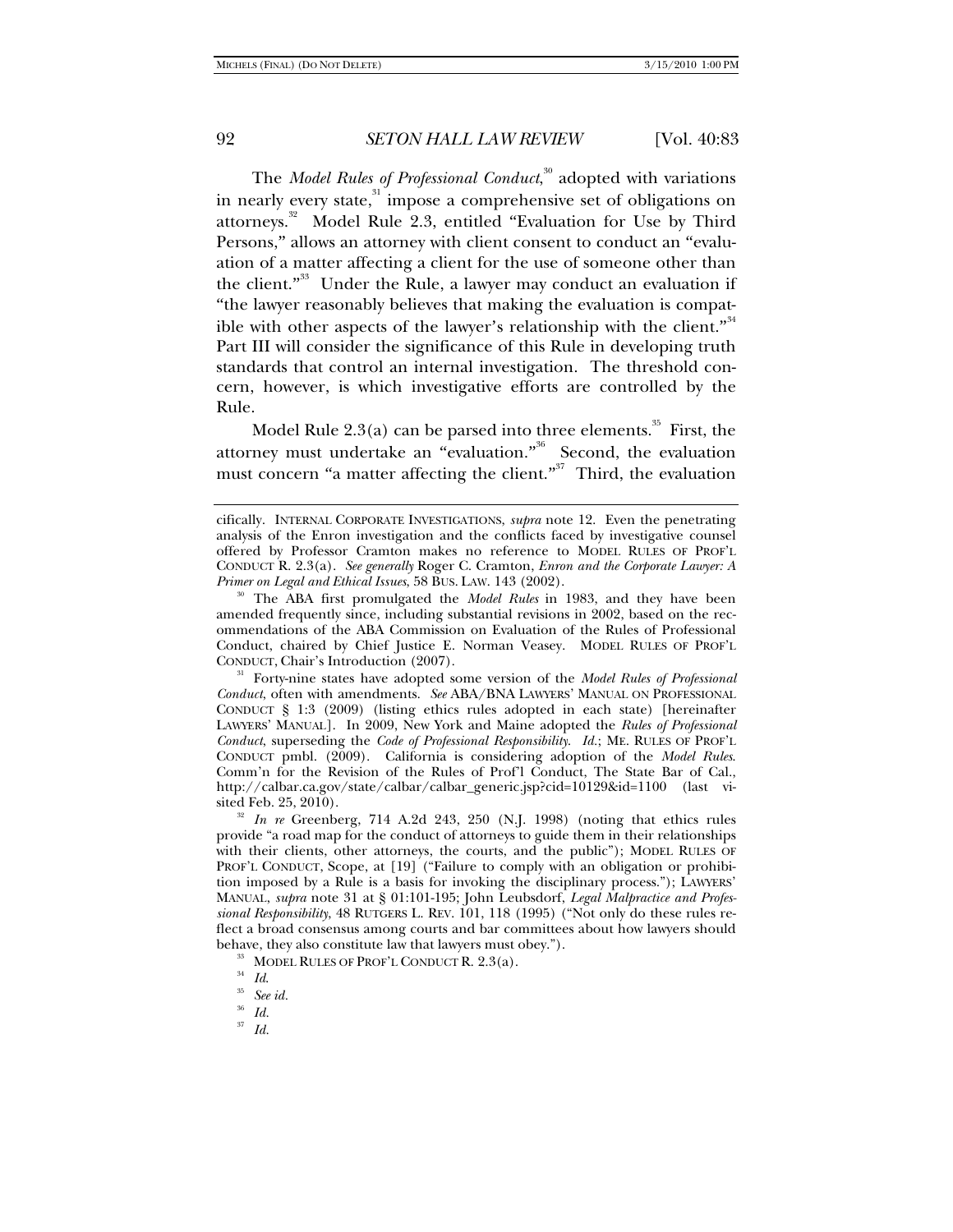must be for "the use of someone other than the client."<sup>38</sup> An internal investigation is intended to assess some aspect of the client's affairs, and thus it undoubtedly qualifies as an "evaluation" under the first element of Model Rule  $2.3(a)$ .<sup>39</sup>

The second element of the Rule seeks to distinguish investigations for the client's own use from investigations for third parties.<sup>40</sup> As the comments note, the rule applies to attorneys who are retained by the client "whose affairs are being examined." For example, analysis of the property title of the seller for a client buyer would not be within the scope of the rule.<sup>42</sup> Nevertheless, this second element of the rule is satisfied by the internal corporate investigation because the corporation retains the investigator to examine and report to a third party on an allegation of wrongdoing by the corporation. The corporation is, as the Rule contemplates, both the subject of the investigation and the client of the investigating attorney.

The third element of Model Rule 2.3(a) looks to the purpose of the evaluative effort.<sup> $43$ </sup> The Rule applies only to evaluations for "the use of someone other than the client."<sup>44</sup> An understanding of this element requires fusion of the evaluation and use elements. The element is not satisfied simply by disclosure to a third party of information that is learned in an internal investigation. Rather, the investigator must represent or imply that the information disclosed is based on an "evaluation," which as noted above includes an internal investigation.<sup>45</sup> The disclosure of information to a third party without any claims about its provenance does not implicate Model Rule 2.3. Thus, a corporation that conducts an internal investigation, but wishes to share only selected results with a third party, is not bound by the strictures of Model Rule 2.3 if it does not claim or imply that the information disclosed is the result of an internal investigation. Model Rule 2.3 is triggered, however, when the information disclosed, even

<sup>38</sup> *Id.*

This reading is affirmed by the RESTATEMENT (THIRD) OF THE LAW GOVERNING LAWYERS § 95 cmt. a (2000), which closely tracks Model Rule 2.3, and notes that internal corporate investigations are subject to the Rule.<br>
<sup>40</sup> See MODEL RULES OF PROF'L CONDUCT R. 2.3(a).<br>
<sup>41</sup> Id. at cmt. 2.<br>
<sup>42</sup> Id.<br>
<sup>43</sup> See id. at R. 2.3(a).<br>
<sup>44</sup> Id. at cmt. 2.<br>
See supra note 39 and accompanyi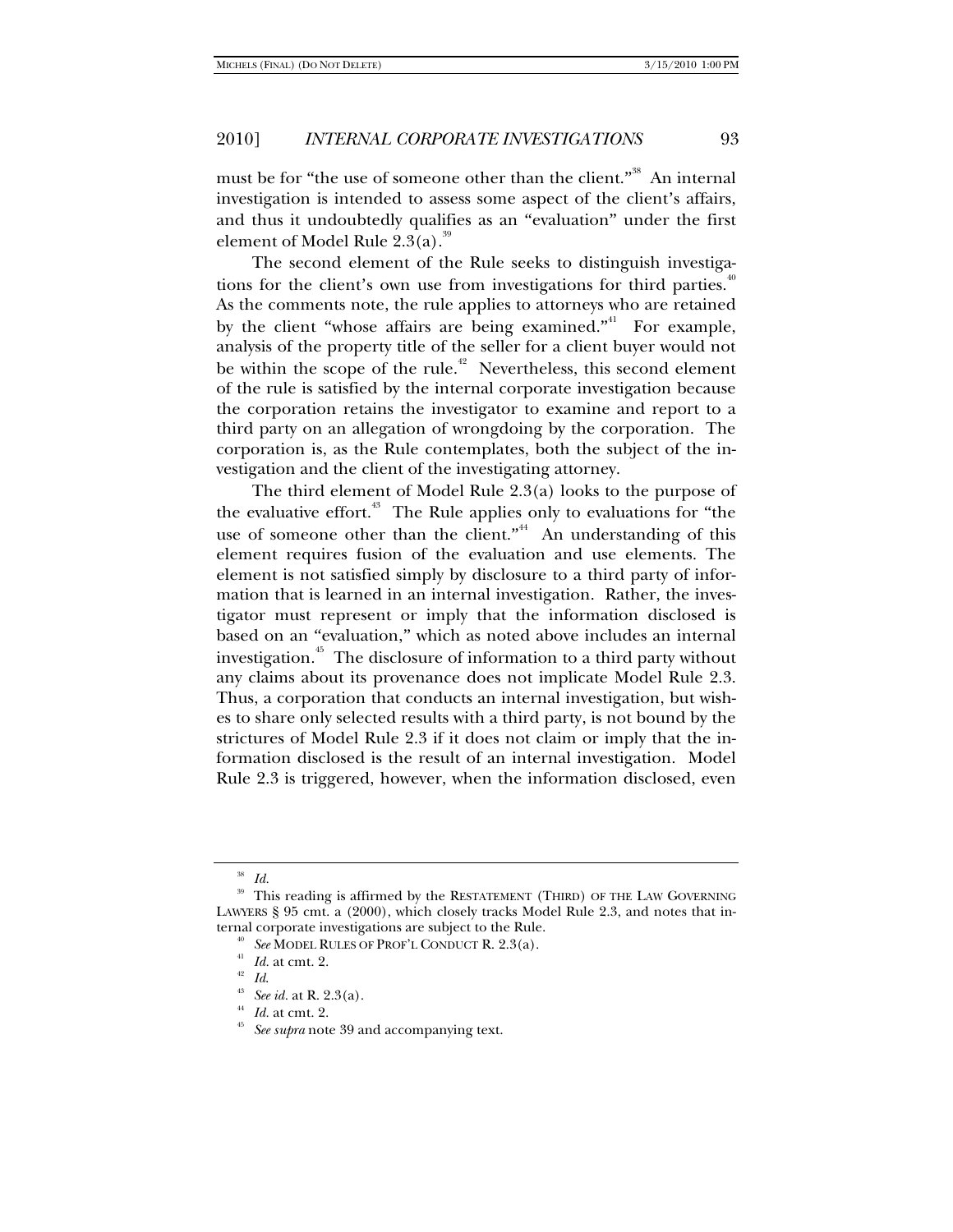if only a summary, is expressly or impliedly represented as being based on an internal investigation.<sup>46</sup>

To ground our inquiry into the reach of Model Rule 2.3, suppose that a corporation commissions a law firm to conduct an internal investigation in response to an accusation of company wrongdoing. If the report exonerates the company, the company will likely hasten to dispel the perception of wrongdoing to the shareholders and the public. Instead of simply declaring its innocence, the company will announce the findings of the internal investigation conducted by investigative counsel.<sup> $47$ </sup> The corporation's release of investigative findings to the public would trigger Model Rule 2.3 because the information is portrayed as investigative findings to the public, which will "use" the findings.<sup>48</sup>

If, in our example, the internal investigation found wrongdoing, the company still has ample incentive to disclose it to government authorities in furtherance of statutory and regulatory provisions that encourage or reward self-investigation and reporting of wrongdoing. For example, under the U.S. Sentencing Guidelines, a company that self-reports wrongdoing before a government investigation is commenced receives a five-point reduction in the sentencing calculation.<sup>49</sup> The SEC likewise reduces penalties for companies that conduct a thorough investigation and report the results to the Commission and the public. $50^{\circ}$  Other government agencies encourage

<sup>46</sup> For a discussion of truth standards and report summaries, see *infra* Parts III.F and IV.C. In addition, MODEL RULES OF PROF'L CONDUCT R. 4.1(a) bans counsel from

knowingly making false statements to a third party.<br><sup>47</sup> The reputation of a company ranks among its most valuable assets and a company therefore has considerable incentive to release investigation results to quell or at least manage public concern. *See In re* Kidder, Peabody Sec. Litig., 168 F.R.D. 459, 466 (S.D.N.Y 1996) (internal investigation conducted because "Kidder's unique public profile and its vulnerability to the ebb and flow of market opinion and the predations of its competitors made it urgent that the internal investigation be well publicized and viewed as the inquiry of an 'independent' and incorruptible outsider"); *supra* note 10.<br><sup>48</sup> Even though the public may not take legal action based on the contents of the

report, their receipt should best be understood as a "use" within the reach of MODEL RULES OF PROF'L CONDUCT R. 2.3 because the disclosure is intended to shape perception of the company's behavior.<br><sup>49</sup> U.S. SENTENCING GUIDELINES MANUAL § 8C2.5(g)(1) (2008). Of course, the

disclosure is not without risk. "[A]lthough the disclosure might benefit the company's position in settlement negotiations with the government, it can also provide the government with a 'roadmap' to proceed with an action if it decides to do so, and will certainly supply ammunition to third-party private litigants." Alexandra A.E. Shapiro, *Ethics and Best Practices in Internal Investigations*, *in* CORPORATE COMPLIANCE <sup>2007</sup> (PLI Corp. L. & Prac., Course Handbook Series No. B-1366, 2007). 50 Seaboard Report, *supra* note 8.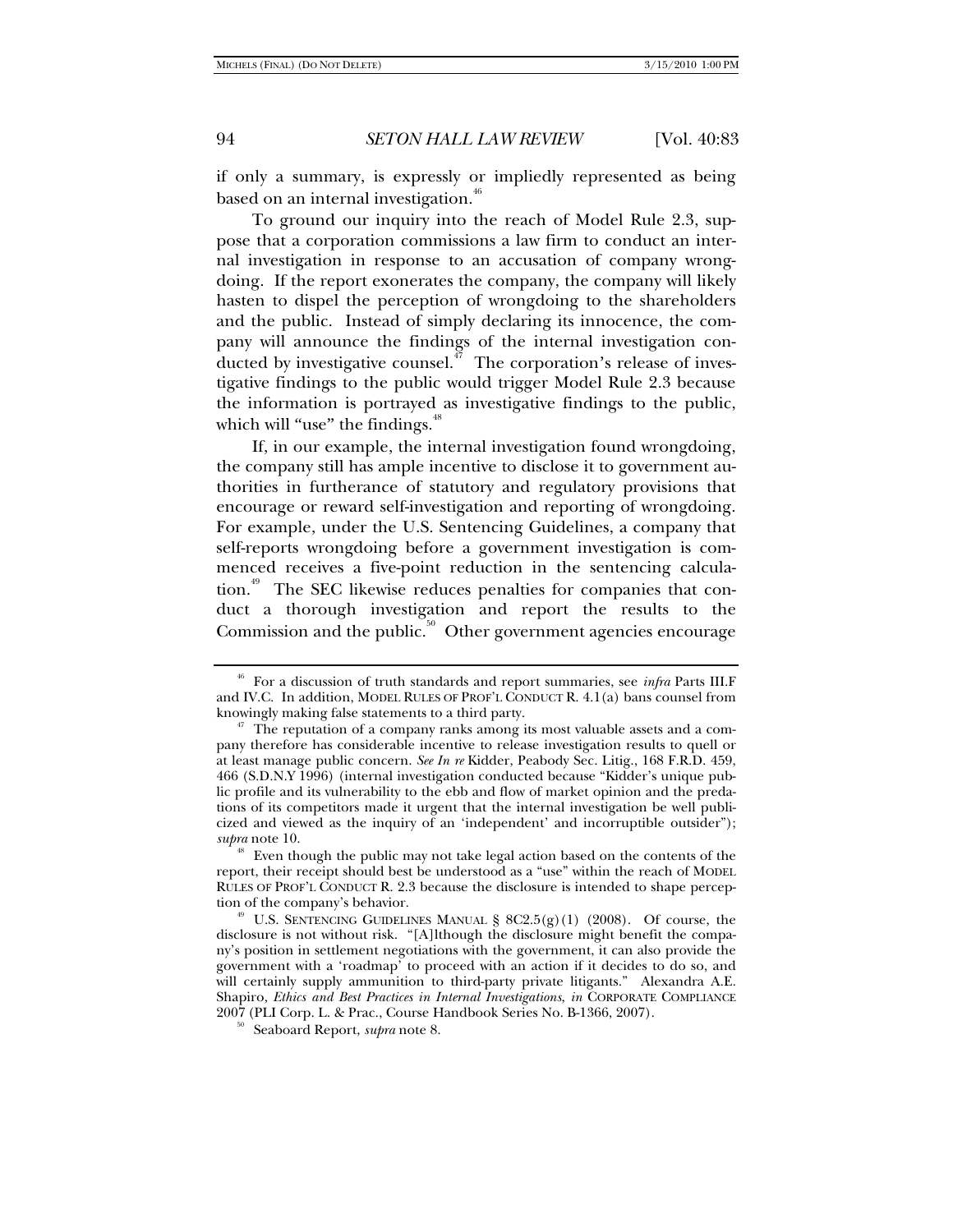and reward the corporation's self-reporting of wrongdoing.<sup>51</sup> Model Rule 2.3 would apply in each of these instances if the company disclosure is represented to be findings of an internal investigation. Companies have strong incentive to share all of the investigation results, rather than selected information without reference to its provenance, to gain additional credit for cooperation and thereby reduce penalties.

In practice, these incentives to disclose information to the government as investigation results are even greater than the U.S. Sentencing Guidelines and department and agency policies suggest on their face. Constrained by limited budgets and resources, prosecutors and regulatory agencies have additional reason to rely on the results of internal corporate investigations in determining whether to pursue criminal or regulatory sanctions against the corporation and its employees.<sup>33</sup>

<sup>&</sup>lt;sup>51</sup> Corporations and individuals reporting their involvement in antitrust violations may receive immunity from the DOJ's Antitrust Division under its leniency program, insulating successful applicants from criminal fines and imprisonment. *See* Dep't of Justice (Antitrust Division) Corporate Leniency Policy (Aug. 10, 1993), *available at* http://www.usdoj.gov/atr/public/guidelines/0091.pdf. The Environmental Protection Agency is less likely to pursue criminal enforcement against companies that self-report. *See* Incentives for Self-Policing: Discovery, Disclosure, Correction and Prevention of Violations, 60 Fed Reg. 66,706, 66,706 (Dec. 22, 1995). Defense contractors that self-report misconduct may avoid debarment and reduce prospects for criminal prosecution. *See generally* INSPECTOR GENERAL, DEP'T OF DEF., VOLUNTARY DISCLOSURE PROGRAM: A DESCRIPTION OF THE PROCESS (Apr. 23, 1990), *available at* http://www.dodig.mil/IGInformation/archives/vdguidelines.pdf. The New York Stock Exchange rewards cooperation by reducing sanctions, charges or not pursuing criminal prosecution. *See* NYSE, Inc., Information Memorandum No. 05-65 (Sept. 14, 2005), *available at* http://apps.nyse.com/commdata/PubInfoMemos.nsf/ AllPublishedInfoMemosNyseCom/85256FCB005E19E88525707C004C6DE0/

<sup>\$</sup>FILE/Microsoft%20Word%20-%20Document%20in%2005-65.pdf. 52 *See* Seaboard Report, *supra* note 8 (citing as factor in determining extent whether "the company produce[d] a thorough and probing written report detailing the findings of its review"). "Timely and voluntary disclosure of wrongdoing" is also considered by federal prosecutors in deciding whether to bring criminal charges against a corporation. Memorandum of Paul J. McNulty, Deputy Attorney General, to Heads of Departmental Components, U.S. Attorneys 4 (Dec. 12, 2006), *available at* http://www.usdoj.gov/dag/speeches/2006/mcnulty\_memo.pdf [hereinafter McNulty Memorandum]. Although waiver of the attorney-client privilege is not a condition of cooperation, "the disclosure of privileged information may be critical in enabling the government to evaluate the accuracy and completeness of the company's volun-

tary disclosure." *Id.* at 8.<br><sup>53</sup> See William R. McLucas et al., *The Decline of Attorney Client Privilege in the Corporate Setting*, 96 J. CRIM. L. & CRIMINOLOGY 621, 639 n.69 (2006) (arguing that government effectively outsources investigation costs to the corporation, which fears graver sanctions if misconduct is discovered and the company had not investigated); *cf*. Laufer, *supra* note 7, at 646 (noting that with limited government resources and other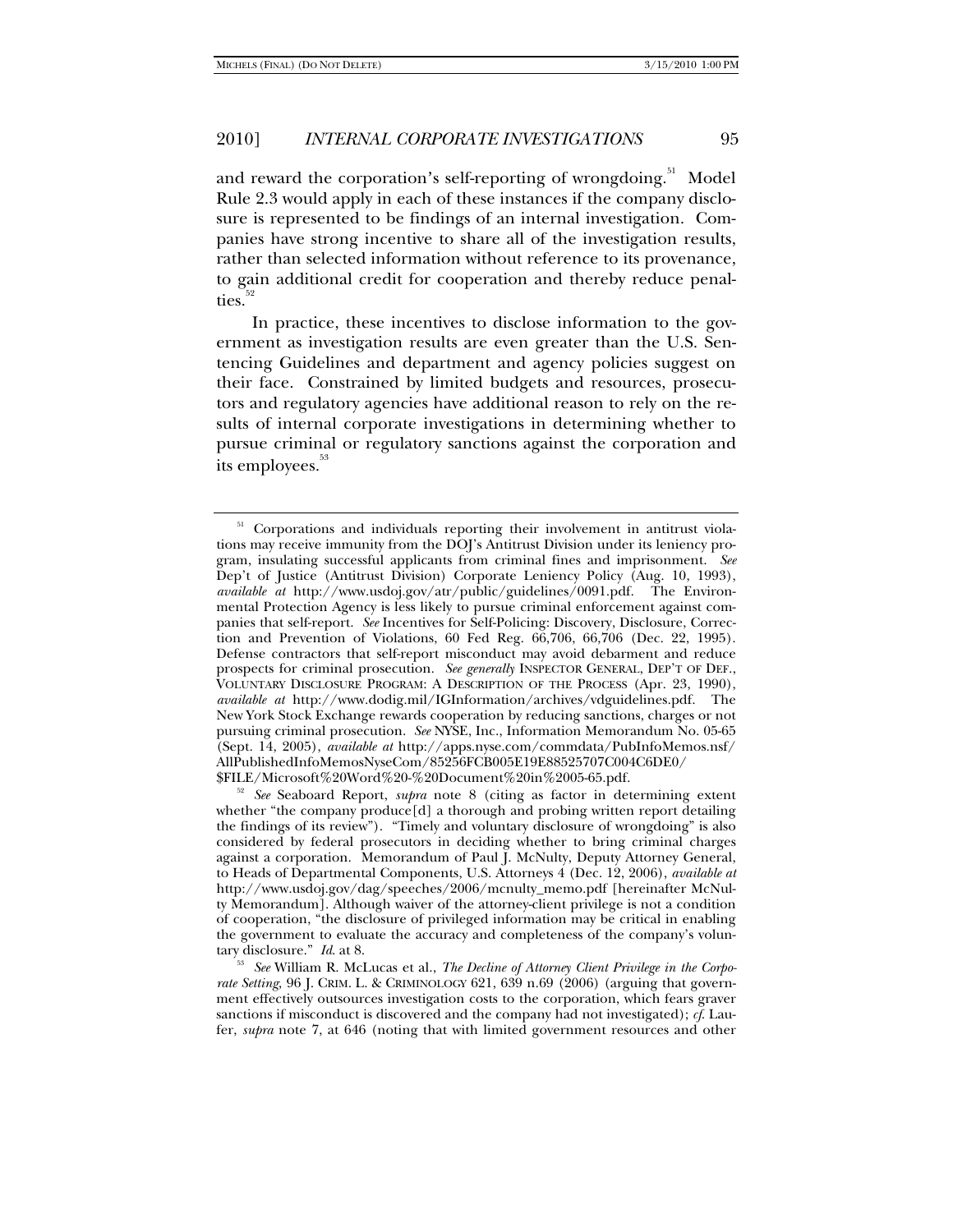Corporations may also deliver investigative reports to the court in response to notice of a shareholder derivative claim filed against the corporation or in support of a motion to dismiss such a lawsuit.<sup>34</sup> When a corporation receives a demand to initiate a derivative action, the board's decision to decline such a demand will be afforded considerable deference absent evidence that the board acted without due care, in bad faith, or in self-interest. $55$  Even when the shareholder makes no demand on the corporation prior to filing the derivative action, Delaware law permits the corporation to move to dismiss the action based in part on a good-faith internal investigation conducted at the direction of an independent committee of the board.<sup>56</sup> A reliable internal investigation is an important element in defending the board's decision not to institute such a claim or to dismiss a claim once brought, although the court's assessment of the investigation's reliability in the shareholder-derivative setting is typically more ad hoc than systematic.<sup>57</sup> Although courts have not cited Rule 2.3(a) in the shareholder-derivative setting, the Rule applies to investigative reports delivered to courts because they too are "third parties" under the Rule.

Rule 2.3 applies to both attorney opinion letters, which are conducted in furtherance of a due diligence investigation, and to the reliance investigation because both result in reports delivered to third parties.<sup>58</sup> Truth and reliability concerns, however, are far greater in the reliance investigation for several reasons. First, as noted above, the reliance investigation is typically triggered by allegations of company wrongdoing, $59$  an issue about which the corporation and the

enforcement burdens, "it is little wonder that the government often exchanges leniency for conciliatory post-offense behavior")

 $54$  In a shareholder derivative claim, a shareholder brings an action on behalf of the corporation against a third party, often the corporation's management, when the corporation has refused or failed to do so. The shareholder must typically first make a demand on the corporation to bring the action, because "it is the company's cause of action." Antony Page, *Unconscious Bias and the Limits of Director Independence*, 2009

<sup>&</sup>lt;sup>55</sup> See, e.g., Citron v. Fairchild Camera & Instrument Corp., 569 A.2d 53, 64 (Del. 1989).

<sup>1989). 56</sup> *See* Kaplan v. Wyatt, 484 A.2d 501, 507 (Del. Ch. 1984). 57 *See, e.g.*, Halpert Enters., Inc. v. Harrison, No. 06-Civ-2331(HB), 2007 WL 486561, at \*5 (S.D.N.Y. Feb. 14, 2007) (dismissing action and citing five-month internal investigation by an independent law firm, with dozens of interviews, extensive document review, and a lengthy report). 58 *Cf.* RESTATEMENT (THIRD) OF THE LAW GOVERNING LAWYERS § 95 cmt. a (2000).

Rule 2.3 applies to attorney opinion letters as well. *See* MODEL RULES OF PROF'L CONDUCT R. 2.3(a) (2007). 59 *See supra* note 2 and accompanying text.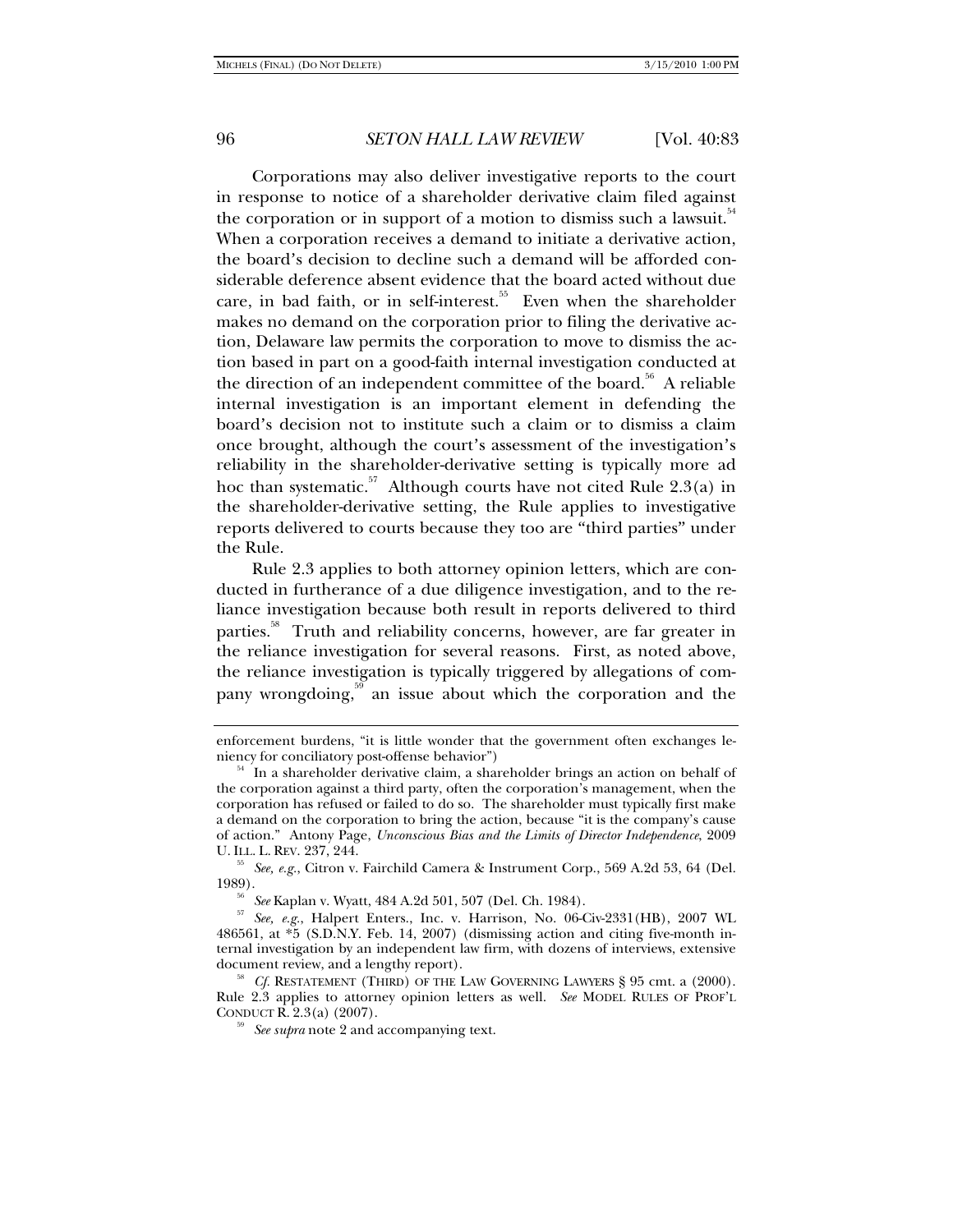third party have a substantial and often conflicting interest. Second, investigative findings and analysis are not akin to the precise, verifiable representations offered in an opinion letter, but instead require the exercise of judgment and discretion with respect to the nature and extent of the investigation, evaluations of credibility, and interpretation and application of legal standards to a complicated matrix of facts. Thus, opinion letters are subject to checks and balances that are impracticable in the internal investigation context, including liability for misstatements. Third, the internal investigation is a historical exercise; wrongdoing discovered in an internal investigation cannot be "cured" by investigative counsel prior to issuance of a report, and the disclosure of wrongdoing contained in the report may result in severe sanctions for the corporation.

Thus, at least one class of investigations, reliance investigations, poses special truth concerns not implicated by the representation or due diligence investigation. The concern is so great, in fact, that Rule 2.3 allows counsel to perform such an investigation only if her investigative role is reasonably compatible with the investigator's client role.<sup>60</sup> Part III will consider what this standard signifies for the truth commitment of investigative counsel.

b. A Duty to Inquire

The second category of internal investigations that poses special concerns about truth and reliability is that which is conducted in furtherance of the legal requirement of the corporation to inquire or keep informed ("duty investigation"). For example, the Sarbanes-Oxley Act of 2002 ("Sarbanes-Oxley") requires publicly traded companies to undertake an inquiry in certain circumstances.<sup>61</sup> If an attorney discovers evidence of the company's "material violation of securities law or breach of fiduciary duty or similar violation," the lawyer must report it to the company's chief legal officer or both the chief legal officer and the chief executive officer.<sup>62</sup> "The chief legal officer . . . shall cause such inquiry into the evidence of a material violation as he or she reasonably believes is appropriate to determine whether the material violation described in the report has occurred,

<sup>&</sup>lt;sup>60</sup> *See* MODEL RULES OF PROF'L CONDUCT R. 2.3(a).<br><sup>61</sup> Sarbanes-Oxley Act of 2002, Pub. L. No. 107-204, § 301, 116 Stat. 745, 775–76<br>(2002).

 $\frac{62}{62}$  *Id.* § 307 (requiring attorney to report to the board of directors or other committee in the absence of an "appropriate response"); *see also* 17 C.F.R. §205.2(e) (2009) (describing nature of knowledge that constitutes evidence of material violation).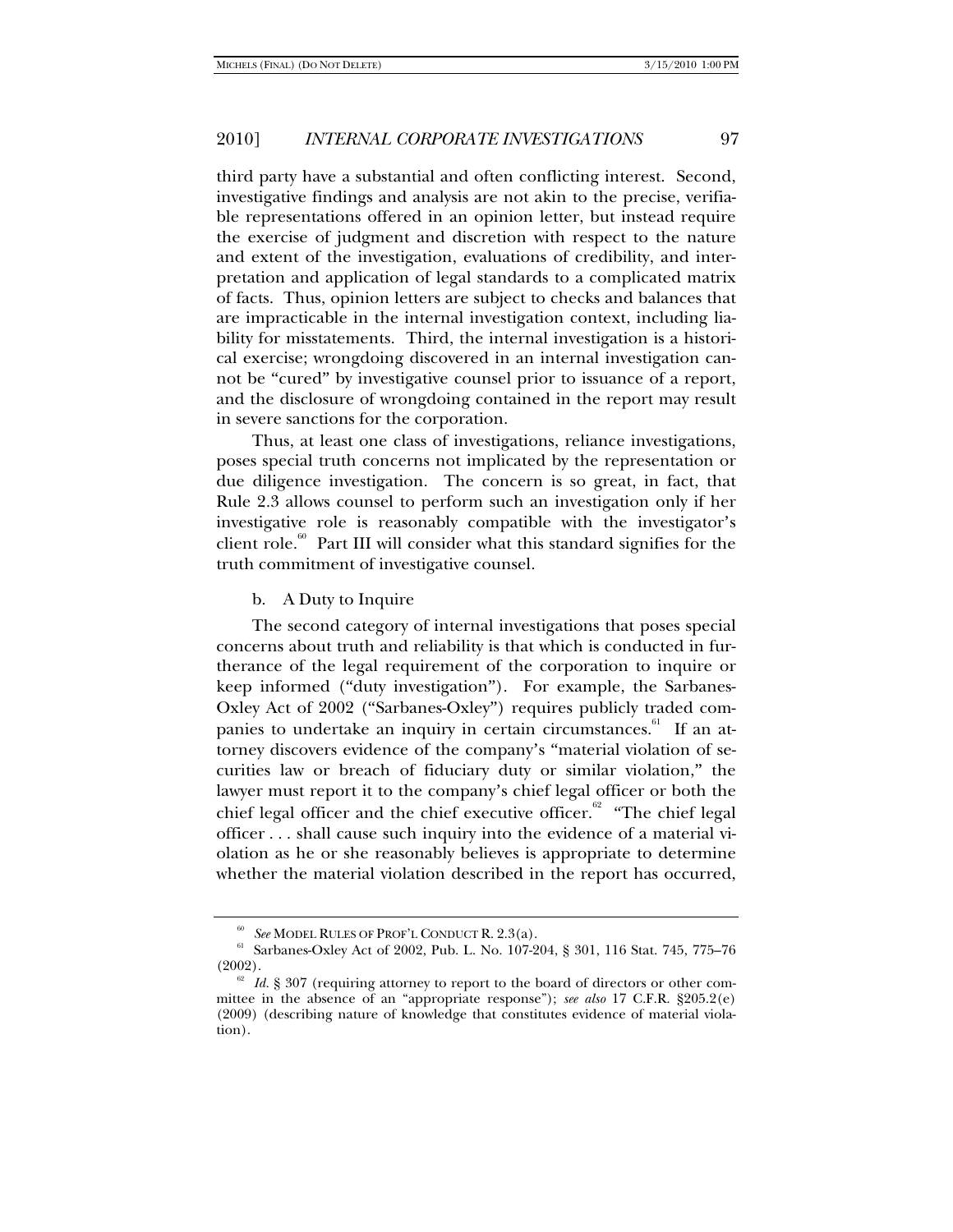is ongoing, or is about to occur" and cause the company to "adopt an appropriate response."<sup>63</sup>

Thus, when the chief legal officer is confronted with information suggesting particular types of wrongdoing, Sarbanes-Oxley requires a reasonable inquiry into the alleged wrongdoing.<sup>64</sup> When the chief legal officer retains counsel to fulfill that obligation, counsel's investigation and report must be reliable if it is to satisfy the corporation's reasonable-investigation requirement. In addition, investigations under Sarbanes-Oxley are often conducted by the audit committee of the board of directors in furtherance of its longstanding role in monitoring compliance issues; these roles have been enhanced under Sarbanes-Oxley. $65$  The Act also provides that the audit committee of publicly traded companies "shall have the authority to engage independent counsel and other advisors, as it determines necessary to carry out its duties."<sup>66</sup> With its emphasis on reasonable and indepen-

<sup>54</sup> See Shepard & Buehler, *supra* note 12, at 372 ("[I]t would be hard for any recipient to formulate an 'appropriate response' without learning the facts through an

<sup>65</sup> See Sarbanes-Oxley Act of 2002, Pub. L. No. 107-204, § 301(m)(4), 116 Stat. 745, 776 (2002); Bennett et al., *supra* note 12, at 61 (audit committee control of Sar-

 $63$  17 C.F.R. § 205.3(b)(2) (2009). If the attorney does not believe that the response is appropriate, the attorney must then report the material violation to the audit committee of the board of directors or to a committee of independent directors or to the entire board of directors. *Id.* § 205.3(b)(3)(i). Alternatively, the attorney can report such concerns to a qualified legal compliance committee, assuming the corporation had already established such committee. *Id.* § 205.3(b)(2). After such reporting, the attorney need not evaluate the response or report further. *Id.* § 205.3(b)(8). *See generally* William H. Volz & Vahe Tazian, *The Role of Attorneys Under Sarbanes–Oxley: The Qualified Legal Compliance Committee as Facilitator of Corporate Integri-*

<sup>&</sup>lt;sup>66</sup> Sarbanes-Oxley Act of 2002; *see also* Cynthia A. Glassman, Comm'r, U.S. Sec. & Exch. Comm'n, Remarks Before the European Corporate Governance Summit: An SEC Commissioner's View: The Post-Sarbanes-Oxley Environment for Foreign Issuers (Mar. 2, 2005), http://www.sec.gov/news/speech/spch030205cag.htm (encouraging that investigations that are independent "in definition as well as spirit"). The stock exchanges have adopted similar investigative rules. *See, e.g.*, NYSE, Inc., Rule 342.21 (2007) (requiring corporation to conduct internal investigation into any trade that appears to have violated the Securities Exchange Act of 1934, the rules promulgated thereunder, and the "rules of the Exchange prohibiting insider trading and manipulative and deceptive devices"). Internal investigations may also be triggered by an auditor's discovery of company wrongdoing. *See* 15 U.S.C. § 78j–  $l(b)(1)(B)$  (2006). Under Section 10A of the Private Securities Litigation Reform Act of 1995, an auditor who discovers "information "indicating that an illegal act" has occurred must inform management and the audit committee. *Id.* If the company does not undertake "appropriate remedial actions," which often includes an internal investigation, the auditor must report to the board of directors, which must immediately inform the SEC. *Id.*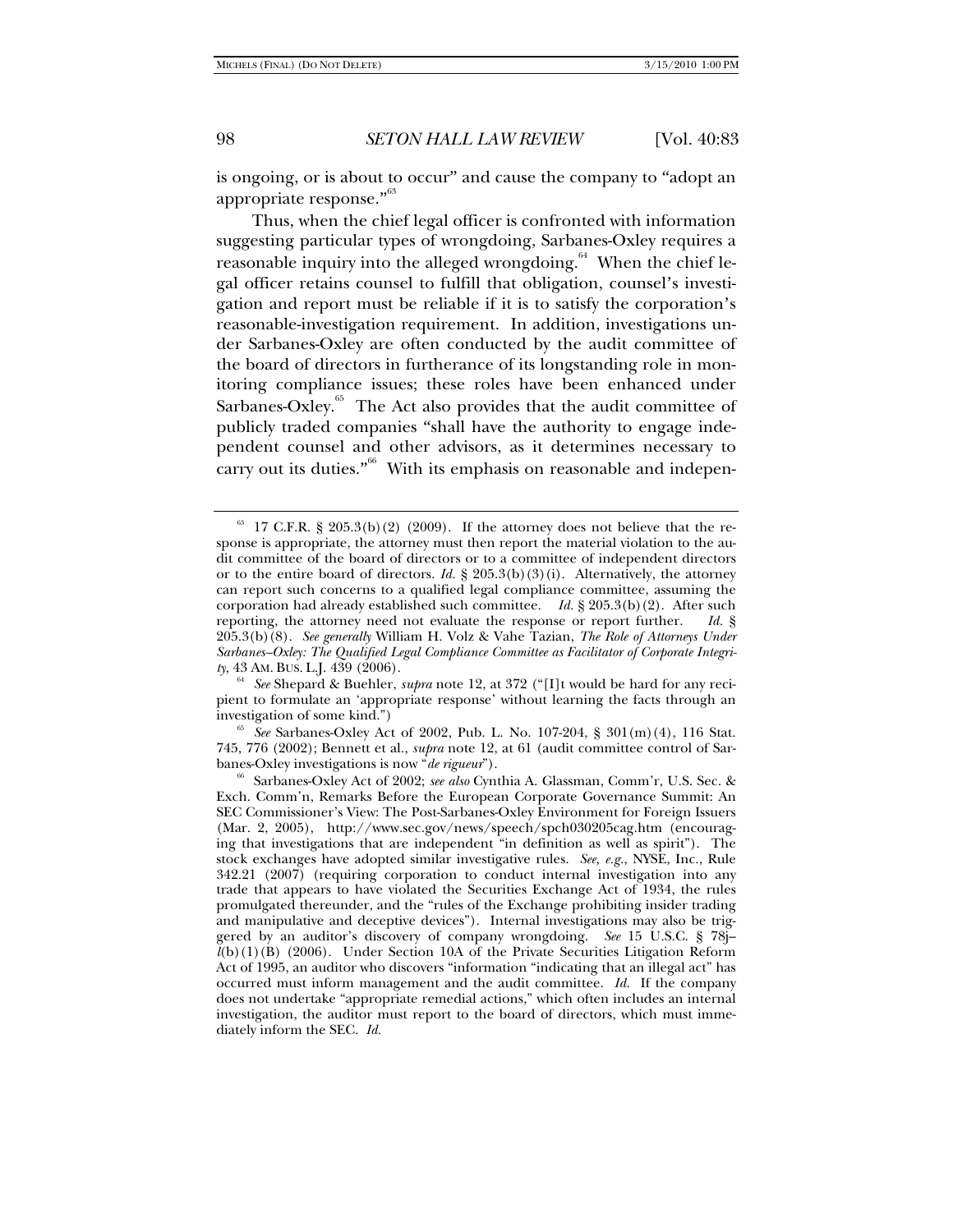dent inquiry, Sarbanes-Oxley has more than evinced a concern about reliability in internal investigations conducted under its provisions.

Another source of a duty to investigate can be implied from the duty of care imposed by corporate law. The duty of care requires directors to keep reasonably informed and to implement systems to monitor legal compliance. $\frac{67}{100}$  When an allegation of wrongdoing is lodged against the corporation or its agents, management may engage counsel to investigate the facts and analyze their legal significance in order to gain information sufficient to fulfill its duty of care.  $^{68}$ Again, the insistence on a reasonable inquiry suggests that an internal investigation intended to satisfy the duty of care must be sensitive to concerns about reliability. $69$  Moreover, the attorney-ethics rules require the attorney to advise his client with candor and independent professional judgment, $\frac{70}{9}$  a standard that reinforces the obligations of counsel to develop a reliable investigative account for the client.

Some investigations may implicate both duty and reliance concerns. For example, corporations might commission internal investigations to fulfill a duty to investigate charges of employment-related wrongdoing, including allegations of sexual harassment. "When de-

<sup>67</sup> *See In re* Caremark Int'l Inc. Derivative Litig., 698 A.2d 959, 970 (Del. Ch. 1996) (noting that failure to investigate charges may lead to allegation that corporation recklessly ignored the concern); Duggin, *supra* note 2, at 882 (noting that case establishes liability of directors "for failing to monitor their organization's compliance

with legal obligations"). 68 *See*<sup>1</sup> AM. LAW INST., PRINCIPLES OF CORPORATE GOVERNANCE: ANALYSIS & RECOMMENDATIONS  $\S 4.01(a)(1)$  (2008) (noting that the duty of care "includes the obligation to make, or cause to be made, an inquiry when, but only when, the circumstances would alert a reasonable director or officer to the need therefor").<br><sup>69</sup> Some statutes or rules require the reporting of information but do not require

that the corporation conduct an inquiry or investigation. *See, e.g.*, Anti-Kickback Enforcement Act of 1986, 41 U.S.C. § 57 (2006) (requiring a written report by government contractors if they have reason to believe a kickback has been given between contracting parties); Medicare Fraud Reporting Act, 42 U.S.C. § 1320a-7b(a)(3) (2006) (imposing criminal penalties for concealing or failing to disclose an "event with an intent fraudulently to secure such benefit or payment either in a greater amount or quantity than is due or when no such benefit or payment is authorized"); NYSE, Inc., Rule  $351(a)(1)(2007)$  (requiring disclosure of certain employee disciplinary matters). These statutes and rules arguably do not justify imposition of the truth standards developed in Part III on an investigation, even one that is conducted to determine whether there is information that must be reported under the statute. Instead, these are better understood as furthering an enforcement objective, such as the disclosure of information that is known to the corporation absent some evidence that a particular statute was designed to mandate monitoring or procedures to ensure discovery of the information. As this Article will discuss *infra* Part II.B, however, even when the truth standards are not mandated, companies would nonetheless do well to insist that investigative counsel satisfy them.

<sup>&</sup>lt;sup>70</sup> MODEL RULES OF PROF'L CONDUCT R. 2.1.  $(2007)$ .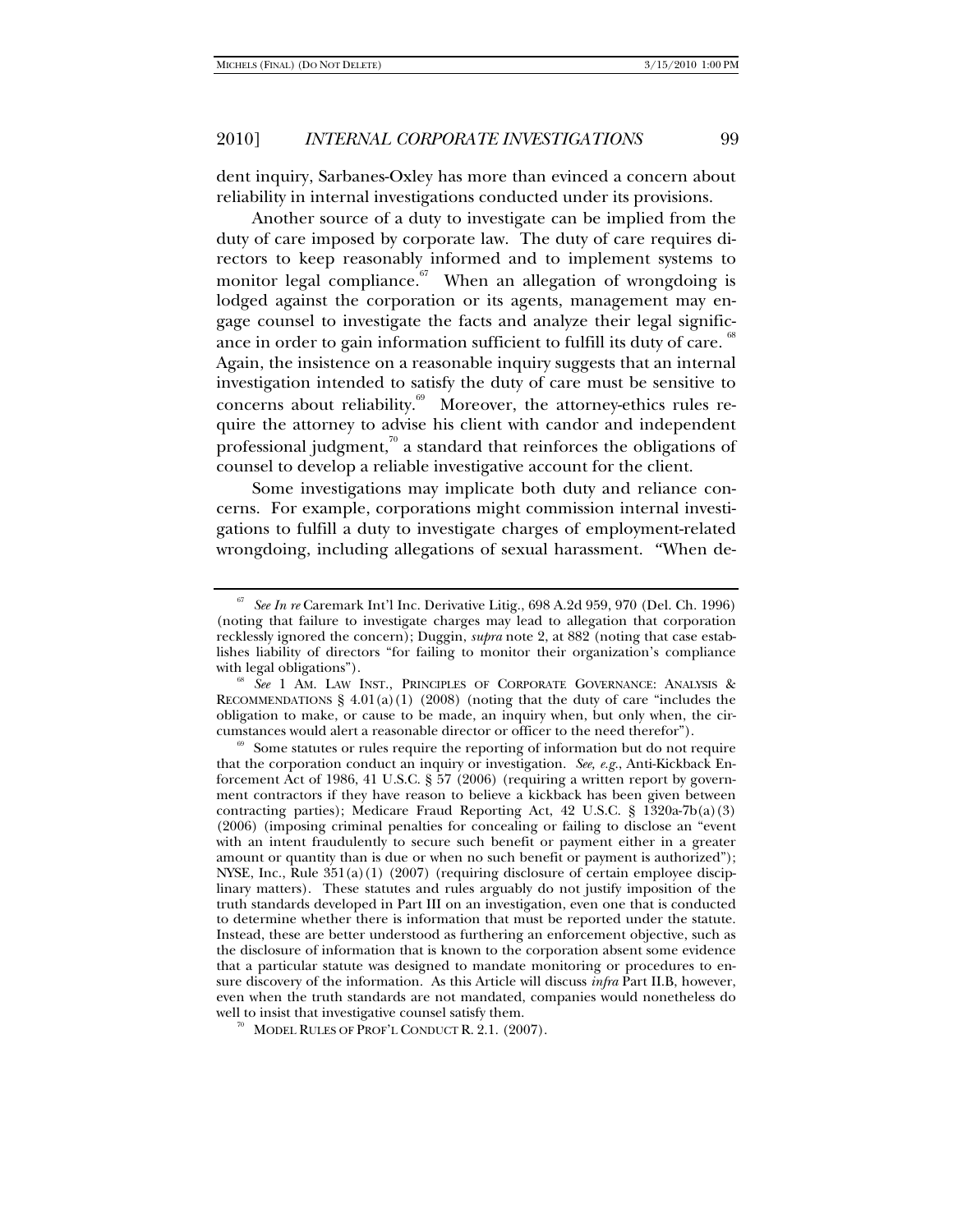termining the adequacy and effectiveness of an employer's response to a hostile environment claim, courts have considered 'whether the employer investigated the alleged acts of harassment and *the type of investigation the employer conducted.*"<sup>71</sup> Courts will inquire into the reasonableness and sufficiency of an internal investigation in determining whether it is a sufficient employer response to defeat employer liability.<sup> $n^2$ </sup> Whether viewed as a duty or reliance investigation, it is clear that the reliability of the internal investigation remains a critical concern.

#### *B. Additional Reasons to Satisfy the Truth Standards*

The taxonomy of investigation types has allowed us to identify with some precision the types of investigations—reliance and duty investigations—that warrant the imposition of truth standards. Part III will develop the truth standards that must be satisfied by such investigations. Before turning to this question, we should consider the practical and prudential reasons why corporations should comply with the truth standards even when not required to do so.

First, corporations may conduct an internal investigation without determining in advance how they will use the results. Because an investigation that does not satisfy the truth standards may not satisfy the client's duty of inquiry or be worthy of reliance by a third party, $\frac{73}{12}$  a corporation can best preserve the option of such disclosure or reliance by conducting an investigation in accordance with the truth standards from the outset. The internal investigation is a substantial undertaking, $\frac{74}{1}$  and to maximize its use and value, the corporation has an overwhelming incentive to insist on compliance with the truth standards in any investigation triggered by an allegation of wrongdoing.<sup>75</sup> Second, an accurate and trustworthy account will uncover

<sup>&</sup>lt;sup>71</sup> Harding v. Dana Transp., Inc., 914 F. Supp. 1084, 1094 (D.N.J. 1996) (quoting Giordano v. William Paterson Coll. of N.J., 804 F. Supp. 637, 643 (D.N.J. 1992)).

<sup>&</sup>lt;sup>72</sup> See id. at 1096; see also Payton v. N.J. Tpk. Auth., 691 A.2d 321, 327 (N.J. 1997) (holding that corporations can avoid liability for failure to take remedial measures upon learning of alleged harassment by, for example, undertaking a vigorous in-

quiry).<br><sup>73</sup> See supra Part II.A.3.<br><sup>74</sup> The law firm Debevoise & Plimpton conducted the internal investigation concerning whether senior management at Merck failed to disclose the risks of Vioxx. Berenson, *supra* note 10. The investigation extended over 20 months, consumed 53,000 hours, and cost \$21 million. *Id.* The report consisted of 180 pages, with twenty appendices of another 1500 pages, and was based on interviews with more than 150 witnesses. *Id.*

<sup>&</sup>lt;sup> $75$ </sup> Thus, even if the investigation is conducted as a counseling investigation with hopes of preserving the attorney-client privilege and attorney work product, *see supra*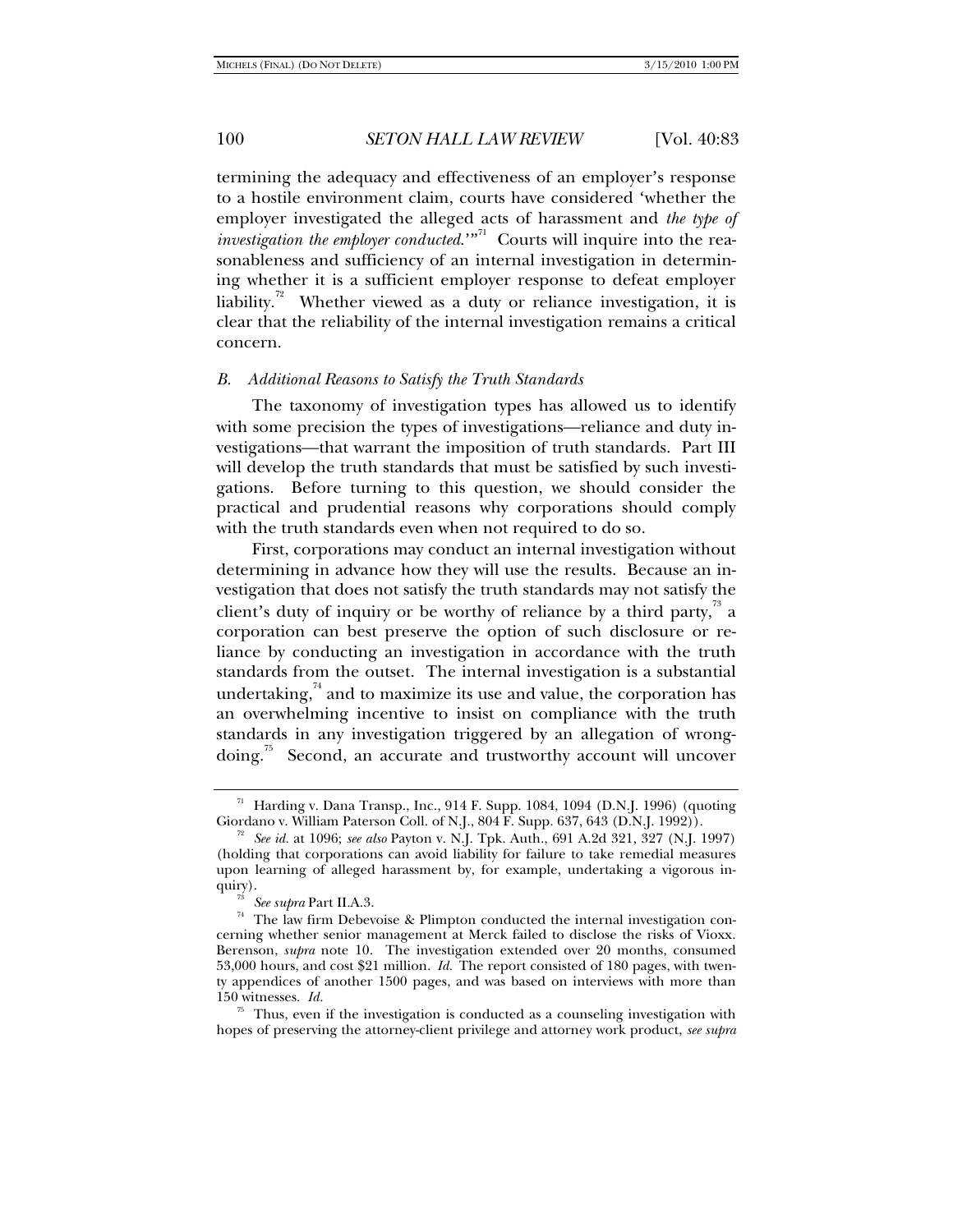problems that can be resolved earlier and increase the prospects that the cancer of wrongful behavior can be excised before it metastasizes to a corporate division or beyond. A well-managed company that receives a credible allegation of material wrongdoing thus has ample reason not only to inquire but to insist that the inquiry satisfy the truth standards that Part III will develop.

#### III. INVESTIGATIONS AND THE TRUTH

Now that we have established what types of investigations pose special concerns about truth or reliability—the reliance and duty investigations—our next task is to determine what standards must be satisfied in such investigations. Although this question is rarely asked, it lies at the core of the investigative role. Commentators and officials tend to emphasize independence in their discussions of investigation reliability.<sup> $n<sup>6</sup>$  As we shall see, however, an investigation can be inde-</sup> pendent but indifferent to other critical reliability concerns.

So what does make an investigation satisfactory? To answer, we must examine the nature and purpose of the reliance or duty investigation to identify its core truth commitment. Thereafter, we will look to insights from law, philosophy, and jurisprudence to refine our understanding of this truth commitment and what it entails. From this, we will develop an account of the core truth or reliability standards or elements that counsel must satisfy in reliance and duty investigations ( "truth standards"). We will also ask how each of these duties should be understood against the background of a client relationship. We will close Part III by identifying and considering four additional implications of the truth standards: the degree of certainty implied by the investigative effort, whether such standards can be disclaimed by investigative counsel in the resulting report, why a detailed analysis

note 18, the corporation may later decide to waive such privilege and work-product protections and disclose the report to a third party. While the corporation *chooses* whether to waive attorney-client privilege in the reliance investigation, the corporation may be forced to disclose information developed in certain duty investigations, such as employment-related investigations. *See Payton*, 691 A.2d at 334 ("If the purpose [of the internal investigation] was to provide legal advice or to prepare for litigation, then the privilege applies. However, if the purpose was simply to enforce defendant's anti-harassment policy or to comply with its legal duty to investigate and to remedy the allegations, then the privilege does not apply."). For a discussion of attorney-client confidentiality under the attorney-ethics rules in light of Sarbanes-Oxley, see Thomas G. Bost, *Corporate Lawyers After the Big Quake: The Conceptual Fault* 

<sup>&</sup>lt;sup>76</sup> See, *e.g.*, Shepard & Buehler, *supra* note 12, at 386; Glassman, *supra* note 66 ("I would suggest that the company consider conducting an independent internal investigation—and I stress the term 'independent,' in definition as well as spirit.")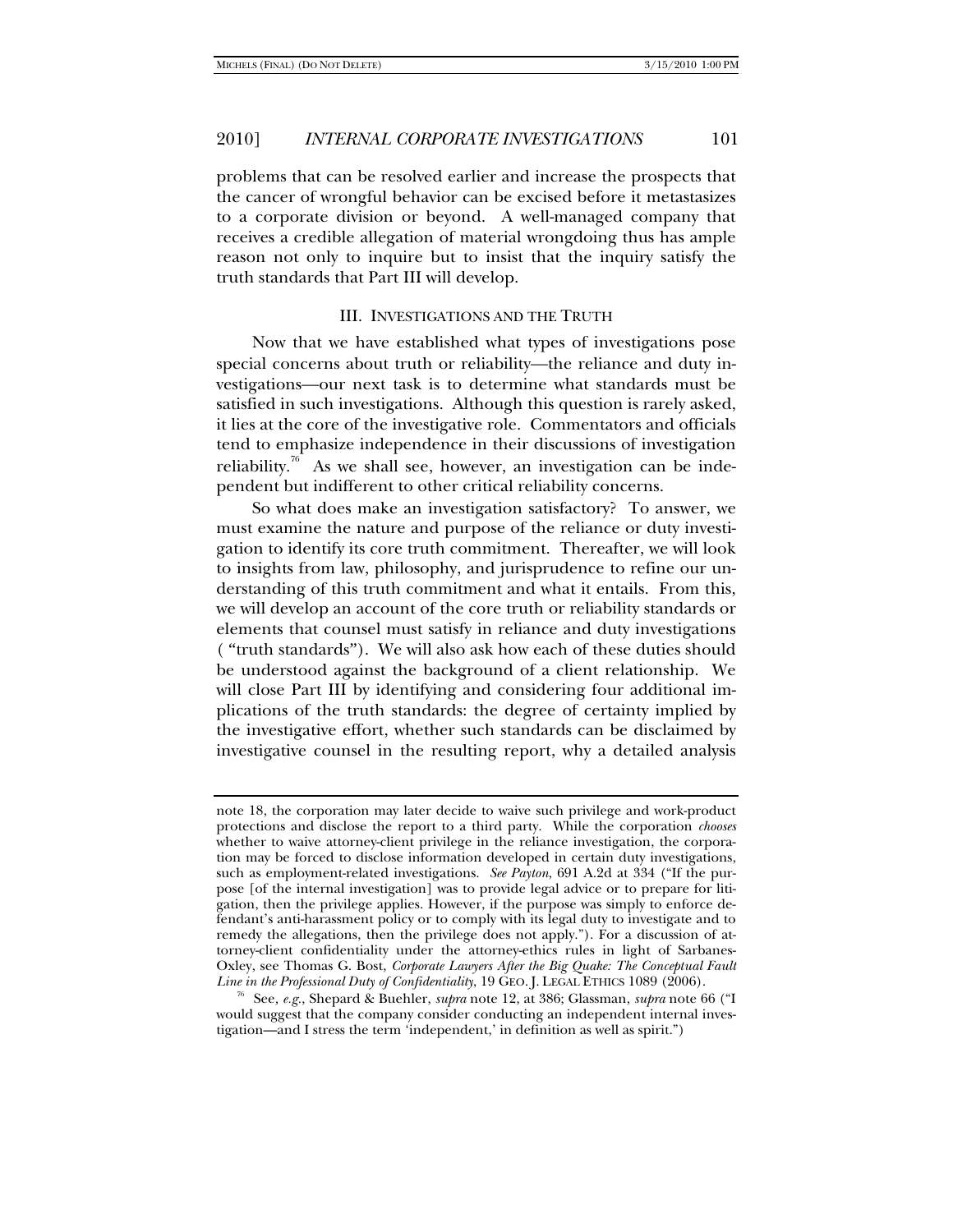should accompany conclusions, and how the truth standards help us understand and refine tort duties.

#### *A. An Accurate Account*

An investigator who conducts a reliance or duty investigation is required to develop an accurate account. This issue is best examined from two perspectives. The first asks what the investigator implies in her account of the facts, the law, and their application. The second looks to the intended use of the investigation.

The term "investigation" makes clear that the information presented by the investigator is the result of inquiry and that it is neither conjecture, personal opinion, nor a simple transmission of client information.<sup>17</sup> It is conducted outside the adversary setting, and thus it cannot take refuge in the adversary theory that truth will emerge from the clash of viewpoints.<sup>78</sup> The investigation is not the place for advocacy.<sup>79</sup>

If the investigative report is not opinion, conjecture, client information relayed, or advocacy, how can we characterize the information it reports? The internal investigation purports to be based on the knowledge of the investigator. Knowledge, in turn, is generally understood to mean justified and true belief. $\frac{80}{30}$  Thus, the investigator vouches for the information she offers. Later, this Article will explore the nature of the justification that grounds her propositions<sup>81</sup> as well as the degree of confidence in the information she presents. Here, the emphasis is on the substantive claim of the internal investigation:

<sup>77</sup> *See* 8 OXFORD ENGLISH DICTIONARY 47 (2d ed. 1989) (defining "investigation" to include "the making of a search or inquiry; systematic examination; careful and minute research"). For a discussion of the role of disclaimers by investigative counsel about the nature of the investigative inquiry, see *infra* Part III.D.<br><sup>78</sup> For an excellent reconstruction and critique of the truth finding and other ra-

tionales that ground the adversary system, see DAVID LUBAN, LAWYERS AND JUSTICE: AN ETHICAL STUDY 67–103 (1988).<br><sup>79</sup> See RESTATEMENT (THIRD) OF THE LAW GOVERNING LAWYERS § 95 cmt. c (2000)

<sup>(&</sup>quot;A lawyer providing an evaluation purporting to be a fair and objective evaluation does not function as an advocate for the legal or factual position of the lawyer's

client."). 80 *See generally* Stanford Encyclopedia of Philosophy, The Analysis of Knowledge (Fall 2008 ed.), http://plato.stanford.edu/archives/fall2008/entries/knowledgeanalysis/ (last visited Oct.  $31$ , 2009) (offering a thorough introduction to the subject, and discussing the famous Gettier problem, which questions the sufficiency of this account of knowledge and the deep disagreement about the nature of justification). The difficulties that philosophers have identified with this definition of knowledge are unimportant for present purposes. 81 *See infra* Parts III.A.3, III.B.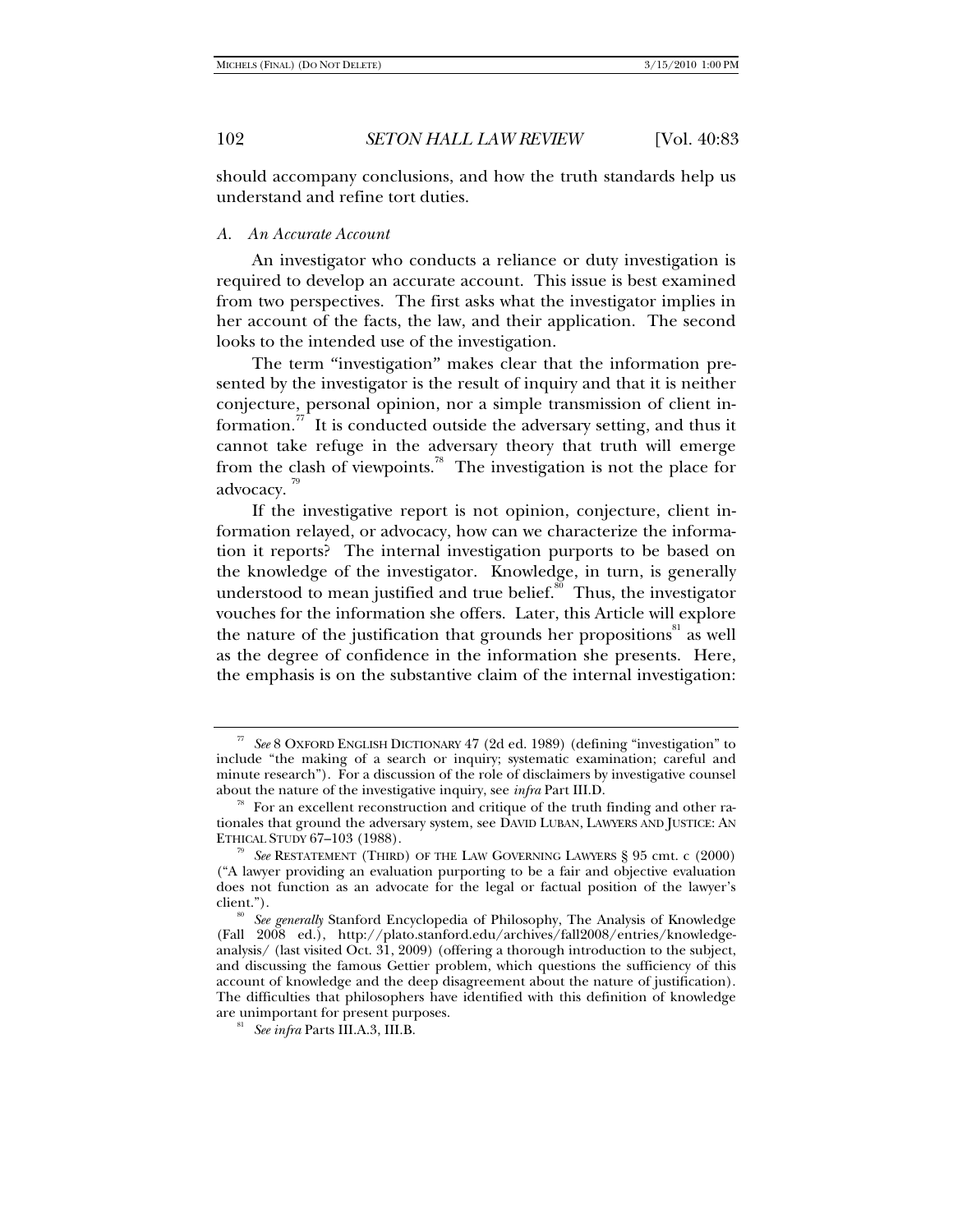it offers information not as averment, opinion, or guess, but instead as the truth or as an "accurate account." $^{\!\frac{,}{\!\!\text{}}^{82}}$ 

The recipient is, of course, very much aware of the investigator's commitment to accuracy. Consider the reliance investigation, such as counsel's investigation of a client to be delivered to a third party for the latter's use.<sup>83</sup> The third party has reason to rely on the investigation and report because the report purports to offer an accurate account. $84$  In addition, the client will also be affected by a report delivered to a third party that describes and analyzes the client's behavior. An investigative report that unfairly implicates the client can harm the client who commissioned the report.<sup>85</sup> Conversely, a report that unfairly exonerates the client can disserve the third party that relies on the report. An accurate account navigates the only safe harbor between the interests of the client and third party.<sup>86</sup>

A commitment to an accurate account is likewise an essential condition of a duty investigation. Recall that the corporation commissions a duty investigation to fulfill its duty of inquiry under the duty of care or a statutory requirement, such as Sarbanes-Oxley.<sup>87</sup> If a corporation is to have the benefit of an internal investigation to assist in satisfying its duty of inquiry, it must have reason to believe that the investigation is accurate. Both the duty of care and Sarbanes-Oxley

See AM. COLL. OF TRIAL LAWYERS, RECOMMENDED PRACTICES FOR COMPANIES AND THEIR COUNSEL IN CONDUCTING INTERNAL INVESTIGATIONS, *in* 1737 PLI/CORP. 459, 478 (Practicing Law Inst., Course Handbook Series PLI Order No. 18499, 2009) [hereinafter RECOMMENDED PRACTICES] ("Special Counsel should be instructed to engage in investigative tactics designed to get at the truth, including using their investigative, technological, and professional capabilities."). Although at times this Article will use the terms "truth" and "accuracy" interchangeably, the substantive commitment of the investigation will be termed "accuracy" or an "accurate account" since legal analysis, as we shall argue, may be best understood as the interpretation of the professional community rather than distinct from any person's view. *See infra* Part III.A.2. As a result, "accuracy" may capture the outcome of the investigator's legal analysis, which in a sense predicts how the legal system will characterize the behavior more precisely than the term "truth."

<sup>&</sup>lt;sup>83</sup> See MODEL RULES OF PROF'L CONDUCT R. 2.3(a) (2007) (allowing lawyer to conduct evaluation "for the use of someone other than the client"); *subra* Part II.A.3.a.

<sup>&</sup>lt;sup>84</sup> See RESTATEMENT (THIRD) OF THE LAW GOVERNING LAWYERS § 95 cmt. c (2000) ("Unless otherwise required or permitted by the terms under which the evaluation is

 $^{85}$  It would, moreover, violate MODEL RULES OF PROF'L CONDUCT R. 2.1, which requires candor and independent professional judgment in advising a client.

*See* MODEL RULES OF PROF'L CONDUCT R. 2.3(a) (requiring compatibility between client and third-party obligations in order to undertake a reliance investigation). 87 *See supra* Part II.A.3.b.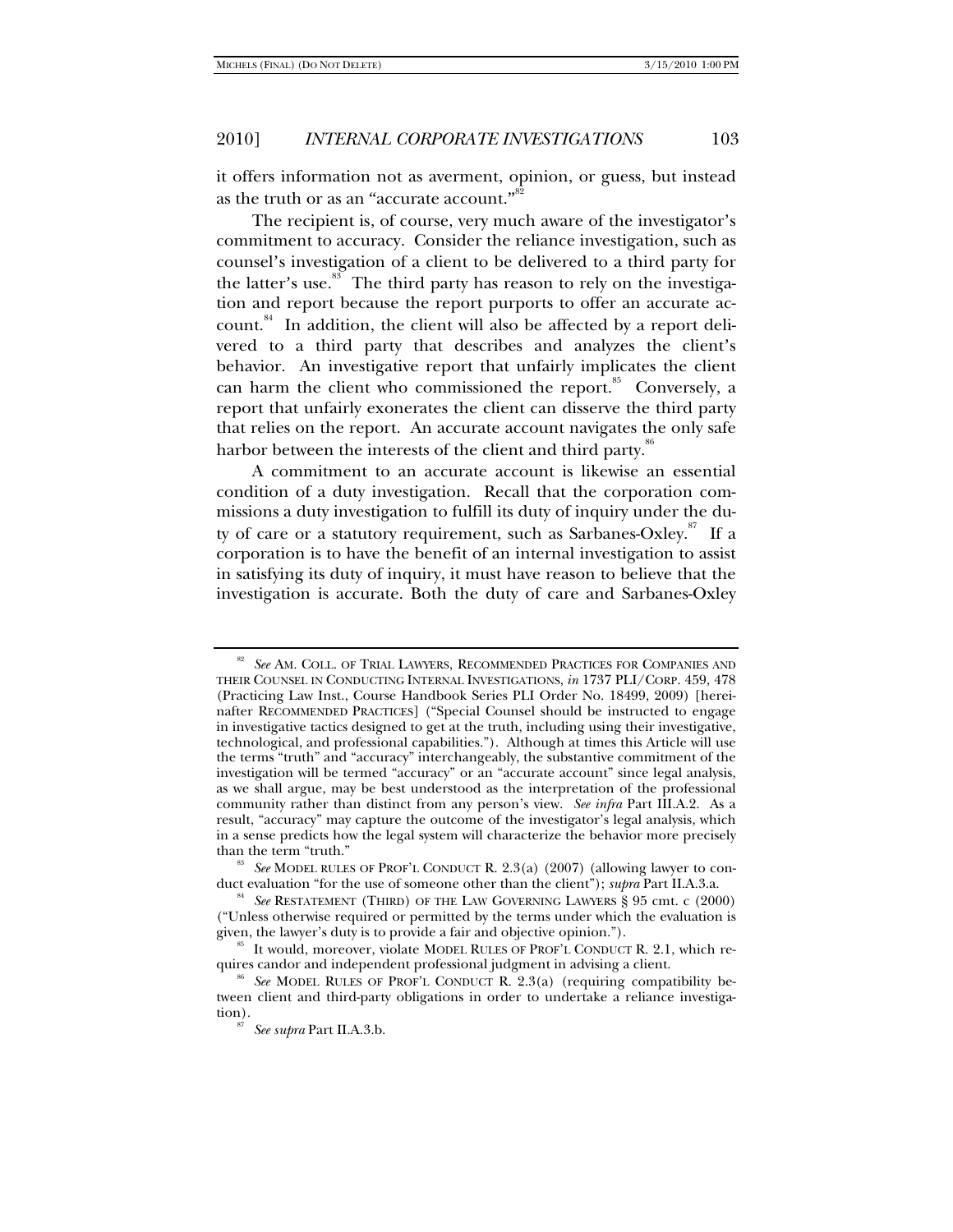require reasonable inquiry.<sup>88</sup> If a corporation does not have reason to believe that the investigative report is committed to developing an accurate account, then that corporation cannot reasonably rely on the investigation in fulfillment of an inquiry duty.<sup>89</sup>

Therefore, an accurate account—as we shall come to define it is the first standard imposed on a reliance- or duty-based internal corporate investigation. The immediate question that such a standard poses, however, is what "accuracy" means and what it entails for the investigator.<sup>90</sup> If commentators have resisted imposing an obligation of accuracy on an investigator, their concern may stem from the seemingly quixotic nature of such a standard. Does the law really admit of accuracy in an objective sense? If not, how can we require as much from investigative counsel? If so, can we devise a workable standard of accuracy that accommodates the interpretive range of legal questions?

The nature of objective truth presents foundational questions in a variety of settings where inquiry is the norm, $\frac{91}{1}$  and the problems are no less vexing in the internal-investigation context. If lawyers have averted such controversies in practice, they have done so because their typical calling is advocacy, not objectivity. The question, however, is what must a lawyer do when he seeks not to advocate but to provide an accurate factual and legal account? We turn to this problem next.

## 1. Objectivity and Professional Judgment

A first question is what—if anything—is there for an investigator to be accurate about? This question concerns what philosophers have termed "metaphysical objectivity," whether the "existence and character" of the entity in question is independent of the human mind, including the perceptions, beliefs, judgments of the observer, or, in our case, the investigator.<sup>92</sup> If the information investigated and reported in an internal investigation is not objective in some metaphysical sense, then the investigative report would be nothing more

<sup>&</sup>lt;sup>88</sup> See supra notes 63–64 and accompanying text.<br><sup>89</sup> See RECOMMENDED PRACTICES, *supra* note 82, at 491 (citing goal of independent committee charged with overseeing investigation as, inter alia, "to determine the

truth of the underlying allegations").<br><sup>90</sup> *See infra* note 76 and accompanying text.<br><sup>91</sup> For an example outside the legal setting, see *infra* note 98 and accompanying text. 92 *See* Brian Leiter, *Law and Objectivity*, *in* THE OXFORD HANDBOOK OF

JURISPRUDENCE AND PHILOSOPHY OF LAW 969, 970–71 (Jules Coleman & Scott Shapiro eds., 2002).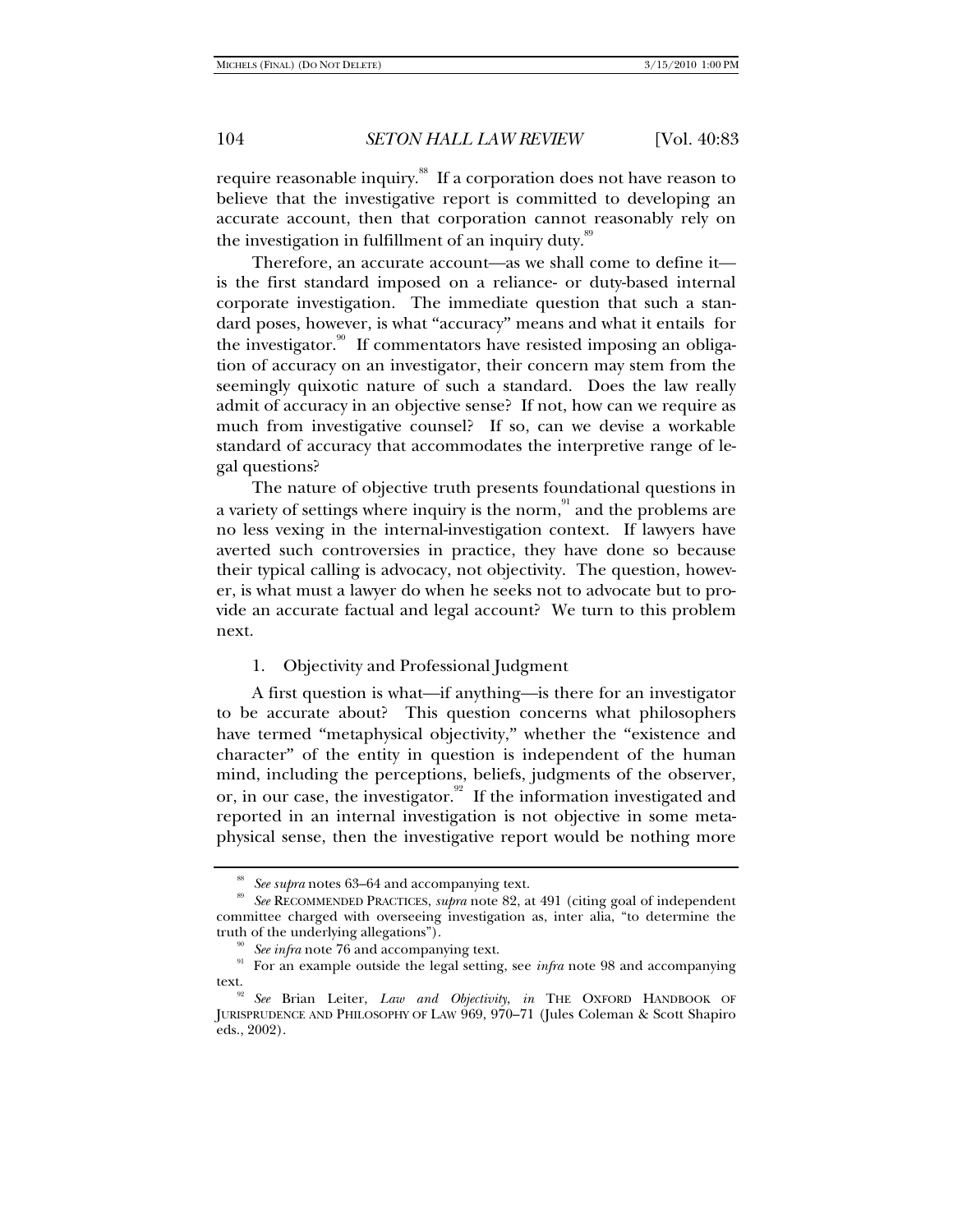than an opinion or personal belief of the investigator, and there would be no basis for imposing special truth standards in the investigation.

Three "entities" can be identified in an internal investigation: (1) the facts concerning the allegations of wrongdoing that triggered the investigation; (2) the legal standards that are implicated by the facts; and (3) application of those facts to legal principles to determine whether the alleged wrongdoing has occurred.<sup>93</sup> Thus, the first question is whether and to what extent the existence and nature of each of the investigation entities (i) depends on what the investigator believes about them, which would qualify as "subjectivism," or (ii) is distinct from what the investigator or anyone else believes, which has been termed ''strong objectivism.''<sup>94</sup>

Although categories (i) and (ii) nicely correspond with our initial understanding of objectivity, they are better understood as the boundary categories in a more nuanced account. Philosophers have developed two intermediate categories of how objectivity might be understood given that neither boundary category captures our thinking about certain subjects—fashion or morality, for example.<sup>35</sup> Thus, "minimal objectivism" holds that what is right is defined by what the community thinks is right, a category that seems to capture our intuitions about how to speak about what is fashionable.<sup>96</sup> The remaining intermediate category, "modest objectivity," holds that what is right is what "seems right under appropriate or ideal conditions."<sup>97</sup>

The investigator's search for the facts appears to be the best candidate for the strongly objective account. Our initial sense of what it means to "get it right" with respect to matters such as witness statements, chronologies of events, and material statements reflects the notion that there is truth "out there" that the investigator needs to capture, transcribe, or relay. The ideal of truth-finding has long been controversial among historians, however, whose role in many

<sup>93</sup> Of course, the categories overlap. *See* George C. Christie, *Judicial Review of Findings of Fact*, 87 NW. U. L. REV. 14, 14 (1992) (noting difficulty of distinguishing "questions of fact, questions of law, and mixed questions of law and fact").<br><sup>94</sup> See Leiter, *supra* note 92, at 971–93.

<sup>&</sup>lt;sup>95</sup> Id.<br><sup>96</sup> Id. *Id.* 97 See id. Thus, the four categories, ascending toward the ideal of objectivity, are subjectivism, minimal objectivism, modest objectivism, and strong objectivism.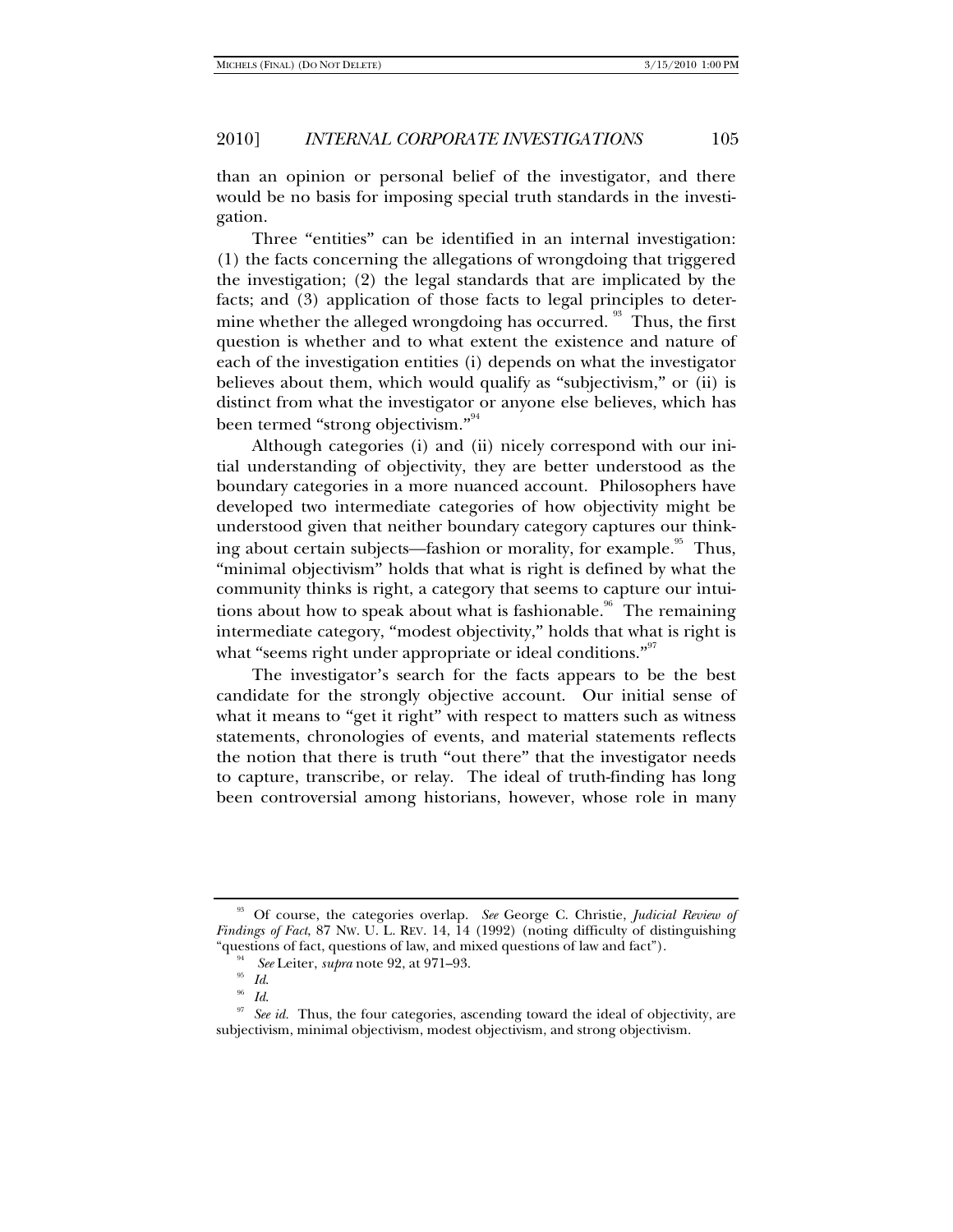ways parallels the fact-finding task of the internal investigator compounded further by the ravages of time.<sup>98</sup>

While skeptics have questioned the accuracy with which the legal system describes factual truth,  $99$  the critique has hardly persuaded courts to abandon the ideal of truth seeking in the factual setting. Our justice system presupposes that there are objective factual truths. For example, testimony can be true or false<sup>100</sup> and juries can succeed or err in their search for the truth.<sup>101</sup> Thus, while the practicalities of truth finding pose fundamental concerns, there is a viable sense in which the first of the investigative entities, the facts, is—for our purposes at least—rightly described as objective in the strongest sense. The truth or falsity of the facts in an internal investigation does not depend on the state of mind of the investigator, the community, or even the conditions under which they are determined.<sup>102</sup>

The next investigative element is the determination of the legal standards and principles that bear on the facts reported by the investigator. Perhaps the most trenchant and influential challenge to the claim of objectivity of law was leveled by the American legal realists; realists generally agree that the multiplicity of precedents, often conflicting, means that few legal standards are mandated in any case, and

<sup>100</sup> The perjury laws, for example, presuppose as much. *See, e.g.*, 18 U.S.C. § 1621 (2006); 28 U.S.C. § 1746 (2006).

<sup>101</sup> See FED. R. CIV. P. 52(a)(6) (stating that an appellate court can reverse factual findings below that are clearly erroneous).

<sup>98</sup> *Compare* EDWARD HALLETT CARR, WHAT IS HISTORY? 6 (MacMillan, 1961) ("The belief in a hard core of historical facts existing objectively and independently of the interpretation of the historian is a preposterous fallacy, but one which it is very hard to eradicate."), *and* Barbara W. Tuchman, *When Does History Happen?*, *in* PRACTICING HISTORY 25, 26 (Tuchman et al. eds., 1981) ("I therefore declare myself a firm believer in the 'preposterous fallacy' of historical facts existing independently of the historian . . . . [Carr] might just as well say the Grecian Urn would not exist without Keats."), *with* MARTHA HOWELL & WALTER PREVENIER, FROM RELIABLE SOURCES 149 (2001) (acknowledging that many historians today would argue that any "reality that lay behind the sources" is inaccessible no matter how skilled the historian, but that "sources are all we have" and that we can still "learn something by reading them care-

See JEROME N. FRANK, COURTS ON TRIAL: MYTH AND REALITY IN AMERICAN JUSTICE 22–23, 37 (3d prtg. 1973). For example, leading American Realist Judge Jerome Frank argued that factual findings are subjective. *Id.* The reactions of judges and juries are "shot through with subjectivity." *Id.* H.L. Ho persuasively argues, however, that Frank's statement was not a contention that the justice system is *inherently* flawed as a finder of fact but a call to reform the system to more closely approach the ideal<br>of objectivity. H.L. HO, A PHILOSOPHY OF EVIDENCE LAW 56 (2008).

<sup>&</sup>lt;sup>102</sup> See Susan Haack, *Truths, Truths, "Truth," and "Truths" in the Law*, 26 HARV. J.L. & PUB. POL'Y 17, 19 (2003) ("[F]actual claims at issue in legal proceedings are usually straightforwardly true or else false, and should cause no special unease about truth or objectivity.").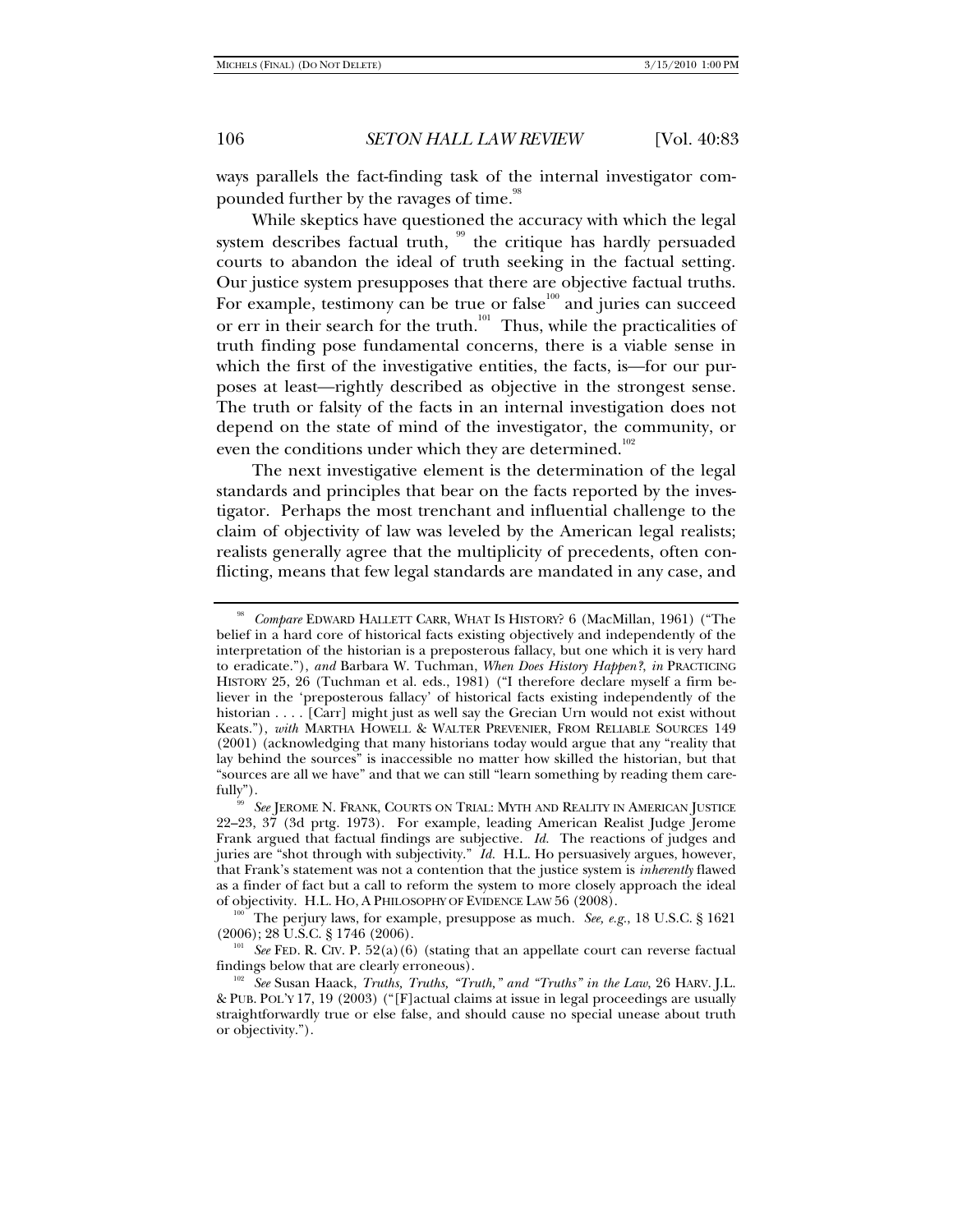judges have considerable discretion in the selection of which precedent to apply.<sup>103</sup> To this might be added the range of techniques for reading precedent, from broad principles to the most confined factual specifics, which affords the decision maker still more discretion.<sup>104</sup> More fundamentally, others have argued that legal rules are not "complete" because they do not self-identify the situations to which they are applicable.<sup>105</sup> To this we might add the indeterminate nature of legal standards, as well as the ambiguity of legal language. $^{106}\,$ Moreover, the application of legal principles may be even more judgment-laden. For example, criminal and civil standards typically require determination of mental states—intentionality, recklessness, reasonableness, and so on.<sup>107</sup> Certainly, reasonable persons can disagree on what results follow when one applies these and other legal standards to a given set of facts.

Critical legal studies also make claims about the indeterminacy of law.<sup>108</sup> Regardless of one's position on the more sweeping claims of critical legal studies, many accept the precept that "judges conservative or liberal—do not find the answers to hard questions in legal precedent or legal logic alone."<sup>109</sup> Because judges can interpret statutes and laws in a variety of ways, they "can often find ways to ad-

<sup>&</sup>lt;sup>103</sup> See WILFRID E. RUMBLE, JR., AMERICAN LEGAL REALISM 55–56 (1968).<br><sup>104</sup> See KARL N. LLEWELLYN, THE BRAMBLE BUSH 72–73 (7th prtg. 1981) ("This rule holds only of redheaded Walpoles in pale magenta Buick cars."). 105 *See, e.g.*, George C. Christie, *Objectivity in the Law*, 78 YALE L.J. 1311, 1313–14

<sup>(1969).&</sup>lt;br><sup>106</sup> Larry Solum argues that the categories of determinate or indeterminate may

not be exhaustive and that law might also be *underdeterminate*, i.e., there exists more than one choice but not any choice would be legitimate under the applicable rule. Lawrence B. Solum, *Indeterminacy*, *in* A COMPANION TO PHILOSOPHY OF LAW AND LEGAL THEORY 488, 489–90 (Dennis Patterson ed., 1996). For an earlier, more extensive treatment of the question (albeit one on which certain of the author's views have since changed), see Lawrence B. Solum, *On the Indeterminacy Crisis: Critiquing Critical Dogma*, 54 U. CHI. L. REV. 462 (1987). Kent Greenawalt suggests that in many, but not all, cases law is sufficiently determinate to count as objective when all sources and the best arguments are brought to bear on the decision. KENT GREENAWALT, LAW AND

OBJECTIVITY 226, 234 (1992).<br><sup>107</sup> See Bennett et al., *supra* note 12, at 59 (arguing that gauging the intent of ac-<br>tors is the "key element" of an internal investigation).

<sup>&</sup>lt;sup>108</sup> See Allan C. Hutchinson, *Introduction* to CRITICAL LEGAL STUDIES 1, 4–5 (Allan C. Hutchinson ed., 1989).

<sup>&</sup>lt;sup>109</sup> Lani Guinier, *Foreword to Demosprudence Through Dissent*, 122 HARV. L. REV. 4, 121 (2008).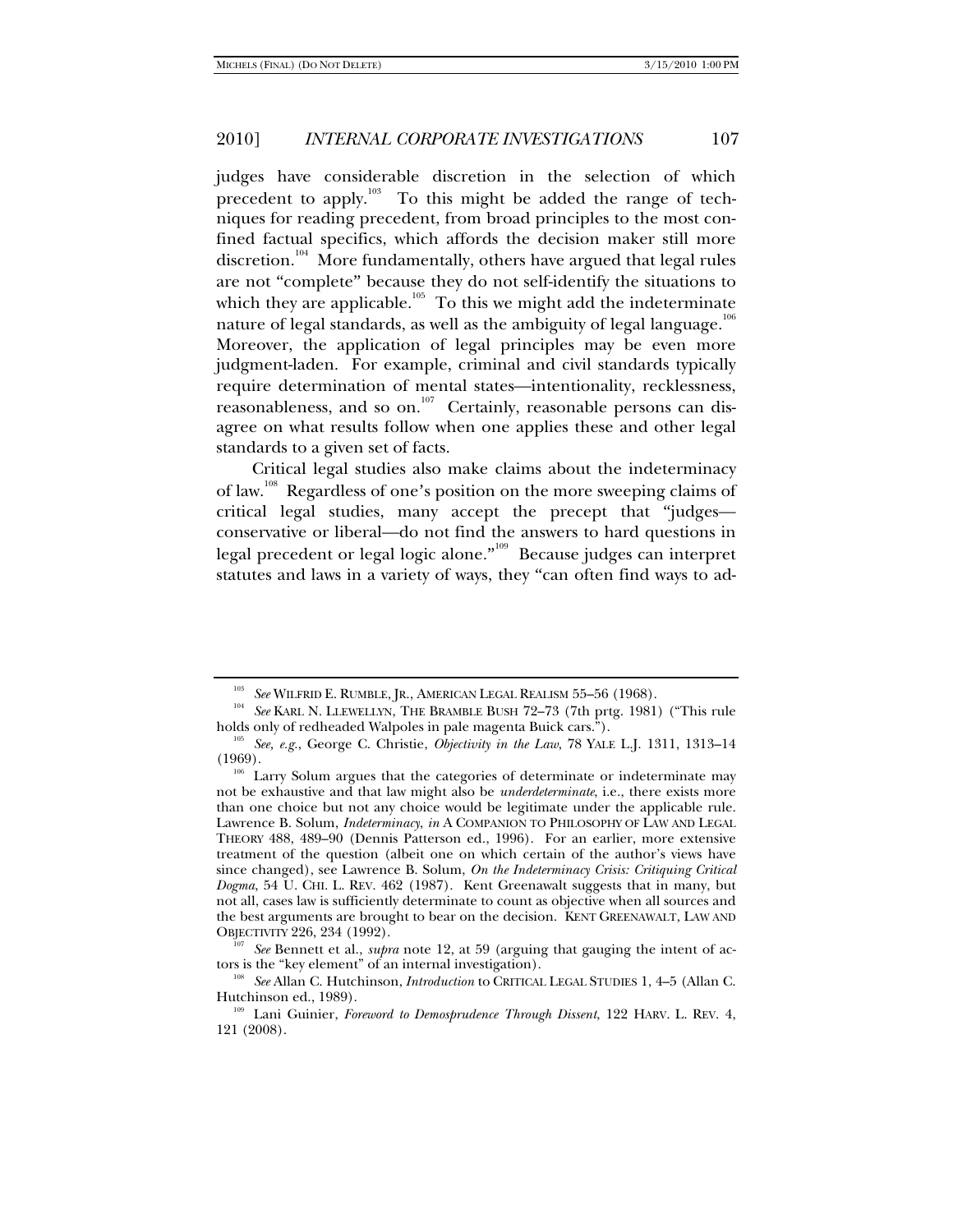vance their ideologies through legal argument and still sincerely claim to be upholding the rule of law." $^{110}$ 

Brian Leiter presupposes that a condition of law's objectivity is its determinacy, i.e., if law is objective, there must be some sense in which there exist "objectively correct answers" to legal questions. $111$ By this standard, the critique of the realists and others poses a real challenge, given their arguments that law is anything but determinate. If the investigator can choose from a variety of precedents and exercise considerable discretion in interpreting these standards and applying them to the facts, can we really hope to hold the investigator to a standard of objectivity on questions of law and its application the latter two of the investigative elements?

Law may be best understood as objective in the minimal sense, *i.e.*, what seems right to the community is the right answer. While the opinion of the community may not be right in some ultimate sense, it is objective in that it is in that it both has boundaries and is not based on the state of mind of the judge.<sup>112</sup> "Conventionalists," for example, argue that:

The judge's choice is constrained by a set of rules (or norms, standards, principles, guides, etc.) that are authorized by the professional community of which the judge is part (and that define and constitute the community) . . . . Adherence to the rules authorized by the professional community imparts a measure of impersonality to a legal judgment (its objective quality) and at the same time provides the standards for evaluating the correctness of the judgment as a legal judgment." <sup>113</sup>

The latter account may come closest to capturing the sense in which an internal investigation can be understood as "accurate." While we cannot measure the investigator's conclusion against some Platonic ideal, the investigator's legal analysis and conclusions—like

<sup>&</sup>lt;sup>110</sup> Jack M. Balkin, Bush v. Gore *and the Boundaries Between Law and Politics*, 110 YALE L.J. 1407, 1442 (2001).

<sup>&</sup>lt;sup>111</sup> Brian Leiter, *Objectivity and the Problems of Jurisprudence*, 72 TEX. L. REV. 187, 197 (1993) (reviewing GREENAWALT, *supra* note 106).

<sup>&</sup>lt;sup>112</sup> *Id.* at 207–08 (reasoning that if law is to constrain us, it cannot be objective in the strongest or modest sense because on such account the correct answers are not accessible to those whom it commands).

<sup>&</sup>lt;sup>113</sup> Owen M. Fiss, *Conventionalism*, 58 S. CAL. L. REV. 177, 183 (1985). For an overview of this approach, see Dennis M. Patterson, *An Introduction to Conventionalism*, 10 W. NEW ENG. L. REV. 43 (1988). Dennis Patterson challenges the subjective/objective dichotomy and would direct our search for objectivity away from some "mindindependent" truth and toward a more normative examination of precisely what is agreed upon as being fact. Dennis Patterson, *Normativity and Objectivity in Law*, 43 WM. & MARY L. REV. 325, 327–28 (2001).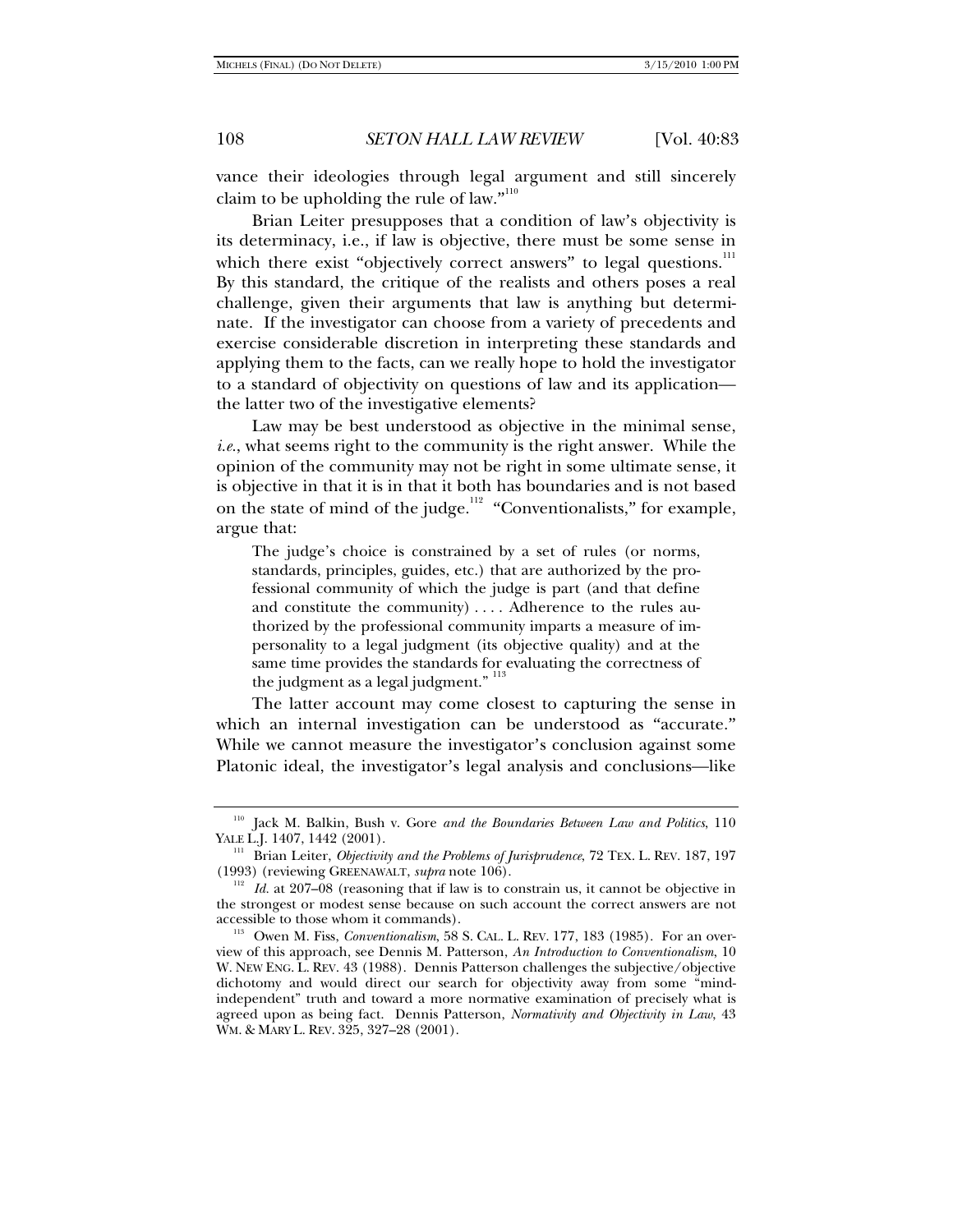those of a judge—are constrained by professional standards of analysis and interpretation.<sup>114</sup>

The idea that the standards of the professional community serve as boundaries for legal interpretation is consistent with the degree of judgment that undeniably is at work in rendering a legal assessment. As Brad Wendell has observed, rules alone do not mandate conclusions to legal questions:

The decision maker must consider texts, principles, and facts, as well as subsidiary norms such as rules of legal salience (which point to aspects of the facts that are germane to the decision), considerations of weight and priority among competing norms, and the possibility of justified departures from previously sanctioned interpretations.<sup>1</sup>

This interpretive element explains how judges can arrive at differing interpretations in the same matter without undermining the claim that law is, in some sense, objective.  $116$  A decision is no longer objective when it strays beyond the boundaries of acceptable professional interpretation of the materials.<sup>117</sup> This appeal to professional standards as the source of law's objectivity has particular resonance for the inquiry here. The investigator's report is valued not for its idiosyncratic "take" on the law and its application but for its prediction of how the legal system would assess the behavior in question.<sup>118</sup>

Thus, the "right answer" in an internal investigation may exist in only the weakest metaphysical sense for certain aspects of the investigation, such as law or its application. Nonetheless, the existence of a right answer—even if based on only the accepted interpretive standards of the legal community—implies that investigative analysis is independent of the mind of the investigator who seeks it. The investigator has, in other words, a substantive goal—an accurate account

<sup>114</sup> *See* W. Bradley Wendel, *Professionalism as Interpretation*, 99 NW. U. L. REV. 1167, 1191 (2005) (arguing that legal judgment "is a community-bound enterprise, in which the criteria for reasonable exercise of judgment are elaborated intersubjective-

ly, among an interpretive community that is constituted by fidelity to law").<br><sup>115</sup> *Id.* at 1193–94.<br><sup>116</sup> *Id.* at 1195 ("An observer might disagree with B, and believe that A was the better result, but nevertheless concede that B was within the range of plausible, justifia-

ble results.").<br><sup>117</sup> Owen M. Fiss, *Objectivity and Interpretation*, 34 STAN. L. REV. 739, 748 (1982).<br><sup>118</sup> Of course, conventionalism is not the only means by which we might seek to arrive at an objective account. For example, Ronald Dworkin famously argued that there is a right answer to legal questions, albeit in some instances discernable only by the interpretive efforts of a superhuman Judge Hercules, in selecting the principle that coheres best with the "great network of political structures and decisions" of the community. RONALD DWORKIN, LAW'S EMPIRE 245 (1986).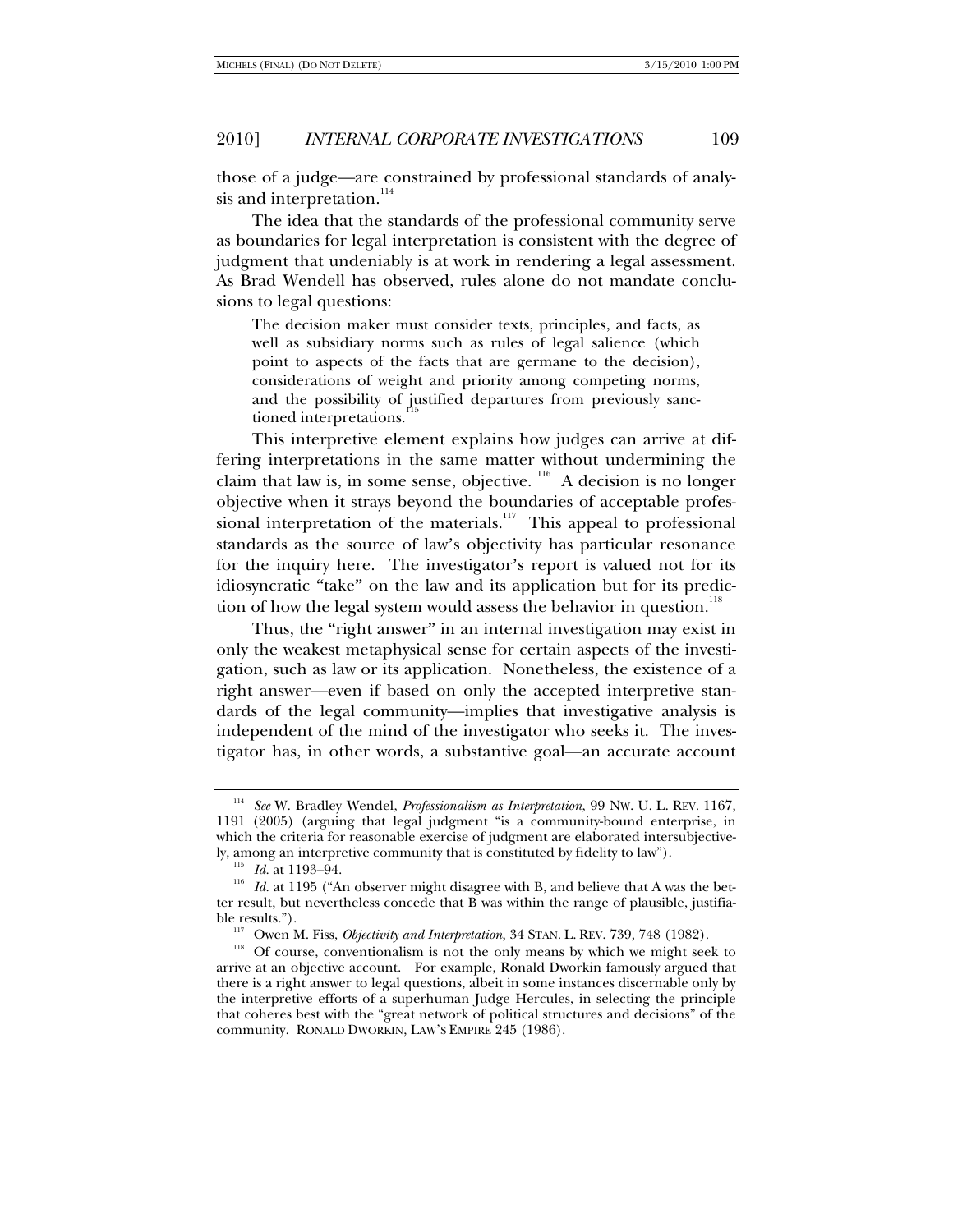of the law, the facts, and their application. Our next concern is what this goal means in practice.

2. Objectivity and Procedure

If the facts, law, and their application are objective in some sense, however modest, then there is reason to adopt procedures that will lead us to an "accurate account." This is what philosophers have termed "epistemological" objectivity, *i.e.*, the cognitive and procedural elements that enhance our prospects of arriving at the right answer. $^{^{119}}$  "Epistemological objectivity obtains when either of the following is true: (1) the cognitive processes at issue *reliably* produce accurate representations, or (2) the cognitive processes are free of factors that are known to produce inaccurate representations." $^{\scriptscriptstyle{120}}$ 

Epistemological objectivity does not demand that we arrive at an exact representation of the facts or law, which may be more than is "attainable."<sup>121</sup> In practice, given the limits of the investigative process, we know that no account can achieve the ideal of perfect accuracy. The investigator's goal, therefore, is to achieve as accurate an account as is practicable.<sup>122</sup> To this end, we must adopt cognitive To this end, we must adopt cognitive. processes that reliably lead to accuracy and eliminate those factors known to produce inaccurate accounts.<sup>123</sup>

Thus, the next step is to identify standards that will increase the prospects of developing an accurate account in an internal investigation. The reliability factors must be specific not only to the domain of law but also to the investigative setting. The investigative domain differs starkly from the adversarial approach to truth finding. In the adversarial setting, the clash of interests, factual accounts, and legal arguments assists the jury or judge in reaching a correct understanding of what transpired, what legal standards govern, and what result

<sup>&</sup>lt;sup>119</sup> See Leiter, *supra* note 92, at 973.<br><sup>120</sup> Id. As noted earlier, for the investigator to claim knowledge with respect to an assertion in an investigative report, she must, on the traditional account, have a justified true belief. On some "reliabilist" accounts of knowledge, the reliability of the cognitive process provides this justification or supplants the justification element entirely. Stanford Encyclopedia of Philosophy, *supra* note 80.

<sup>&</sup>lt;sup>121</sup> Leiter, *supra* note 92, at 973. **121 RRANK**, *supra* note 99, at 35–36 (stating with regard to the legal system that "[p]erfect justice lies beyond human reach[, b]ut the unattainability of the ideal is

 $123$  The procedures that enhance reliability will vary with the domain in question; for example, law implicates different epistemological-objectivity concerns than science. Leiter, *supra* note 92, at 973.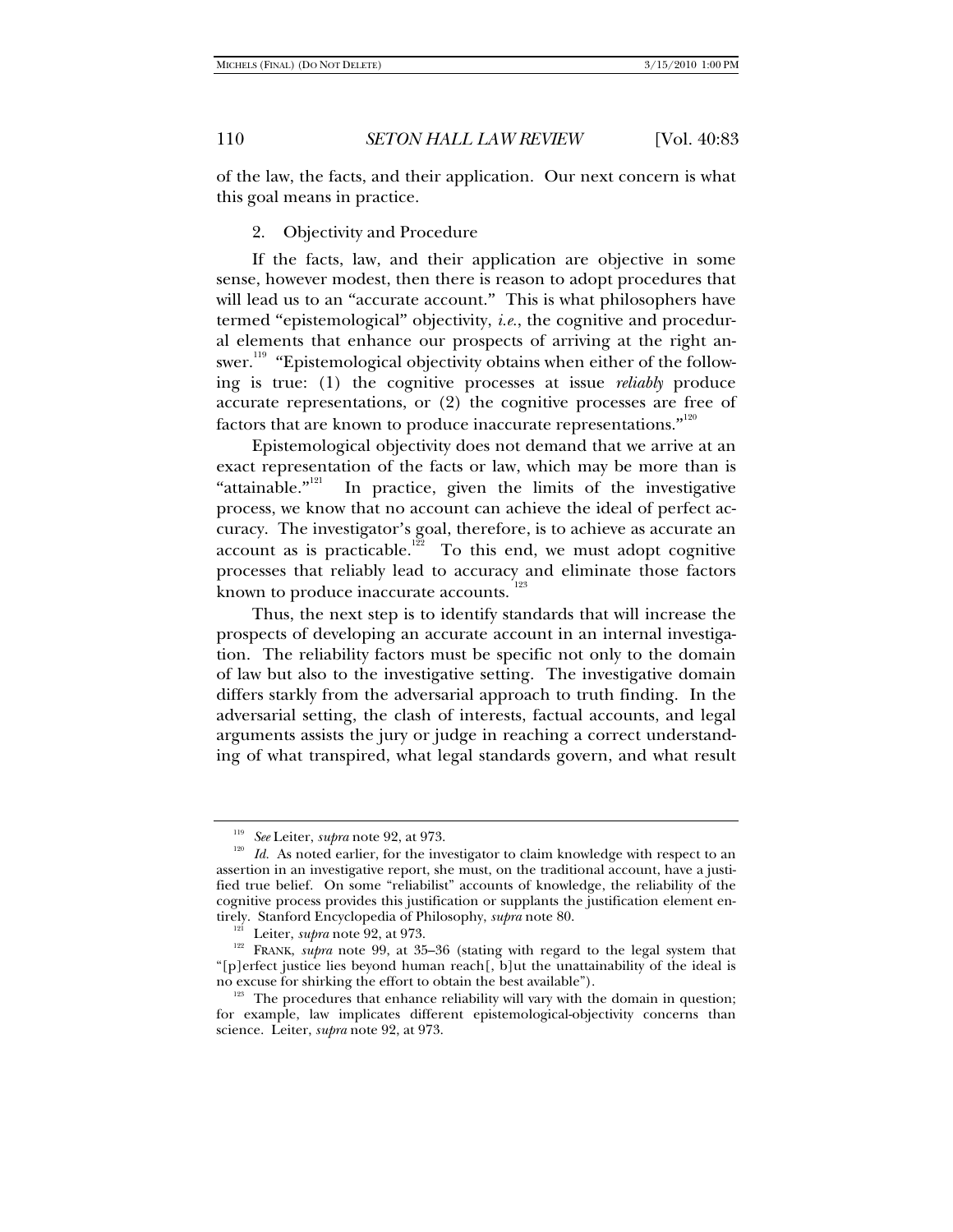they mandate.<sup>124</sup> The adversary system, in other words, is a procedural means to enhance accuracy. In the investigative setting, where there is only one voice, we must be sensitive to the absence of this process and rely instead on other tools that tend toward reliability. The truth standards that follow are designed to produce epistemological objectivity in the investigative domain. They are, in other words, procedural means that lead reliably to an accurate account in an internal investigation.

#### *B. The Truth Standards: Tools of Accuracy*

As previously discussed, the investigator must employ procedures that are designed to lead to an accurate account. To this end, we will identify and examine four procedures that are especially valuable in this search and that reflect the special, nonadversarial role of the investigator—independence, sufficient inquiry, evidentiary reliability, and professional judgment. While the standards that follow are not intended to be exhaustive, they are fundamental procedures that substantially increase the prospects of an account that is accurate and, therefore, worthy of reliance.

### 1. Independence

An investigator who has an obligation or an interest that will be disserved by offering an accurate account is less likely to do so. In both reliance and duty investigations, there is deep potential for conflict between an investigator's finding of wrongdoing and the client's interest in avoiding such culpability. In the reliance investigation, a conflict that diverts an investigator from the truth will typically disserve the interests of the third party that relies on the report. In the duty investigation, the same conflict can prevent the client from receiving a report that satisfies the duty to inquire, thereby harming the shareholders or others whom the duty is designed to protect. Thus, the accurate-account standard warrants protection against conflicts of interest that can undermine the reliability of the internal investigation.<sup>125</sup> We will term this the independence standard.<sup>126</sup>

<sup>&</sup>lt;sup>124</sup> For an analysis of the justifications for the adversary system and a critique of those reasons, see LUBAN, *supra* note 78, at 67–103; DAVID LUBAN, LEGAL ETHICS AND HUMAN DIGNITY 19–64 (2007).

<sup>&</sup>lt;sup>125</sup> Although accuracy provides the principal grounding for the prohibition on conflicts, MODEL RULES OF PROF'L COND. R. 2.3(a) (2007) provides additional support for reliance investigations in the requirement that the investigative role must be "compatible with other aspects of the lawyer's relationship with the client." The Sarbanes-Oxley Act provides additional support for duty investigations in § 307, which authorizes the audit committee of the board of directors to retain independent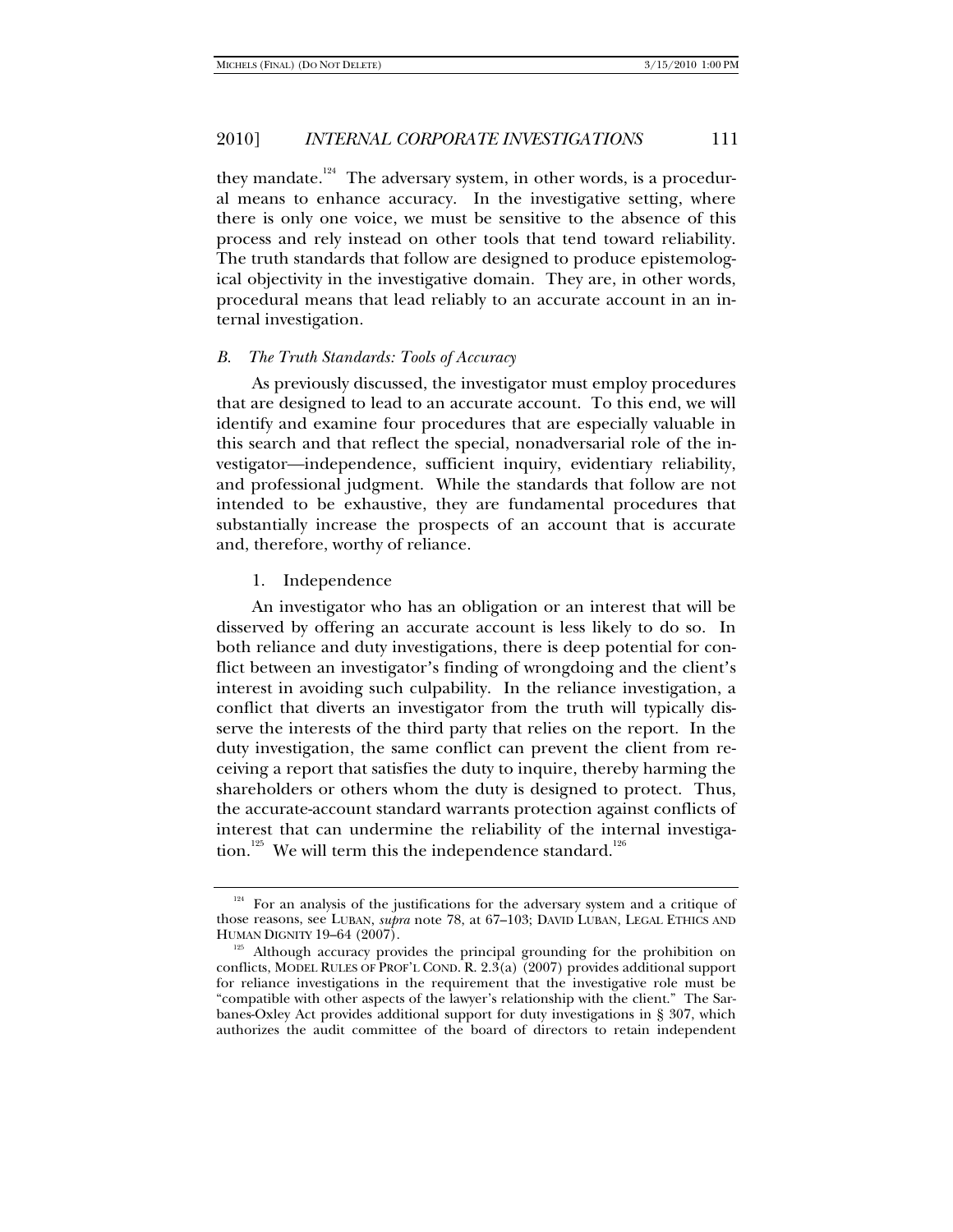Two categories of conflict can undermine the accuracy of an internal investigation. The first stems from the investigator's commitments to advance client interests on issues that relate to the investigation, which we will term "advocacy conflicts." The second concerns interests of the investigator that might divert her from the truth, which we will term biasing interests. We will consider each in turn.

The advocacy conflict flows from the divergent demands of the representative and investigative roles. The advocacy role frees counsel from any pretense of objectivity or impartiality and requires counsel to shape her arguments and the presentation of facts to advance the client's view, short of knowing misrepresentation and other ethical and legal limits. <sup>127</sup> The investigative role demands objectivity. One who seeks to advocate and protect one party is, by definition, not objective with respect to such issue. Thus, an investigator can have no advocacy functions with respect to the conduct and report of the investigation.<sup>128</sup> As used here, "advocacy" is not limited to the litigation role but denotes any obligation or effort of the investigative attorney to protect or advance the interests of the client related to an issue in the investigation. To cite an obvious example, an attorney charged with minimizing the exposure of the client on an issue has an advocacy conflict that precludes her service in the investigative role with respect to such issues.

The call for neutrality on all issues related to the investigation, though hardly surprising, presents a real practical challenge in the investigation. The client retains investigative counsel, pays for the investigation, is the subject of the investigation, and has a deep, vested interest in the outcome of the investigation, since criminal and civil liability may hinge on the findings. Thus, the gravitational pull of the

counsel. Pub. L. No. 107-204, § 307, 116 Stat. 745, 784 (2002). Although the Act describes the independence required of audit committee members, it does not elaborate on what constitutes an "independent" investigator or establish any other standards with respect to the investigation. *See* Shepard & Buehler, *supra* note 64, at 387. <sup>126</sup> Although the emphasis here, as elsewhere, is on the truth obligations of inves-

tigative counsel, it should be noted that the corporate client has grave potential for conflicts of interest that can undermine the trustworthiness of their conclusions. The allegations might, for example, allege wrongdoing against senior management or the corporation itself. Thus, in these and other instances of conflict, the corporation should delegate the supervision of the investigation to the audit committee of the board of directors or to a committee of independent directors. *See* RECOMMENDED PRACTICES, *supra* note 82, at 476.

<sup>&</sup>lt;sup>127</sup> See Gerald J. Postema, *Moral Responsibility in Professional Ethics*, 55 N.Y.U. L. REV. 63, 73 (1980) (analyzing the "standard conception of the lawyer's role"). For a book-length critique of the standard conception of advocacy, see WILLIAM H. SIMON, THE PRACTICE OF JUSTICE: A THEORY OF LAWYERS' ETHICS (1998).

<sup>&</sup>lt;sup>128</sup> See RESTATEMENT (THIRD) OF THE LAW GOVERNING LAWYERS § 95 cmt. c.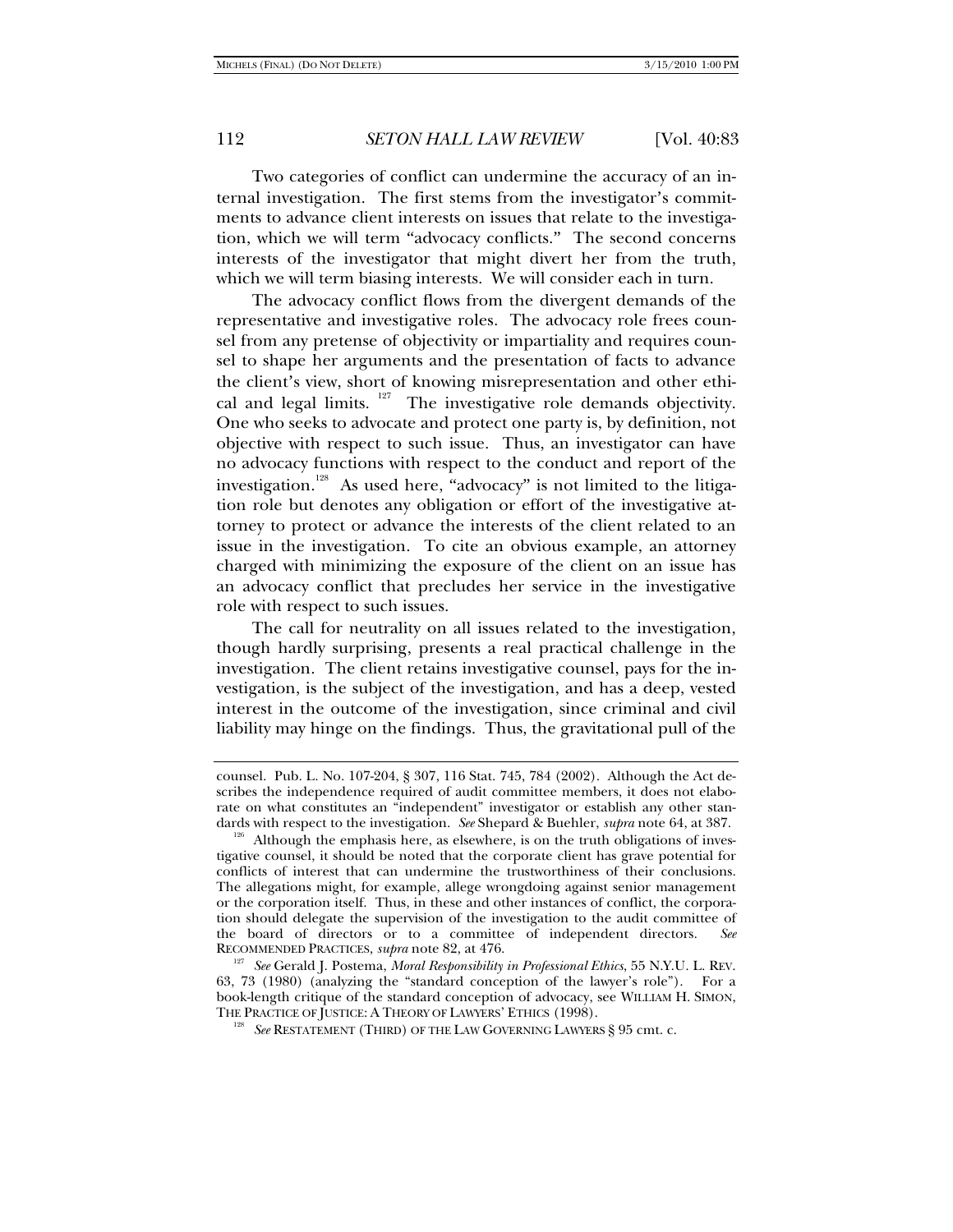client is considerable, but investigative counsel must resist it if she is to remain objective. Investigative counsel cannot assume any advocacy roles with respect to the conduct and reporting of an investigation that is subject to the truth standards.<sup>129</sup> Moreover, advocacy objectives are not strictly those that are overtly adversarial but include less obvious efforts to protect or advance the interests of the client—as we shall see in Part IV, which considers the truth standards in application. Thus, lawyers who would serve as investigators must don the hat of neutrality, no small feat for American lawyers who practice in such a litigious and adversarial legal system.<sup>130</sup>

A second category of interests can steer the investigation away from the truth. These biasing interests include interests of the investigator that threaten to undermine her commitment to an accurate account. Examples of interests that may qualify as biasing include the investigator's longstanding employment by the client, which a negative investigation report may jeopardize; a financial interest in the client; and close personal relationships with the persons under investigation.<sup>131</sup>

The role of biasing interests must be considered more closely, however, before we flatly prohibit them in service of our independence standard. Unlike an advocacy conflict, which disserves either the attorney-client role or a third-party interest (unless the truth happens to help the client's cause), a biasing interest does not guarantee a faulty investigative effort or report. An investigator may simply rise above her interest in preserving a job, client, or friendship and report the unvarnished truth despite the consequences.

If a biasing interest will not necessarily skew the investigation, why and when should we prohibit them? As Andrew Stark explains, biasing interests are especially problematic when the role in question involves discretion and judgment. 132 As discussed earlier, on the con-

<sup>&</sup>lt;sup>129</sup> See MODEL RULES OF PROF'L CONDUCT R. 2.3 cmt. 3 (2007) (noting that an attorney who serves as an advocate for the corporation with respect to an allegation of fraud has an irreconcilable conflict in providing an evaluation for a third party on that issue). Thus, conflicts of interest pose not only grave concerns about the reliability of the investigation, but ethical concerns for investigative counsel as well. 130 *See* ROBERT A. KAGAN, ADVERSARIAL LEGALISM: THE AMERICAN WAY OF LAW 3

<sup>(2001) (&</sup>quot;American methods of litigating and adjudicating legal disputes are more costly and adversarial" than in other "economically advanced democracies.").

<sup>&</sup>lt;sup>131</sup> See infra Part IV.A.1 (discussing cases that have considered these various bias

interests).<br><sup>132</sup> ANDREW STARK, CONFLICT OF INTEREST IN AMERICAN PUBLIC LIFE 22–23 (2000). In the policy-making arena, where Stark directs much of his inquiry, decisions are presumably more judgment-based than in the investigation setting addressed here, where legal conclusions have a stronger (though qualified) claim to objectivity. *See*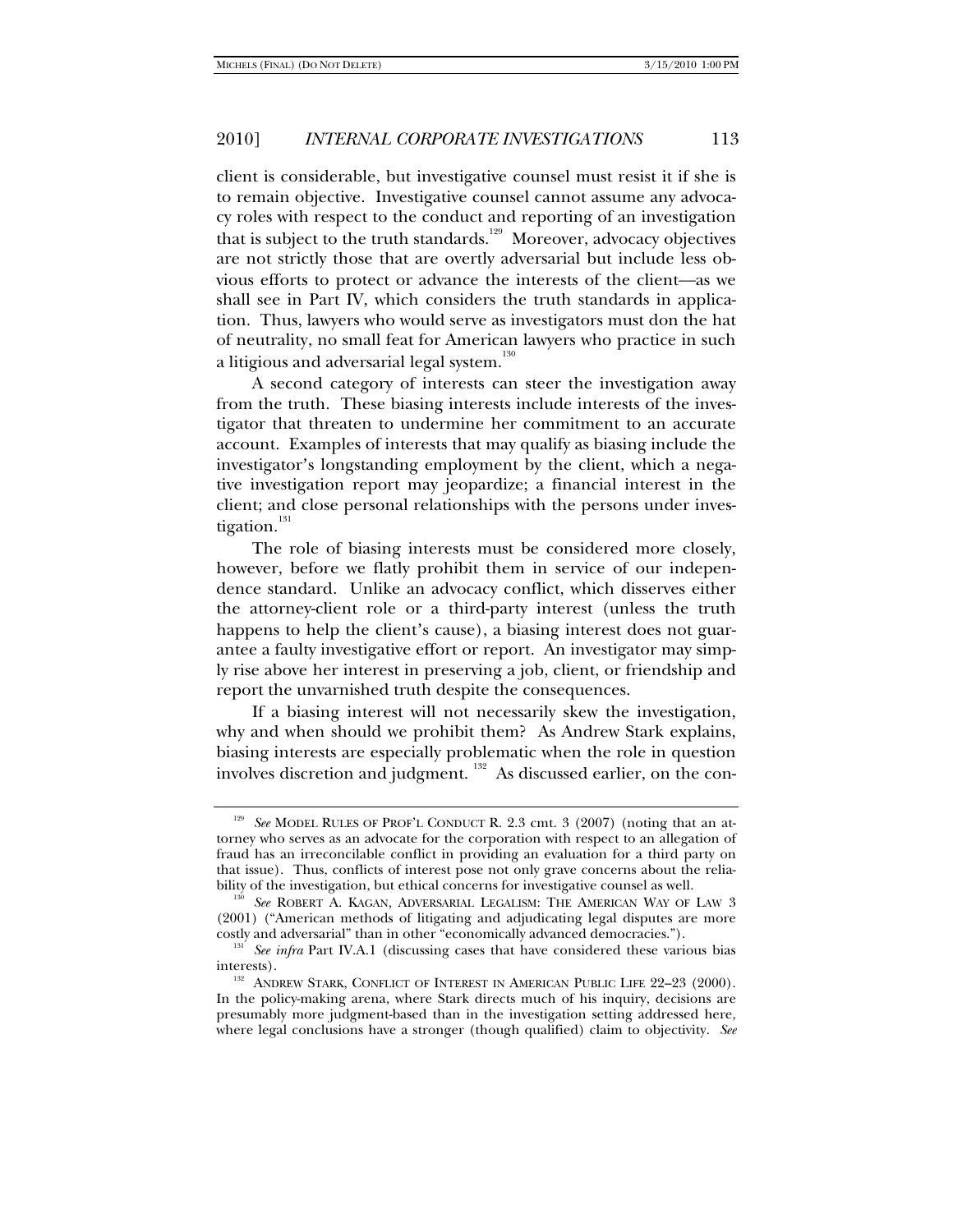ventional view, the interpretive standards of the professional community constrain legal assessments, but such standards do not eliminate the judgment and discretion entailed in conducting an internal investigation.<sup>133</sup> These include decisions over how to characterize the underlying question and the scope of the investigation; whom to interview; what questions to ask; whose statements are trustworthy and whose are not; what facts, statements, and documents deserve emphasis; and the application of law to the factual narrative developed.<sup>134</sup> Moreover, the allegations that trigger the investigation often require the investigator to assess the mens rea of the participants, since criminal liability often turns on whether the wrongdoing was intentional or otherwise.<sup>135</sup> Thus, on a question that often lies at the core of the investigation, the investigator may be asked to make fine-grained judgments about the subjective states of actors, ranging between knowing, intentional, reckless, and negligent. While these judgments are bounded by the constraints of professional interpretation, there is sufficient range within such boundaries for an investigator's conclusion to appear legitimate even if biased.<sup>136</sup>

The recipient of an investigative report is therefore left with the difficult question of whether to trust the report. Given the considerable consequences that attach to reliance on the results of an internal investigation, the question is critical. A recipient of the report could examine the contents of the report for clues to the extent and thoroughness of the investigation, the internal consistency of the analysis, the depth and quality of the reasoning, and whether the facts developed and legal standards applied support and are consistent with the conclusions. This sort of inquiry is valid and helpful, but it will more likely discern whether the investigator has crafted a report that is within the canons of professional judgment, not whether it was free from bias. Thus, bias interests create a genuine risk of compromising the truth in an internal investigation, and the recipient of the report

*supra* Part III.A.2. For an insightful review of Stark's work, see W. Bradley Wendel, *The Deep Structure of Conflicts of Interest*, 16 GEO. J. LEGAL ETHICS 473 (2003) (book re-

view). 133 *See supra* notes 112–18 and accompanying text. 134 *See infra* Parts III.B. 135 Bennett et al., *supra* note 12, at 58–59 ("Understanding why employees acted as they did is . . . the most subtle and important goal of the internal investigation. It amounts to a 'search for intent,' which is the key element in most criminal cases involving corporate misconduct."). 136 Wendel, *supra* note 132, at 475 (noting that there are no "algorithms" by which

to evaluate the correctness of legal decisions after the fact).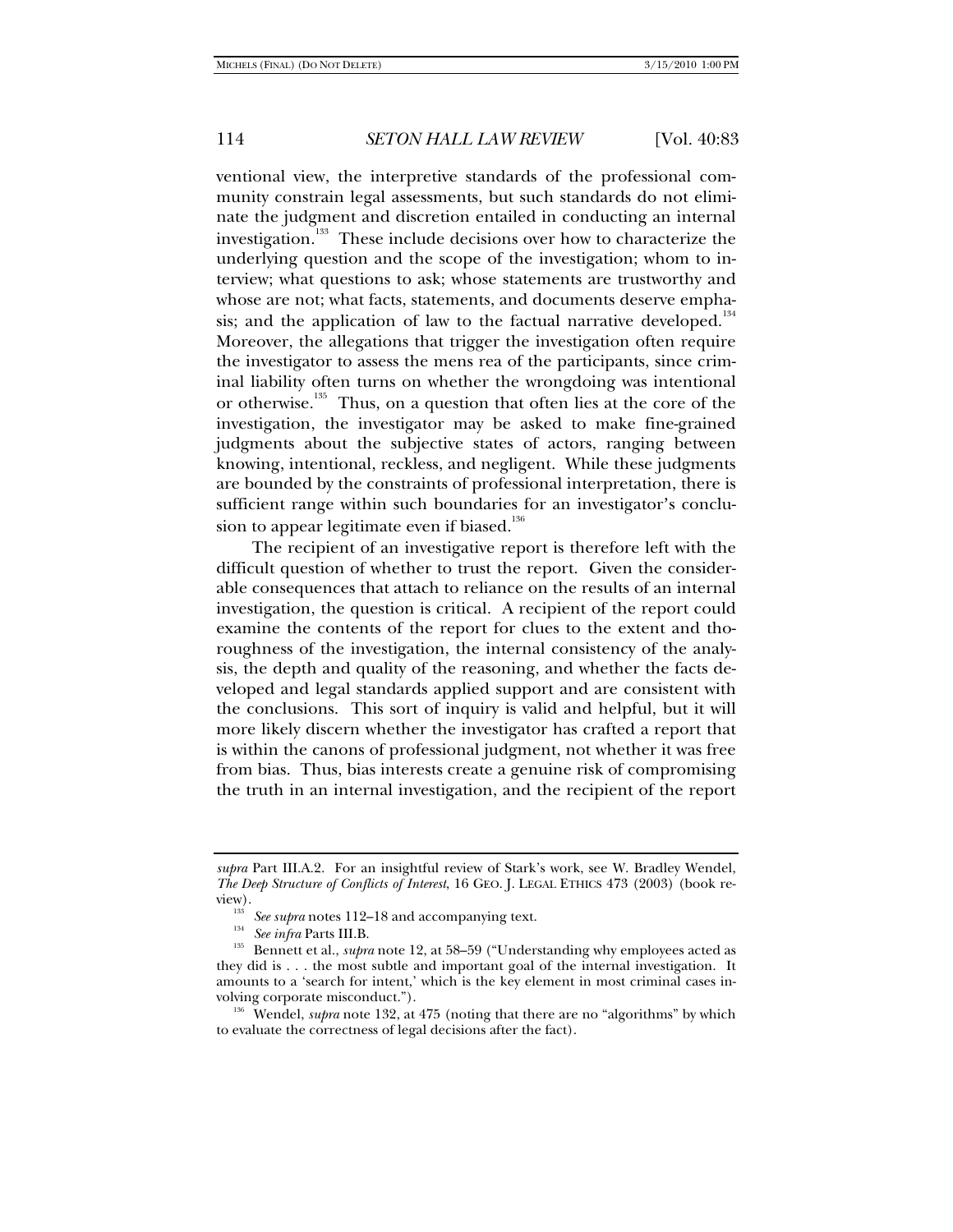will have no viable means of determining whether in fact that was the case.

The *Model Rules* offer guidance in their treatment of a bias in a distinct but analogous setting, barring an attorney from representing a client if there is a "significant risk" that the attorney's personal interests "materially" limit the client representation.<sup>137</sup> The *Restatement of the Law Governing Lawyers* adopts a similar approach, prohibiting representation if there is a "substantial risk" that the lawyer's "financial or other personal interests" will "materially and adversely" affect the representation.<sup>138</sup> The Restatement standard, moreover, is grounded on a rationale that parallels our concern regarding bias interests in the investigation setting: personal interests can undermine the pursuit of client interests, and it is difficult to discern, after the fact, whether counsel has subordinated his personal interests to serving the client. $139$ 

The standard is helpful in analyzing what biasing interests are unacceptable in the investigation. Counsel should not conduct an internal investigation if there is a substantial risk that the interests, incentives, or obligations of investigative counsel arising out of the relationship with the client would materially divert the investigator from providing an accurate account. In Part IV, we will consider this standard in practice.

Independence alone is not enough to warrant confidence in the reliability of an internal investigation, though commentators and officials sometimes imply that it is sufficient.<sup>140</sup> The goal of an internal investigation is an accurate account, not independence.<sup>141</sup> Independence is one of a series of tools designed to enhance reliability. An independent investigation is not reliable if it is hampered by insufficient inquiry, indifference to the reliability of the evidence, or a failure of professional judgment.

<sup>&</sup>lt;sup>137</sup> MODEL RULES OF PROF'L CONDUCT R. 1.7(a)(2) (2007).<br><sup>138</sup> *Id.*<br>RESTATEMENT (THIRD) OF THE LAW GOVERNING LAWYERS § 125 cmt. b.<br><sup>140</sup> *See supra* note 76 and accompanying text.<br><sup>141</sup> *See* Kaplan et al., *supra* note not as an end in itself, but as a means of ensuring that issues of corporate misconduct will be addressed in an open-minded, objective manner."). The article proceeds, however, to treat the adequacy of an investigation as evidence of "independence," a conceptual conflation resulting from the failure to identify the core substantive goal of the investigation, accuracy, and to treat the procedural reliability standards as distinctive means to such end. *See id.*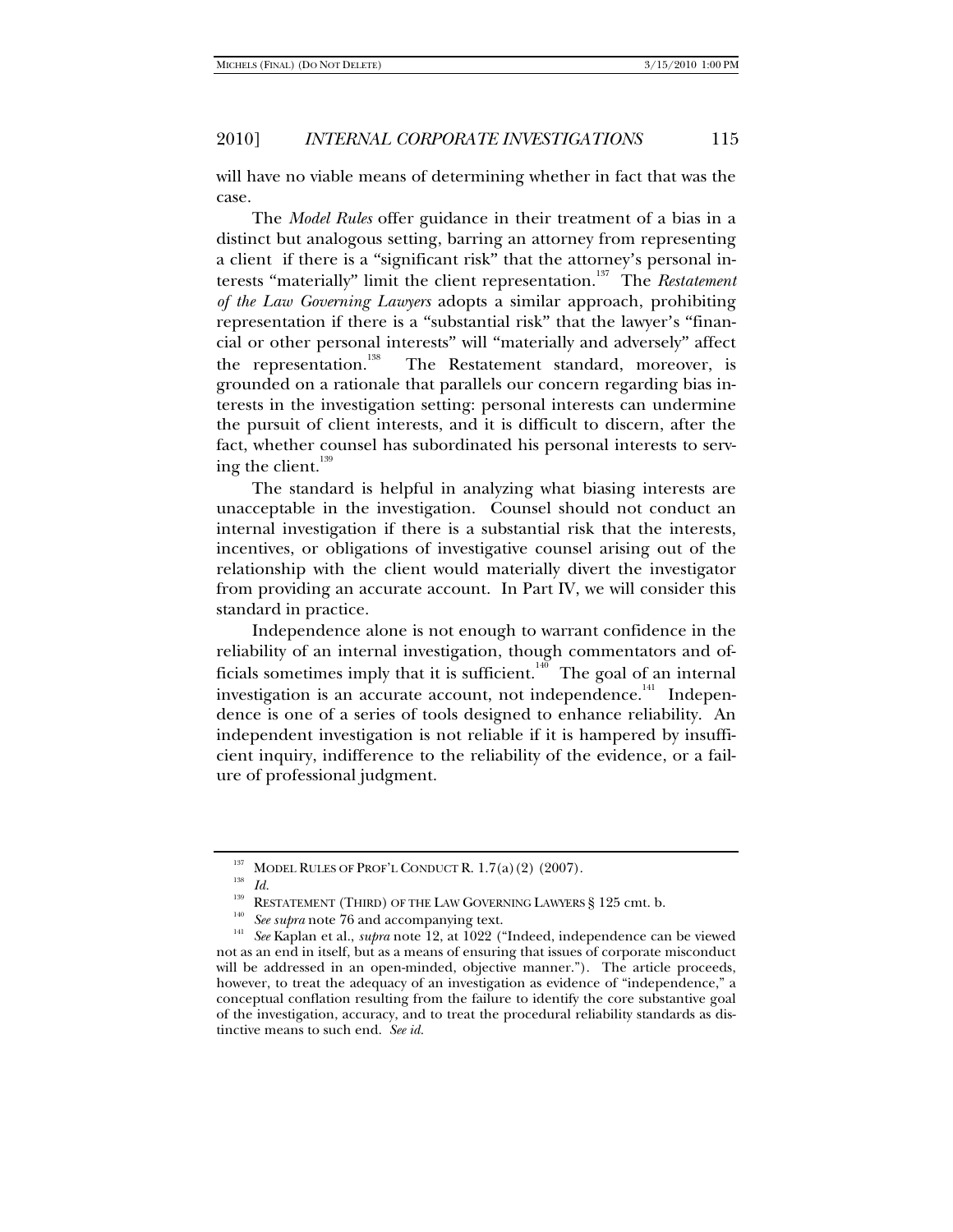#### 2. Sufficient Inquiry

We turn next to the scale of the inquiry that must ground an investigative report. If the factual findings of the report are to be accurate, they must be based on an inquiry that is sufficient to uncover the facts concerning the alleged wrongdoing.<sup>142</sup> Likewise, the research that grounds the legal analysis in an investigative report must be sufficient to determine the legal standards that the factual findings implicate. $143$ 

As a practical matter, of course, there must be some limits on the extent of the inquiry. With respect to factual findings, the accuracy standard requires investigative counsel to approach as closely as practicable the truth of what happened. One way to conceptualize the practical limits of such an inquiry is to ask whether additional investigation would pose a genuine prospect of discovering information that will have a material effect on the findings.<sup>144</sup> Phrased affirmatively, the investigator must inquire into the facts of the allegation until additional investigation no longer presents a genuine prospect of gaining information that will materially affect the findings.<sup>145</sup> This formulation also describes the extent of the investigator's research into the legal standards that are implicated by the factual findings. The investigator must research the legal standards implicated by the factual findings until additional research no longer presents a genuine prospect of gaining information that will materially affect the analysis or conclusions. We will term this description of the factual and legal inquiry that should ground an investigative report the "sufficient-inquiry standard," which is the second of the truth standards designed to enhance the prospects of an accurate account.<sup>146</sup>

<sup>142</sup> *See* MODEL RULES OF PROF'L CONDUCT R. 2.3 cmt. 4 (2007) ("The quality of an evaluation depends on the freedom and extent of the investigation upon which it is

based.").<br><sup>143</sup> For cases considering the sufficiency of investigation, see *infra* note 221.<br><sup>144</sup> The term "genuine prospect" is chosen to dispel the false sense of precision that would accompany a standard that was quantitatively framed, such as preponderance or likelihood.<br><sup>145</sup> The standard here is higher than that of relevant evidence, which means "evi-

dence having any tendency to make the existence of any fact that is of consequence to the determination of the action more probable or less probable than it would be without the evidence." FED. R. EVID. 401. Instead, the concern is whether the investigator's findings would be materially altered by additional information, a standard more closely akin to the various definitions of materiality offered in the securities set-<br>ting. See, e.g., Basic, Inc. v. Levinson,  $485$  U.S.  $224$ ,  $231-32$  (1988).

Although the sufficiency standard derives principally from the accurateaccount standard, an array of additional standards also support it. The attorney who delivers an *investigative* report expressly or impliedly states that the information is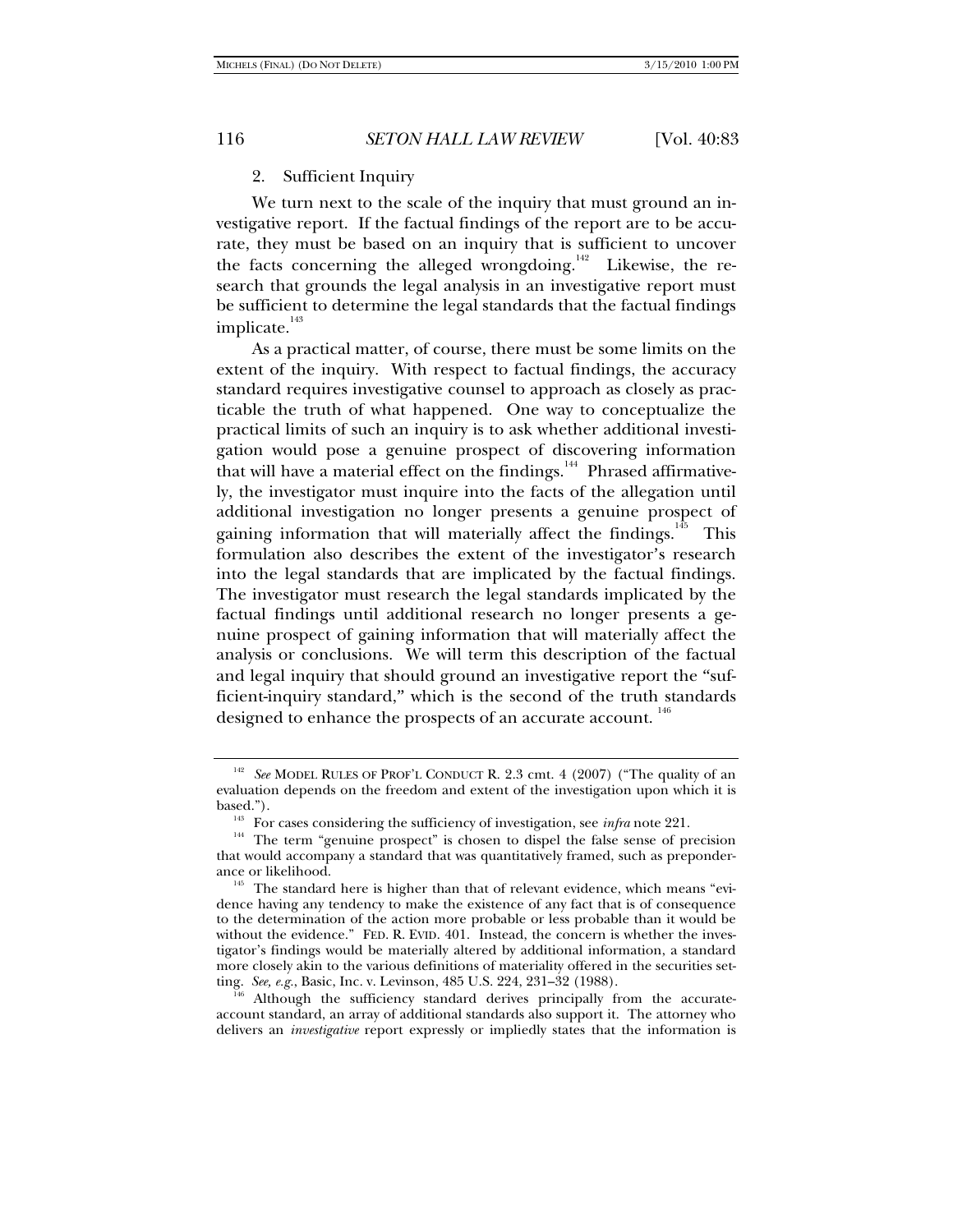Like all of the truth standards, the "sufficient-inquiry standard" poses a potential for conflict with client interests. In a standard representation, the client has the authority to define (within limits) the scope of the agreed representation and to place reasonable limits on the expenditures of counsel.<sup>147</sup> Likewise, in the investigation context, a client understandably may not want the inquiry to extend beyond the reasonable boundaries of the matter at hand and does not want to issue a blank check to investigative counsel. These client concerns, however, can also serve as a pretext for subverting the investigative process. The client may wish to impose limitations on the inquiry simply to reduce cost regardless of the effect on the quality of the investigation. The client may seek to limit counsel's investigation, including investigative counsel's access to certain documents or witnesses, in order to reduce the prospects of uncovering wrongdoing. With respect to these disagreements, investigative counsel should accept no client-imposed limitation on the investigation that will prevent her from complying with the sufficient-inquiry standard.

The investigator has ample leverage in resisting client-imposed limitations that undermine sufficient inquiry, since they are likely to preclude her from producing an account that is worthy of reliance by the client or a third party.<sup>148</sup> Conversely, the client retains the unfettered right to terminate investigative counsel at any time,  $149$  which remains an important client protection against unjustified expenditure or other inappropriate behavior on the part of investigative counsel. In practice, these competing demands require a delicate touch to ensure that neither the truth standards nor the client's interest in reasonable expenditure is compromised. $^{150}$ 

3. Evidentiary Reliability

Investigators gather evidence and develop findings of fact relating to matters that are the subject of the internal investigation. The

backed by her (or her firm's) inquiry. Therefore, an investigative report that is not backed by such inquiry violates MODEL RULES OF PROF'L CONDUCT R. 3.3 and 4.1, which prohibit false statements by counsel to courts and third parties, respectively. Moreover, a duty investigation that does not satisfy the sufficiency standard would not satisfy the reasonable investigation standards of the duty of care and Sarbanes-Oxley. See supra notes 62–63 and 67–69 and accompanying text.

<sup>&</sup>lt;sup>147</sup> See MODEL RULES R. 1.2(a) (providing that lawyers abide by client decisions regarding objectives of representation); *id.* cmt. 2 (noting that lawyers defer to clients

regarding questions of expense).<br><sup>148</sup> See infra Part III.D for a discussion of investigation difficulties and their effect<br>on the investigator's conclusions.

<sup>&</sup>lt;sup>149</sup> MODEL RULES OF PROF'L CONDUCT R. 1.16(a)(3). See infra Part IV.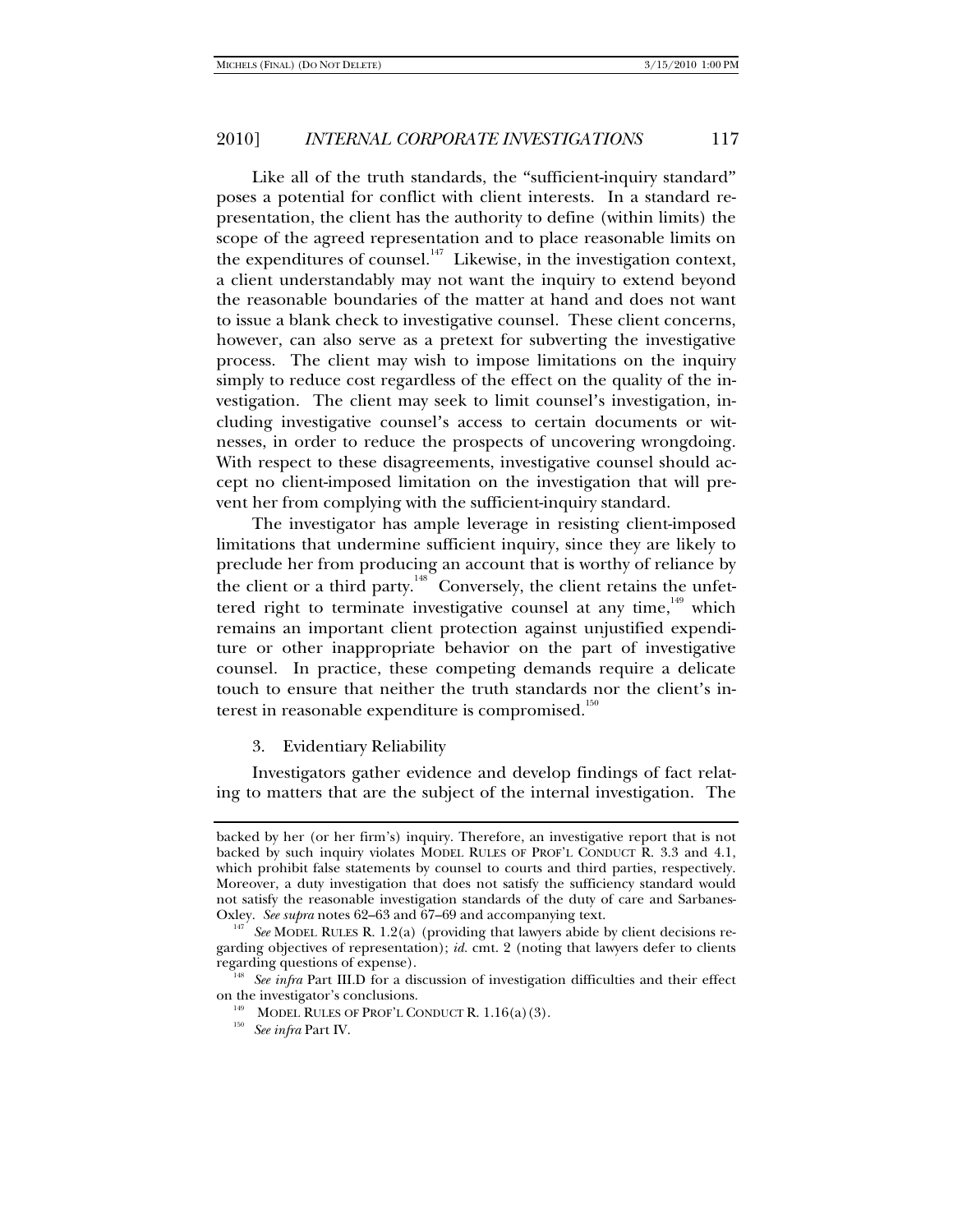reliability of the evidence gathered is, of course, essential to the accuracy of the investigator's account. The investigation, however, is conducted outside the adversary process, which can be understood and justified in substantial part as a tool to enhance accuracy.<sup>151</sup> Thus, our third evaluation standard, evidentiary reliability, requires that the investigator address the special concerns regarding the reliability of evidence that flows from the absence of adversarial or judicial checks on the investigative process. In addition to finding facts, evidentiary reliability calls for care and deliberation in evaluating the evidence collected.<sup>152</sup>

Consider the testimony of the witnesses in a contested matter. If material, that testimony is likely to be challenged rigorously by opposing counsel, who will search for inconsistencies with the witnesses' prior statements, inconsistencies with other witnesses and documents, biases, deficiencies of perception, and problems of credibility.<sup>153</sup> The investigator, by contrast, risks a certain passivity in this regard; she does not assume a questioning stance as a natural consequence of the self-interest that motivates an opposing party, but she also must not simply presume testimony and other evidence trustworthy due to the absence of contrary evidence. The investigator, if she is to approach the rigor of the adversary process, must search actively for reliability problems from an imagined opposing perspective.<sup>154</sup>

This is not to suggest that an investigator can elicit accurate and reliable testimony only by cross-examining interviewees with the bearing of an incredulous adversary. On the contrary, the witness who is treated fairly and with respect is likely to cooperate and provide a more thorough account.<sup>155</sup> The investigator's challenge, however, is

<sup>&</sup>lt;sup>151</sup> See supra notes 11, 124, 127 and accompanying text.<br><sup>152</sup> See HO, *supra* note 99, at 46 ("Findings of fact should not issue directly from intuitive gut feelings. Insofar as they are supposed to be deliberated conclusions, the findings must be reached by identifying the reasons for the views tentatively held about the facts, and by reflecting on the validity and strength of those reasons. This process of evaluation may lead to confirmation of the original views, or it may lead to their abandonment or revision.").

<sup>&</sup>lt;sup>153</sup> See generally MCCORMICK ON EVIDENCE §§ 19–48 (Edward W. Clearly ed., 3d ed. 1984) (discussing cross-examination and impeachment of witness); MICHAEL E. TIGAR, EXAMINING WITNESSES 187-249 (2d ed. 2003) (discussing cross-examination).

<sup>&</sup>lt;sup>154</sup> Investigative counsel must take care to explain that she represents the corporation or audit committee and not the witness, who may be an employee and therefore confused about the investigator's loyalty. MODEL RULES OF PROF'L CONDUCT R. 1.13(f). *See also* RECOMMENDED PRACTICES, *supra* note 82, at 485–89 (discussing an array of other steps that investigative counsel should take to avoid treating witnesses unfairly). 155 *See* Randall J. Turk & Mark Miller, *The Witness Interview Process*, *in* INTERNAL

CORPORATE INVESTIGATIONS, *supra* note 12, at 93, 108.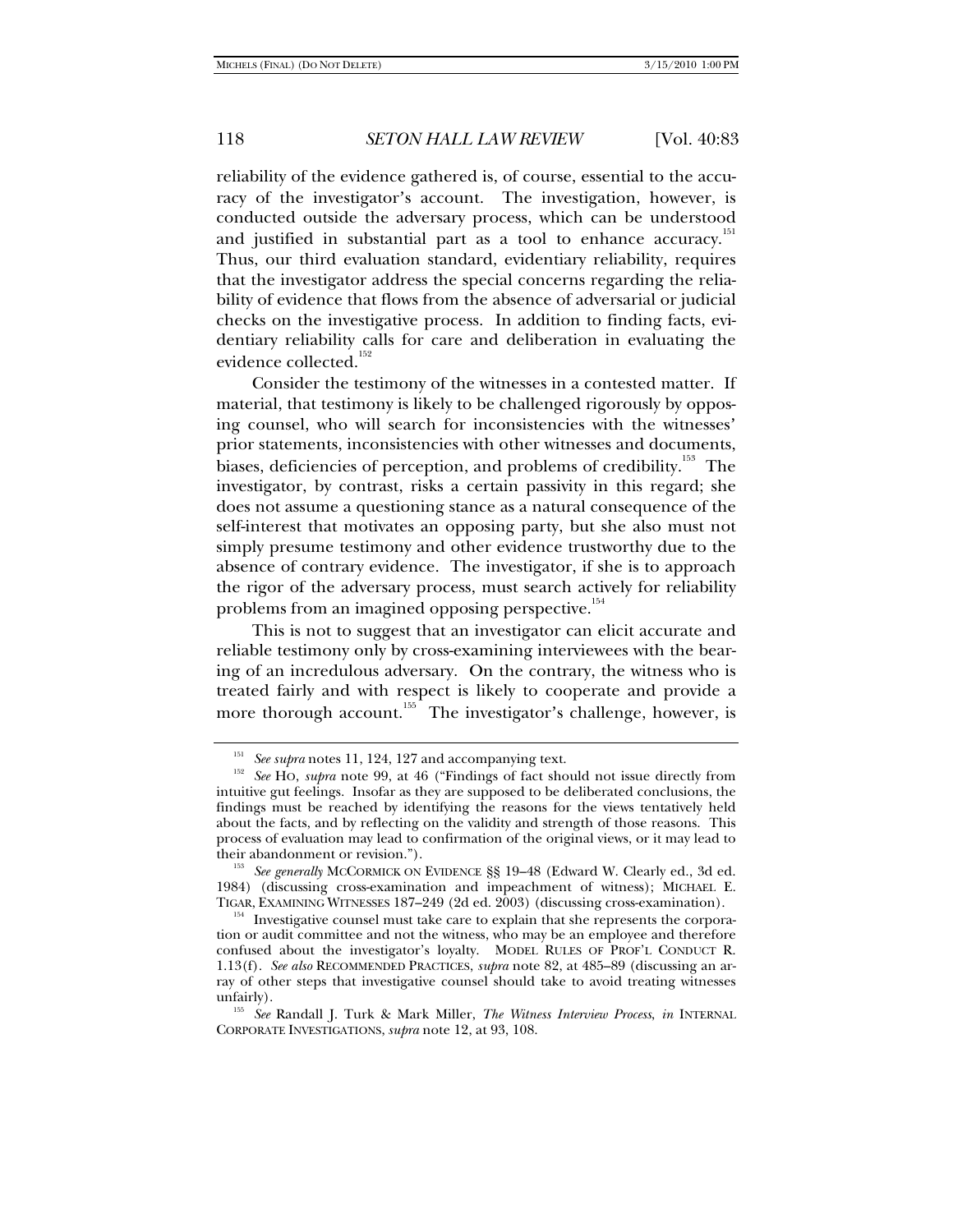to elicit and challenge the testimony of a witness concurrently. The absence of adversity offers not only a risk but an opportunity in this regard. Because the matter is not contested, the investigator has no incentive to engage in histrionics, exaggeration of minor discrepancies, embarrassment of witnesses, or other excesses to move a jury.

The investigator not only combines the role of direct examiner and (respectful) cross examiner, she is also the judge and jury. At trial, the judge makes threshold determinations about authenticity of documents as well as the admission of evidence.<sup>156</sup> These questions are no less important in the investigative role, but as judge and fact finder the investigator will be exposed to evidence that may be inadmissible at trial because it is untrustworthy—for example, prejudicial statements<sup>157</sup> or hearsay that is not otherwise admissible.<sup>158</sup> Thus, the investigator must not only question the trustworthiness of the evidence she uncovers, but must also not allow the unreliable evidence to which she is exposed to affect her findings of fact.<sup>159</sup>

In addition, as historians have long acknowledged, selection and emphasis can profoundly shape the factual narrative, even if it is grounded on reliable sources.<sup>160</sup> This concern cannot be swept away by an injunction against bias. Like the other evidentiary-reliability concerns, however, the bias of selection and emphasis can be tempered by the investigator's awareness of the problem and efforts to minimize the distorting effects.<sup>161</sup> Even if no account corresponds perfectly with reality, an account that is sensitive to the dangers posed by selection and emphasis will come closer than one that is not.

<sup>&</sup>lt;sup>156</sup> FED. R. EVID. 104(a).<br><sup>157</sup> See FED. R. EVID. 403.<br><sup>158</sup> See FED. R. EVID. art. VIII.<br><sup>159</sup> This is not to suggest, however, that the investigator must comply strictly with the *Rules of Evidence* in developing a factual account. The *Rules* do, however, identify types of evidence that can undermine the truth finding function, such as hearsay, unauthenticated documents, prejudicial statements, and so on. A sensitivity to these and other concerns identified by the *Rules* will reduce the risk of an inaccurate ac-

count. 160 *See* Tuchman, *supra* note 98, at 49 ("The problem is how and what to select out of all that happened without, by the very process of selection, giving an overemphasis or under-emphasis which violates truth. . . . The job is to achieve a narrative line without straying from the essential facts or leaving out any essential facts and without twisting the material to suit one's convenience.").

<sup>&</sup>lt;sup>161</sup> See HOWELL & PREVENIER, *supra* note 98, at 148 ("The trick, then, is to construct our interpretations responsibly, with care, and with a high degree of selfconsciousness about our disabilities and the disabilities of our sources.").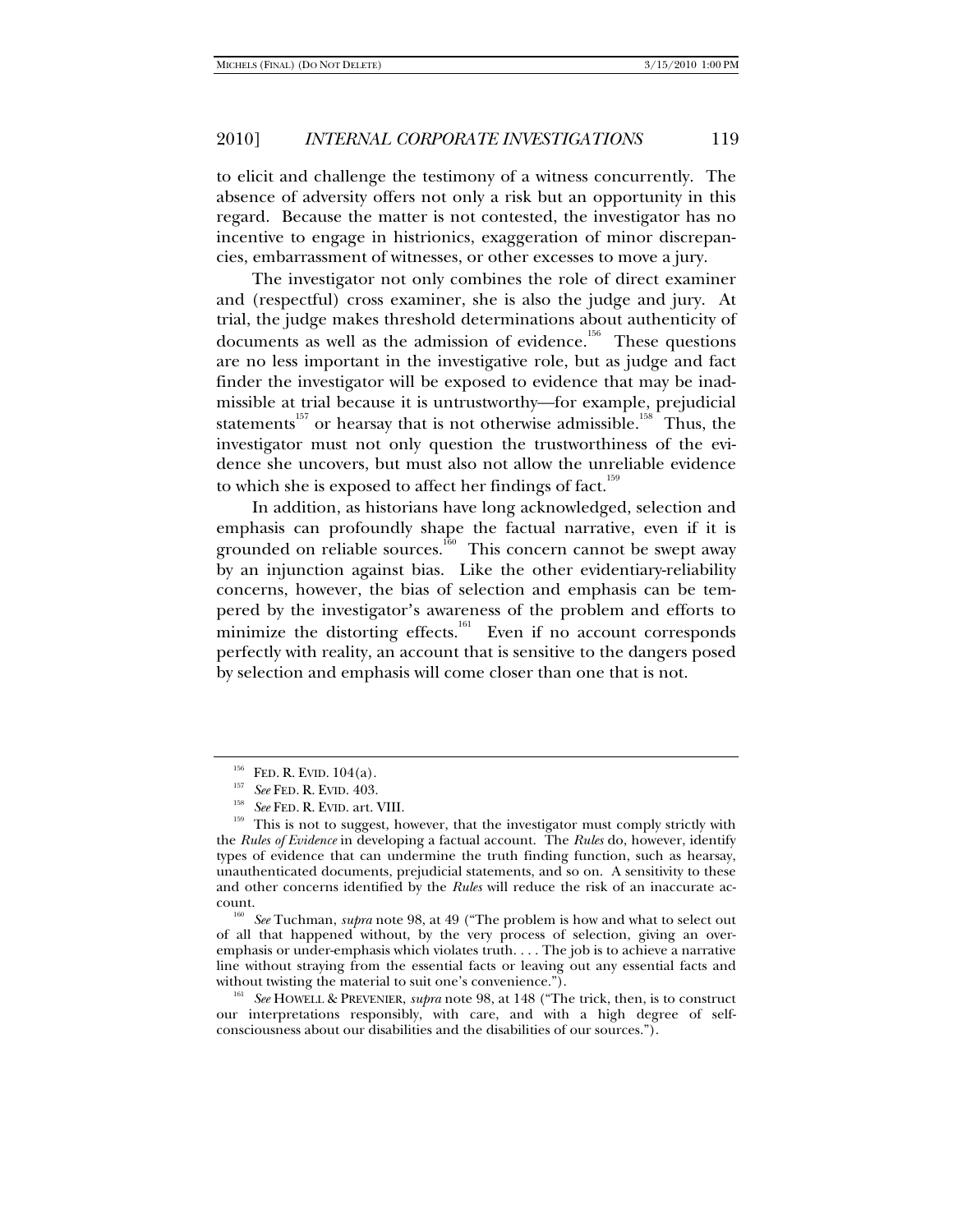#### 4. Professional Judgment

As we have seen, the investigator's obligation to deliver an accurate account raises difficult questions about what it means to be accurate in a legal matter.<sup>162</sup> Laws, legal standards, and their application to a particular set of facts often require interpretation. Given this interpretive element, it is tempting to assume that the investigator's task is to offer her own "take" on the issues. The notion could hardly be more mistaken. As discussed earlier, while law requires interpretation, that interpretation is hardly unbounded. Law's objectivity is grounded in the interpretive standards of the legal community.<sup>163</sup>

Thus, our fourth truth standard is professional judgment. The investigator must employ accepted professional standards of legal interpretation and reasoning to analyze and apply the law, and to reach legal conclusions. These professional norms guide and constrain the investigator. The investigator's legal conclusions are valuable to the extent that they accurately describe how the legal system would characterize the behavior in question. The investigator can arrive at "accurate" legal conclusions only through application of the interpretive standards and norms of the legal community, and not by giving voice to her personal predilections.<sup>1</sup>

The canons, norms, methods, and standards that comprise professional judgment are instilled through legal education, training, and practice, and thus do not bear useful summary here.<sup>165</sup> We will limit ourselves here to a few comments to dispel basic misconceptions. While its goal is to enhance an objective or accurate account, professional judgment does not require a rigid or literal-minded approach to legal interpretation when "a myopic fixation on the literal language of the statute would cause an interpreter to miss the apparent meaning of the text."<sup>166</sup> Conversely, professional judgment does not allow the interpreter "to impose her own policy preferences on the text."<sup>167</sup> The path between these markers is, of course, the essence of professional judgment. It may be the highest calling of the investigator.

<sup>&</sup>lt;sup>162</sup> See supra Part II.A.2.<br><sup>163</sup> See supra notes 111–18 and accompanying text.<br><sup>164</sup> By analogy, as Owen Fiss argues, "Judges know that if they relinquish their membership in the interpretive community, or deny its authority, they lose their right to speak with the authority of the law." Fiss, *supra* note 117, at 747.<br><sup>165</sup> For an excellent theoretical and practical treatment of professional judgment,

see Wendel, *supra* note 114, at 1167. 166 *Id*. at 1187. 167 *Id*.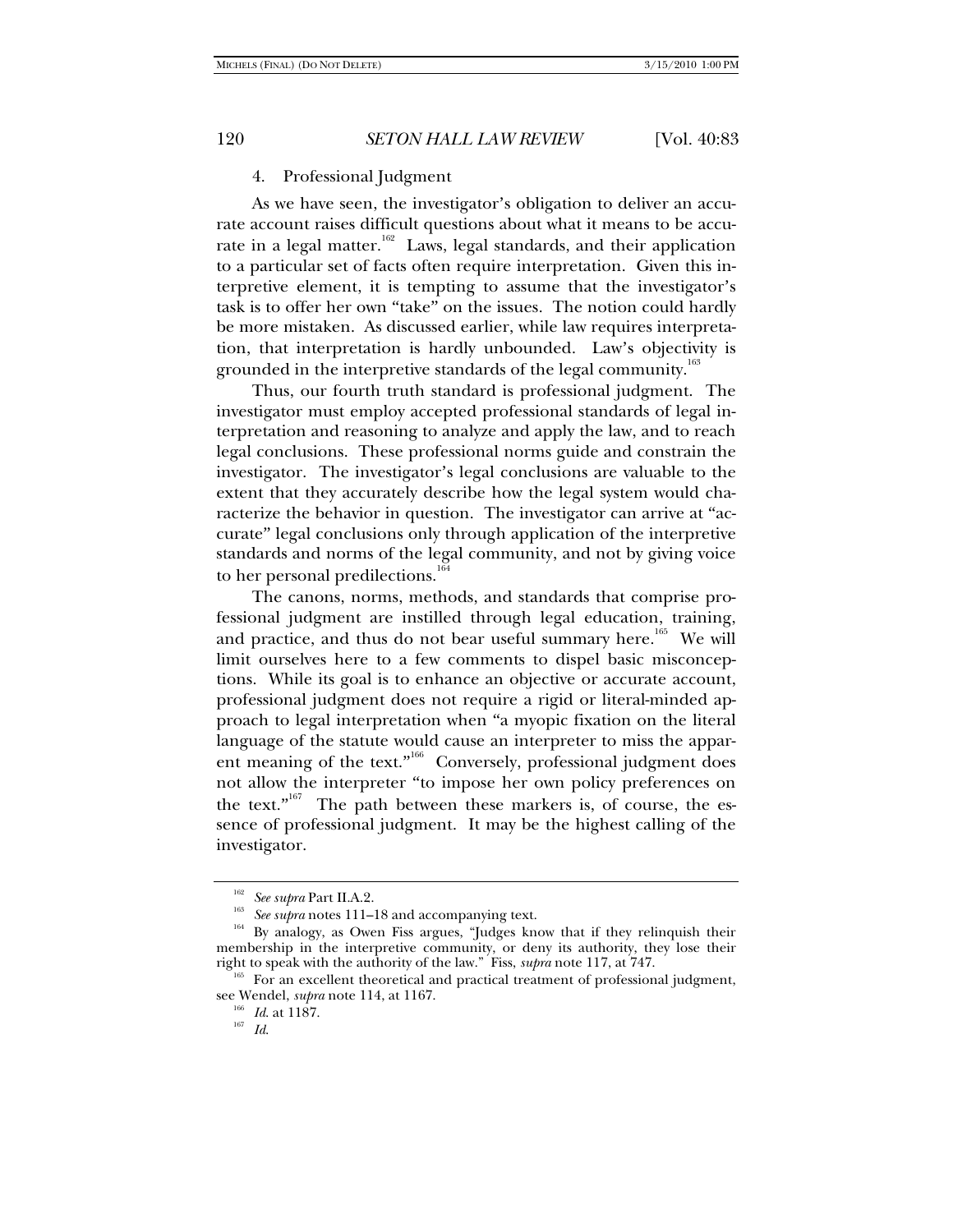Professional judgment should also inform the investigator's interpretation and application of the other truth standards. For example, although the sufficient-inquiry standard offers a method for determining when further inquiry is necessary, it, like most standards, is not self-applying. The investigator is required to exercise professional judgment in determining, inter alia, whether to engage in additional inquiry. The investigator's interpretation of the truth standards, like any principles designed to offer general guidance, must be guided by the standards' objective of enhancing the reliability of the investigator's account. Reliability remains the touchstone of the investigator's efforts, and her sound professional judgment must inform interpretation and application of the standards designed to foster that goal.

#### *C. The Degree of Certainty*

The investigator expressly or impliedly claims that her findings of fact and conclusions of law are reliable or accurate because they are grounded in sound epistemological procedures and because they are guided and disciplined by sound professional judgment.<sup>168</sup> Neither of these methods, however, claims to be foolproof. The truth standards, even when satisfied, do not guarantee accuracy in findings of fact. Moreover, legal interpretation, even when constrained by professional standards, will produce varied outcomes that can all fairly be termed legitimate.<sup>169</sup> Thus, the investigative report does not claim to offer certainty with respect to its findings and conclusions.

To what degree of confidence does an investigator present her findings of fact and law? In many ways, the standard adopted by some jurisdictions for admission of expert testimony—a reasonable degree of professional certainty or probability<sup>170</sup>-offers a useful guide here. The investigator's conclusions are reasonably reliable because she has adhered to reliable procedures and engaged in the professional interpretation of the law. The conclusions are not certain, however, because neither the procedures nor legal interpretation admit of certainty. The standard rejects the poles of certainty and conjecture, $171$  and looks instead for reasonable certainty or reliability. The recipient of an investigative report has the right to presume as much about the investigator's conclusions.

<sup>&</sup>lt;sup>168</sup> See supra Parts III.A and B.<br><sup>169</sup> See supra note 116 and accompanying text.<br><sup>170</sup> See, e.g., McMahon v. Young, 276 A.2d 534, 535 (Pa. 1971) (citing Mendarde v. Philadelphia Transp. Co, 103 A.2d 681 (1954)). 171 *See* Johnston v. Indus. Comm'n, 87 N.W.2d 822, 825 (Wis. 1958).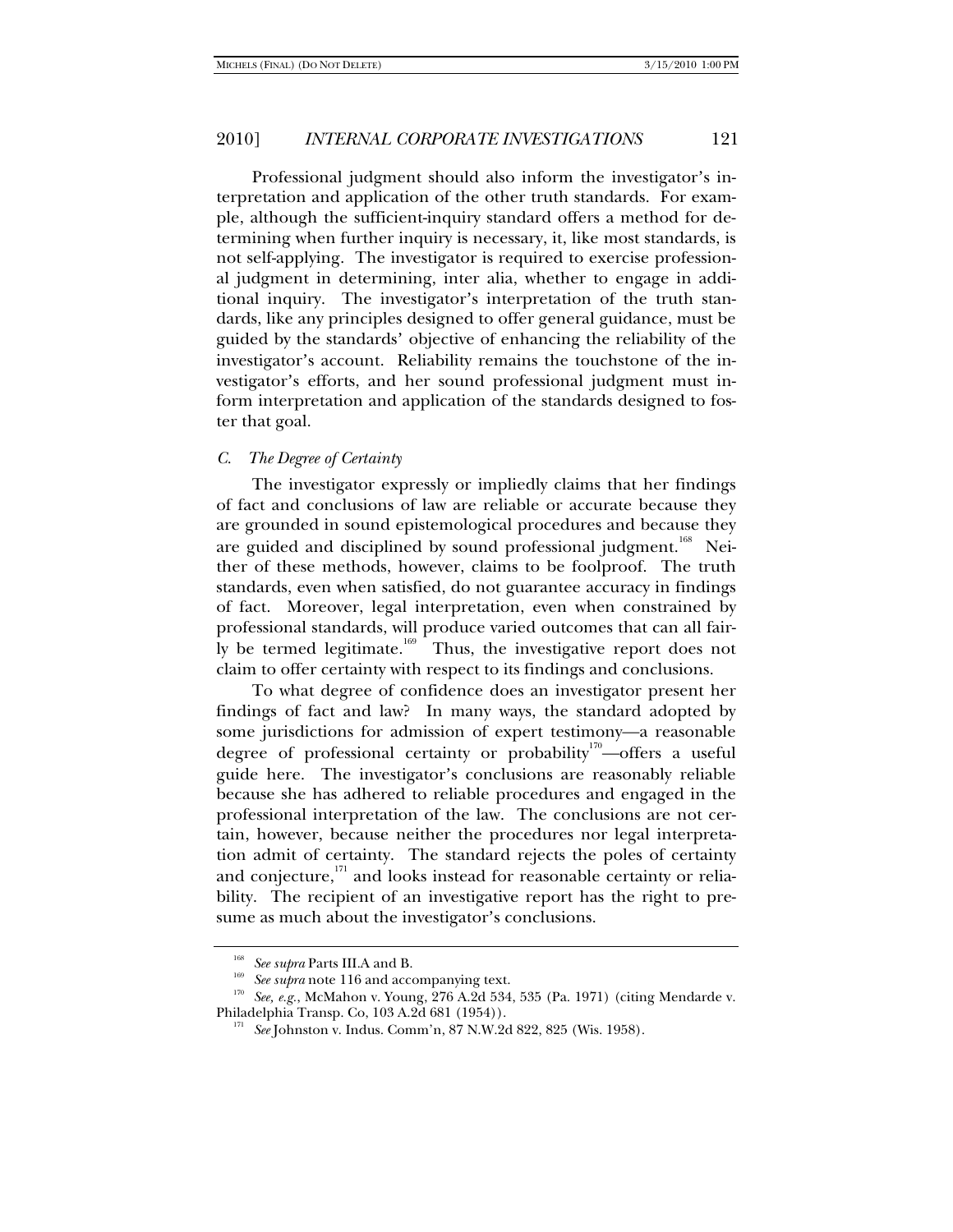Part III.D–E will consider two additional implications of the investigator's commitment to an accurate account. Given that the truth standards ground the investigator's conclusions, we will consider next the significance of the investigator's failure to satisfy these standards. Thereafter, we will explore the question posed by the role of professional judgment in the investigation: if professionals can disagree on matters of interpretation, why should an investigator's conclusions be trusted?

#### *D. Reliability Qualifications*

When the investigator cannot satisfy one or more truth standards, we have reason for concern about the reliability of her findings of fact and conclusions of law. At first blush, "limitations" or "qualifications" that identify problems with the investigation seem to offer an obvious solution. On this view, the investigator presents findings of fact and conclusions of law to the reader and candor then requires disclosure of any material conditions that lessen their reliability. On closer inspection, however, problems affecting the reliability of the investigation may or may not lend themselves to simple resolution with a list of qualifications of the findings of law and fact.

When the investigator offers both conclusions and qualifications, the reader of the report must evaluate the significance of limitations on the investigation or its analysis. If an investigator is required to develop the facts and analyze and report on their significance, why should we assume that the reader is an expert at measuring their reliability? Consider what is left unanswered by this approach. Is the investigator asserting that the findings of fact and legal conclusions are accurate despite the qualifications? Or is the investigator suggesting that the conclusions are not to be trusted because of the qualifications? If the former, how is it possible that material limitations affected the investigation but the outcome remains trustworthy? If the latter, why has the investigator presented facts and conclusions when the limitations precluded development of a trustworthy account? More generally, if the investigator has sufficient discretion to determine which limitations on the investigation were material and thus necessary to qualify the report, why is she unable to discern their effect on the report itself?

In fact, the professional judgment entailed in developing findings of fact and conclusions of law is inexorably tied to an assessment of the quality and extent of the information uncovered in the investigation. An investigator cannot "find" a fact unless she has adequate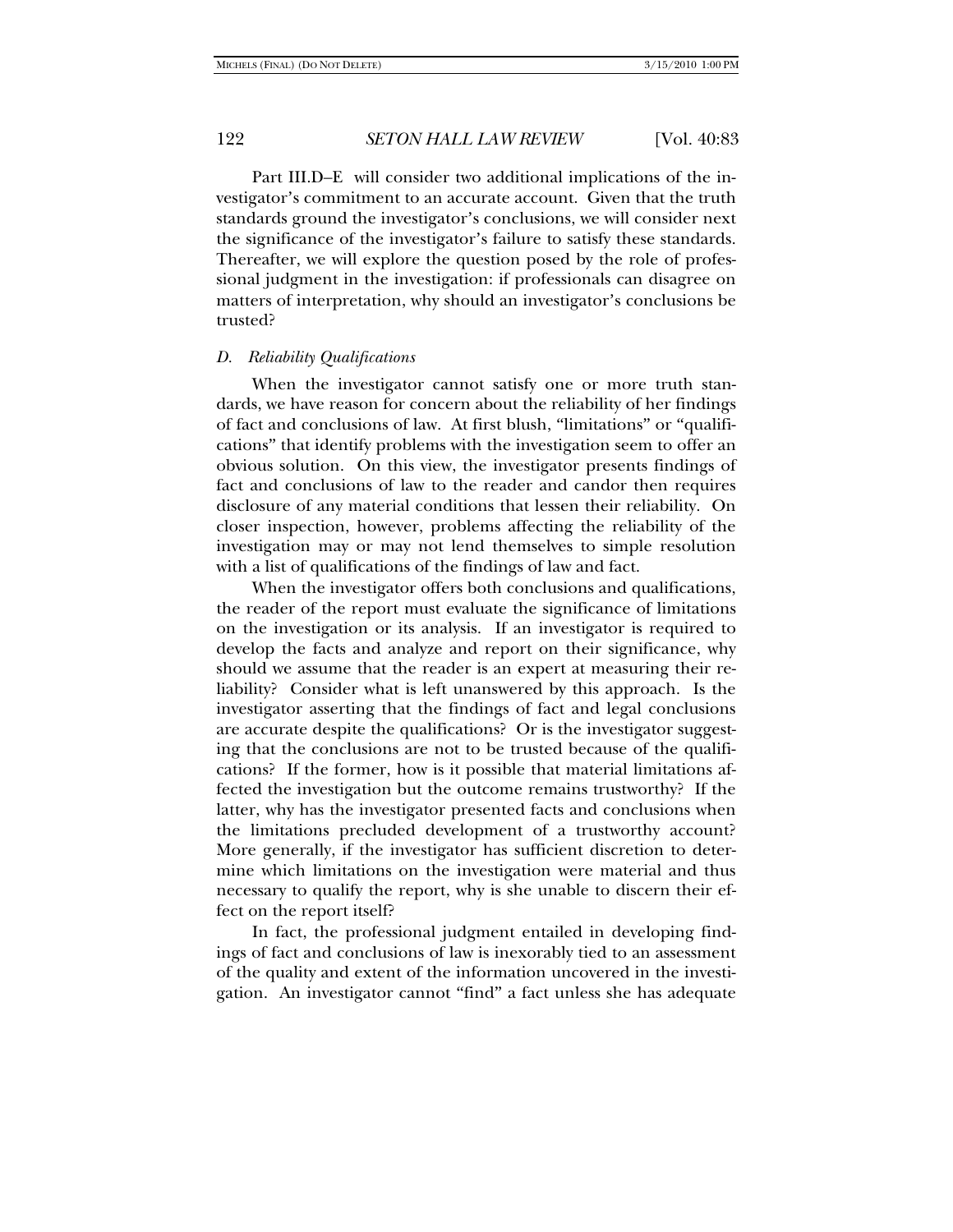reason to believe that fact so.<sup>172</sup> If, for example, a critical part of factfinding is an assessment of the credibility of the witnesses and their relation to other witness statements and documentary evidence,  $^{173}$  an investigator cannot be agnostic about whether she has access to such information. Thus, an investigator's assertion about the facts and their legal significance implies a great deal about the provenance of both assertions. If an investigation is hampered by a material limitation, one has a right to question not only the reliability of the investigator's conclusion but why she has offered a conclusion at all.

Let us begin to unravel the mystery by identifying with some precision the problems with the investigation that must be disclosed by an investigator. A material qualification warranting disclosure is any aspect of the investigation, analysis, or reporting that does not satisfy the truth standards or otherwise poses a genuine prospect of undermining the reliability of the investigation.<sup>174</sup> Clearly, the investigator must disclose such qualifications under legal ethics principles<sup>17</sup> and tort standards<sup>176</sup> to avoid deceiving the reader.

The investigator must do more than simply identify material qualifications, however. Conclusions and qualifications in tandem suggest that the conclusions of fact and law are "reliable" in the investigator's professional judgment, but that the investigation that gave rise to these conclusions might pose material questions about reliability. The reader cannot be expected to solve this riddle. The investigator, and not the report recipient, has direct access to witnesses and the opportunity to evaluate their credibility based on their demeanor and their reaction to challenges and contrary evidence; $177$  the advan-

<sup>&</sup>lt;sup>172</sup> See supra note 80 and accompanying text.<br><sup>173</sup> See supra Part III.A.3.<br><sup>174</sup> Again, the truth standards do not purport to be exhaustive, and thus there may be other failings that threaten the reliability of the investigation that warrant disclo-

sure.<br><sup>175</sup> See MODEL RULES OF PROF'L CONDUCT R. 2.3 cmt. 4 (2007) (providing that limitations on investigation should be noted in report); *id.* R. 4.1 (prohibiting knowing misstatements by counsel to a third party); *id.* R. 3.3(a)(1) (prohibiting knowing misstatements to court); *id.* R. 2.1 (requiring candor and independent professional judgment in advising the client). 176 1 GEOFFREY C. HAZARD, JR. & W. WILLIAM HODES, THE LAW OF LAWYERING § 25.4

<sup>(3</sup>d ed. Supp. 2010) ("A lawyer would almost certainly be liable in tort (for fraud or misrepresentation) if material limitations were not disclosed when third parties justi-

<sup>&</sup>lt;sup>177</sup> See, e.g., State v. Locurto, 724 A.2d 234, 238 (N.J. 1999) (requiring deference to fact finder on questions of credibility). For a general discussion of evidentiary reliability, see *supra* Part III.B.3.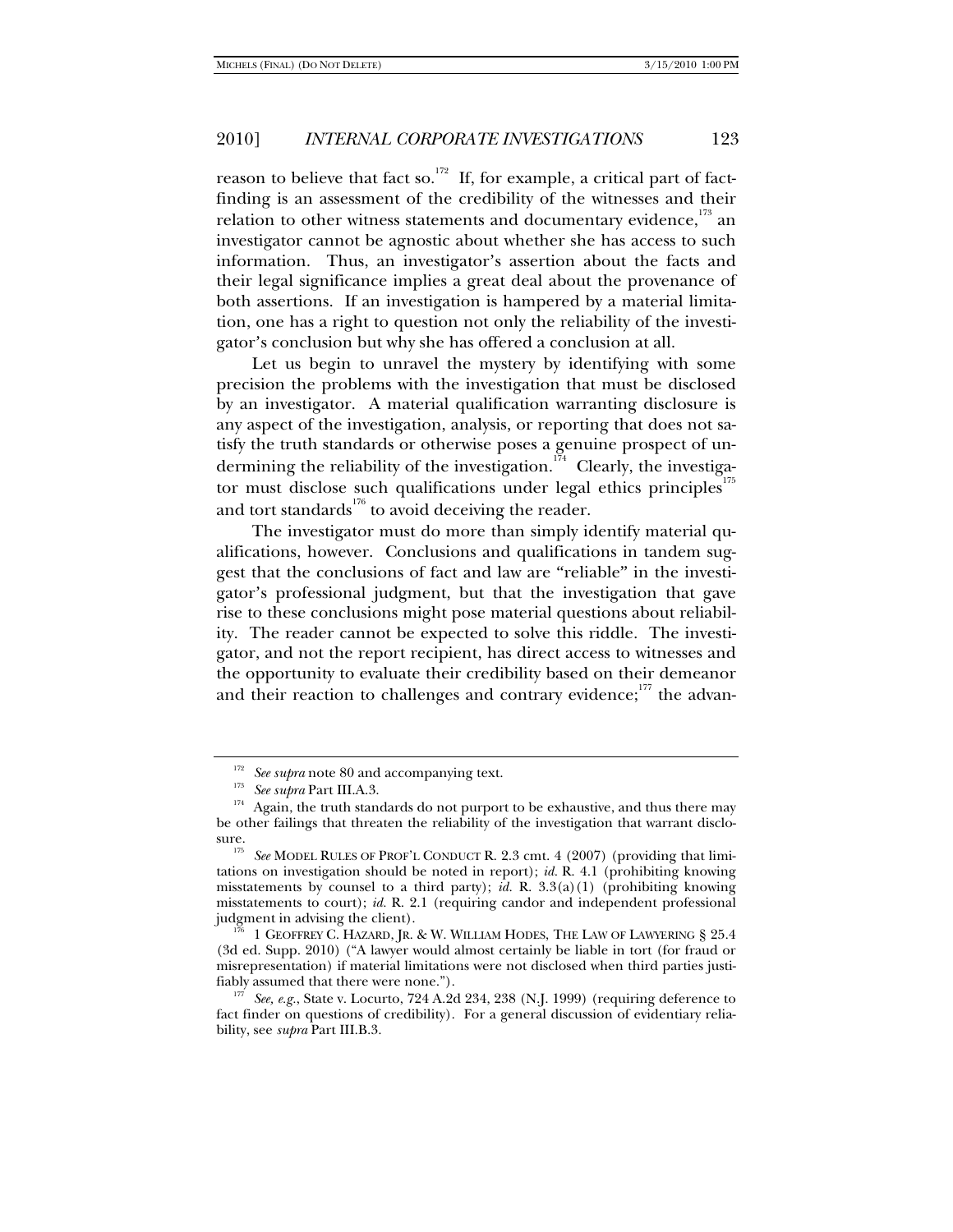tage of selection and emphasis in the reporting of facts;<sup>178</sup> deeper, first-hand insight into the need for additional investigation and the risks to accuracy posed by the unavailability of witnesses; $179$  and the obligation to exercise professional judgment in assessing the mens rea of the actors in question and applying the facts to legal principles.<sup>180</sup> Even assuming the reader has the time, resources, and disposition to examine each of these issues, the questions are inherently contextual; they presuppose an understanding of the circumstances and settings in which the investigator's decisions were made. It is difficult to imagine what information—shy of conducting the investigation anew—could supply the report recipient with such context.

Thus, while the recipient must remain vigilant about the accuracy of the investigation and report, the investigator has insight into the reliability of an investigation that the recipient of the report cannot hope to replicate.<sup>181</sup> The investigator, by contrast, has better information and also insight into how investigative deficiencies affected the outcome. An investigator who does not know whether or how limitations on the investigation affected the reliability of her conclusions has not engaged in sufficient deliberation about the truth standards to deliver a report.<sup>182</sup>

A failure to satisfy one or more truth standards, or some other material deficiency in the investigation, can potentially affect the outcome in three ways. First, and most likely, the failure to satisfy the truth standards will render a conclusion inappropriate for one or more factual or legal questions. If the truth standards substantially enhance the prospect of an accurate outcome, their absence substantially increases the prospect of inaccuracy. Thus understood, counsel has overwhelming incentive to comply with the truth standards, since their absence will likely foreclose her from offering a factual finding or legal conclusion on the issues affected by the deficiency. By extension, the client has incentive not to prevent counsel from satisfying the truth standards because, by commissioning an investigation, the client presumably wishes counsel to produce a report that offers findings and conclusions on the issues.<sup>183</sup>

Second, and perhaps least likely, the investigator may conclude that the failure to satisfy the truth standards did not prevent her from

<sup>&</sup>lt;sup>178</sup> See supra Part III.B.3.<br><sup>179</sup> See supra Part III.B.4.<br><sup>181</sup> See infra Part III.E.<br><sup>181</sup> See supra note 152 and accompanying text.<br><sup>183</sup> See supra Part II.B.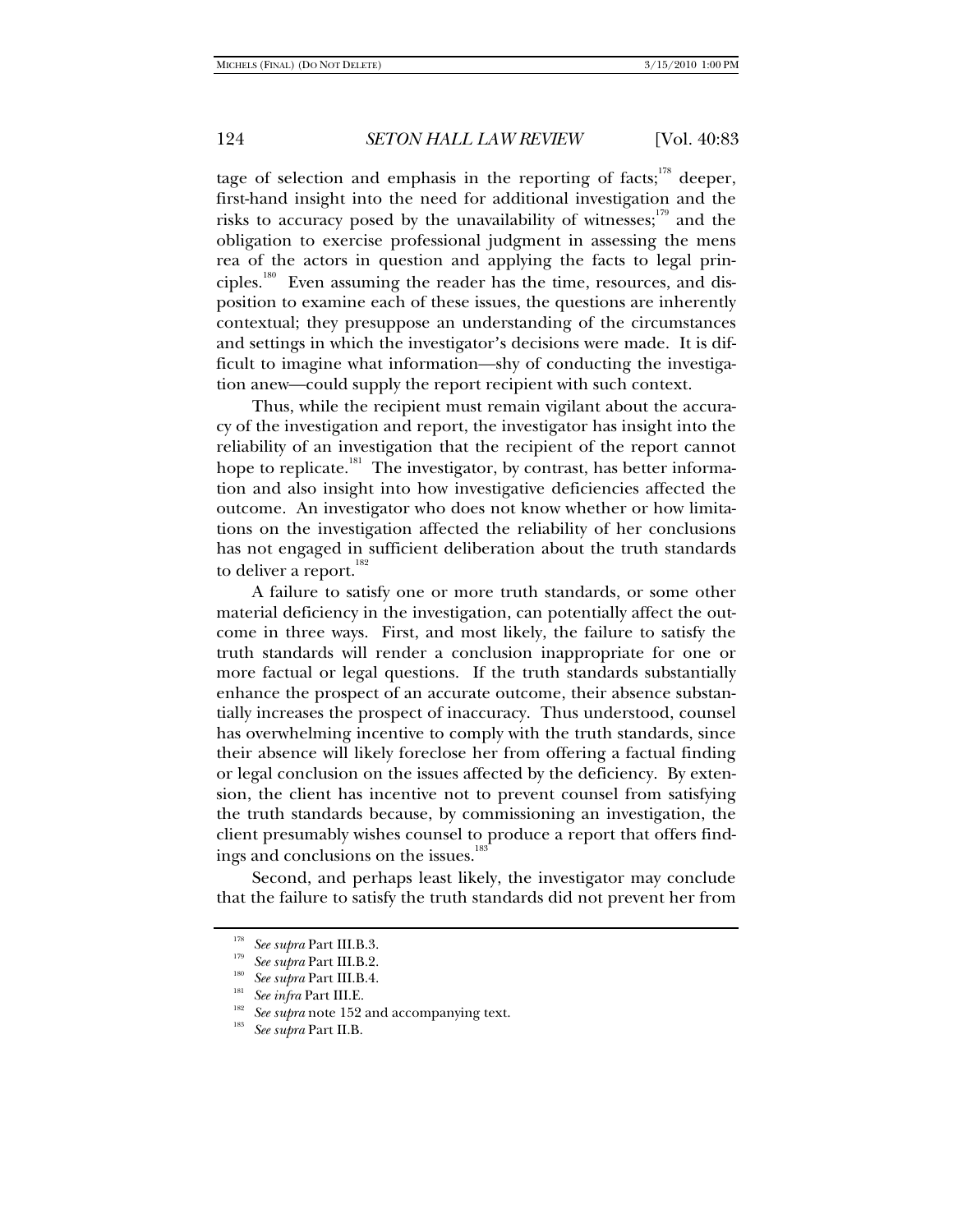reaching a reliable conclusion on an issue related to the deficiency. This is logically possible because, while the truth standards enhance reliability, the absence of one or more does not guarantee inaccuracy. In those presumably rare instances in which counsel believes that she can render a conclusion despite a failure to satisfy the truth standards, disclosure and explanation would be necessary. As we have noted, professional judgment requires investigative counsel to consider the effect of material limits on the reliability of her conclusions, and she has greater insight into their effect than the typical reader of the report.<sup>184</sup> As a result, disclosure of the qualification is not enough. Counsel should identify the limits on the investigation and explain why her conclusions are reliable notwithstanding the deficiency. The reader, of course, may not be persuaded by the explanation, which is why investigators and clients would prefer to satisfy the truth standards.

A third possible consequence of the failure to satisfy the truth standards falls somewhere between the first two approaches. As a result of a deficiency in procedure, the investigator might reach a factual or legal conclusion with a lesser degree of certainty. Instead of a conclusion offered to a reasonable degree of professional certainty or some comparable formulation, $185$  the investigator might offer a conclusion but state that it is "tentative" or offer some other formulation that reflects the investigator's diminished confidence in the reliability of the investigation ("reduced-confidence standard"). Because readers may not understand the reduced-confidence standard, the investigator should explain its significance. The investigator should also identify the truth standard(s) not satisfied (or other material limitations) and describe any effect on the investigator's fact-finding and conclusions. The investigator and her client have every reason to satisfy the truth standards because a report claiming a lesser standard of confidence in the outcome is less likely to warrant reliance by the recipient, whether a third party or client.<sup>186</sup>

An investigator may be unable to satisfy the truth standards not only because the client has barred access to important information or has otherwise refused to cooperate, but also because of conditions beyond the control of the client or investigator ("external limitations"). For example, a material witness may be deceased, unavailable for health reasons, or uncooperative; critical documents may have

<sup>&</sup>lt;sup>185</sup> See supra Part III.D.<br><sup>185</sup> See supra Part III.C.<br><sup>186</sup> See supra Part II.A.3 (discussing the nature of the client and third party reliance on the report).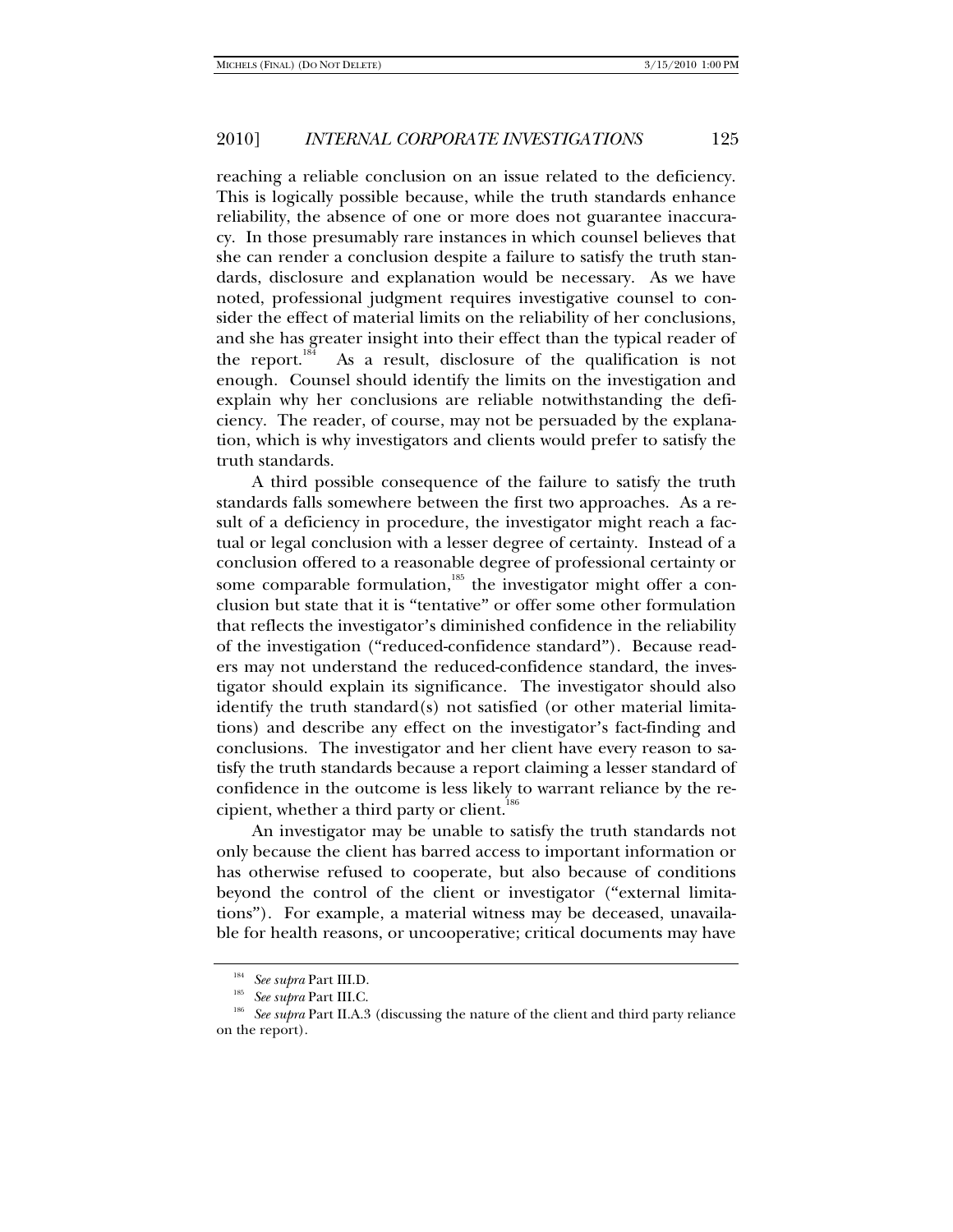been lost prior to the investigation; or the exigency of the report may limit the extent of the inquiry. The client may wish counsel to proceed nonetheless, since the client's various motives for commissioning an internal investigation are generally unrelated to the presence or absence of external limitations.<sup>187</sup> Investigative counsel may be more willing to conduct an investigation when the material limitations are external rather than client-imposed because the difficulties are legitimate rather than contrived and a report, despite such limitations, may be as close to the truth as practical.

Nevertheless, while external limitations are not the result of client manipulation, they do not excuse counsel from exercising professional judgment to assess their effect on the reliability of the investigation.<sup>188</sup> In the face of external limitations, investigative counsel should disclose the material qualifications; determine whether they allow or preclude findings and conclusions, or warrant a reducedconfidence standard; and, in any event, explain their effect on reliability. The report recipient presumably will be more tolerant of external limitations because the investigator's attempt to find the truth may be the best account possible in trying circumstances.

#### *E. Transparency*

As we have discussed, a critical component of the investigator's role is the exercise of professional judgment in interpreting and applying the law. Although professional judgment shapes and constrains the investigator's interpretive efforts, the interpretive range of this standard allows room for disagreement. In other words, investigators, just like judges, can reach differing outcomes when confronted with the same facts and legal standards, and differing interpretations can both be legitimate in the sense that they are within the canons of professional interpretation.<sup>189</sup> All of this should pose troubling questions for the recipient of the investigative report. Except in the most obvious and determinate legal circumstances, the investigator's conclusions likely require interpretation and application of legal standards that cannot purport to be definitive. Moreover, while fact-

<sup>&</sup>lt;sup>187</sup> See generally supra Part II (identifying and categorizing client motives for com-

missioning an internal investigation).<br><sup>188</sup> MODEL RULES OF PROF'L CONDUCT R. 2.3 cmt. 4 (2007).<br><sup>189</sup> *See supra* notes 112–16 and accompanying text. In fact, Owen Fiss contends that a decision that is within the boundaries of professional judgment can still be wrong even though it is not illegitimate. Fiss, *supra* note 117, at 748 ("Just as objectivity is compatible with a measure of disagreement, it should also be stressed that objectivity is compatible with error: [a]n objective interpretation is not necessarily a correct one.").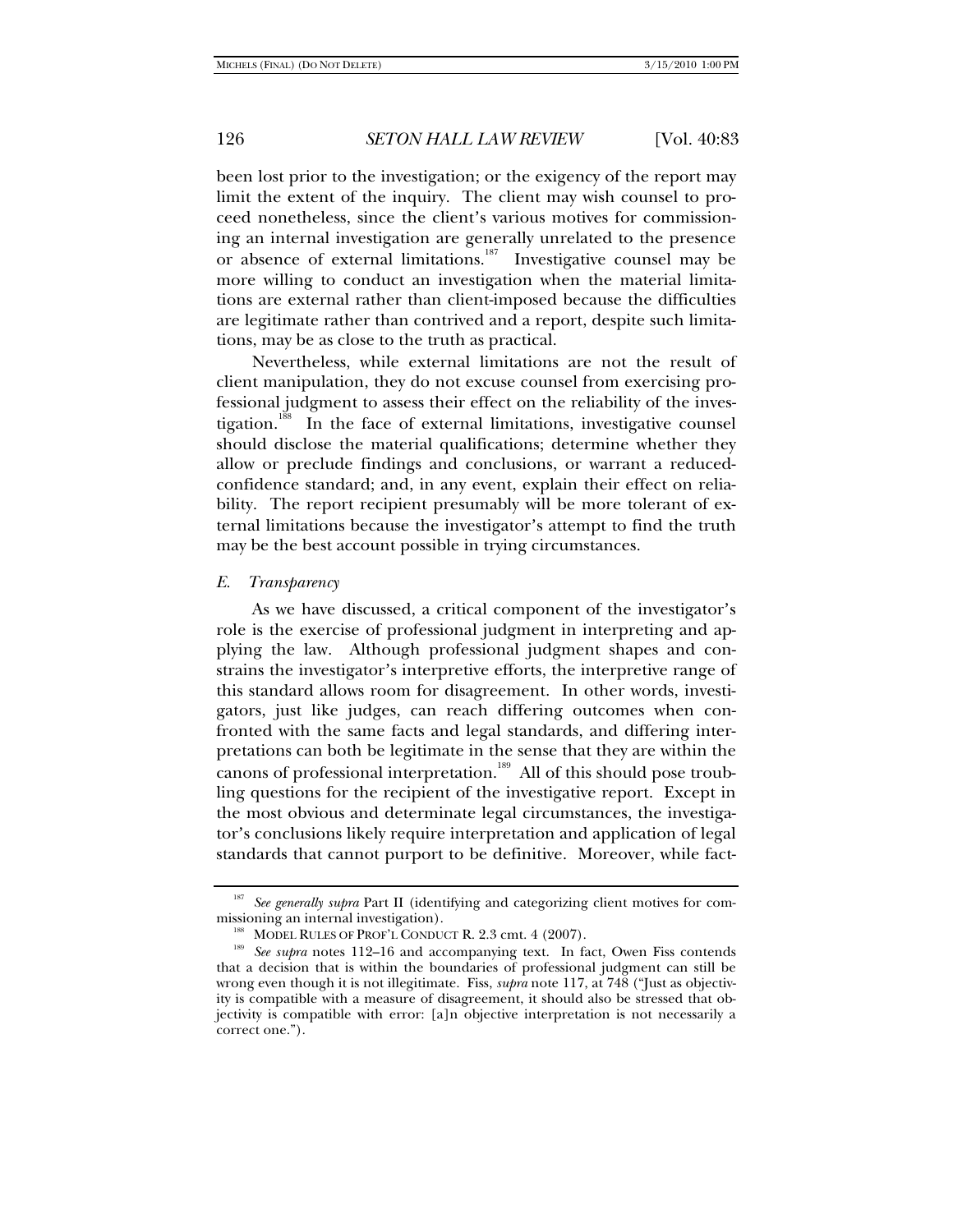finding is constrained by the investigator's commitment to accuracy and the application of the truth standards, it also has an interpretive and professional-judgment component.<sup>190</sup> Thus, even if the report recipient can safely presume that the investigator has exercised sound professional judgment, why should she accept the investigator's conclusions?

The answer, put bluntly, is that the reader should not rely on the investigator's conclusions alone.<sup>191</sup> The report recipient must examine the analysis and interpretation that gave rise to those conclusions—not only to confirm that they are grounded in sound professional judgment, but also to determine whether the report recipient agrees with the investigator's interpretive efforts. The value of the investigative report lies not only in its commitment to the truth standards and professional judgment, but in its detailed explanation of the evidence, reasoning, and interpretation that gave rise to the conclusions.<sup>192</sup>

For this reason, the investigator will devote considerable effort to developing a full account of the reasoning that underlies the report's conclusions. A report that offers only conclusions or only a cursory account of their basis is of minimal value to the report recipient. A conclusory report asks the report recipient to accept the investigator's interpretation at face value. Why should a report recipient accede as much, when judges—who are not compensated by clients for their investigative efforts—regularly disagree about the meaning and application of the law?

#### *F. The Truth Standards and Negligence*

The truth standards developed herein are not grounded on tort principles; they derive from the accuracy commitment implied by the attorney-ethics rules in reliance investigations and by the duty of inquiry imposed on corporations in a variety of settings.<sup>193</sup> Nonetheless,

<sup>&</sup>lt;sup>190</sup> See supra notes 98–101 and accompanying text; Part III.B.4. In the case of an investigative report submitted to the client to satisfy a duty of inquiry, the board of directors or appropriate client entity is charged with forming conclusions and thus should not blindly accept the investigator's findings and conclusions, but should instead reach its own conclusions based on the information pre-<br>sented. See RECOMMENDED PRACTICES, supra note 82, at 496.

<sup>&</sup>lt;sup>192</sup> See Wendel, *supra* note 114, at 1190 ("In every serious account of legal interpretation, the interpreter's judgment must be transparent—that is, available for public observation and criticism. Requiring the interpreter to justify her judgment to the public defends the judgment's objectivity against the critique that the interpreter is simply imposing her own policy preferences on the law."). 193 *See supra* Part III.A.1.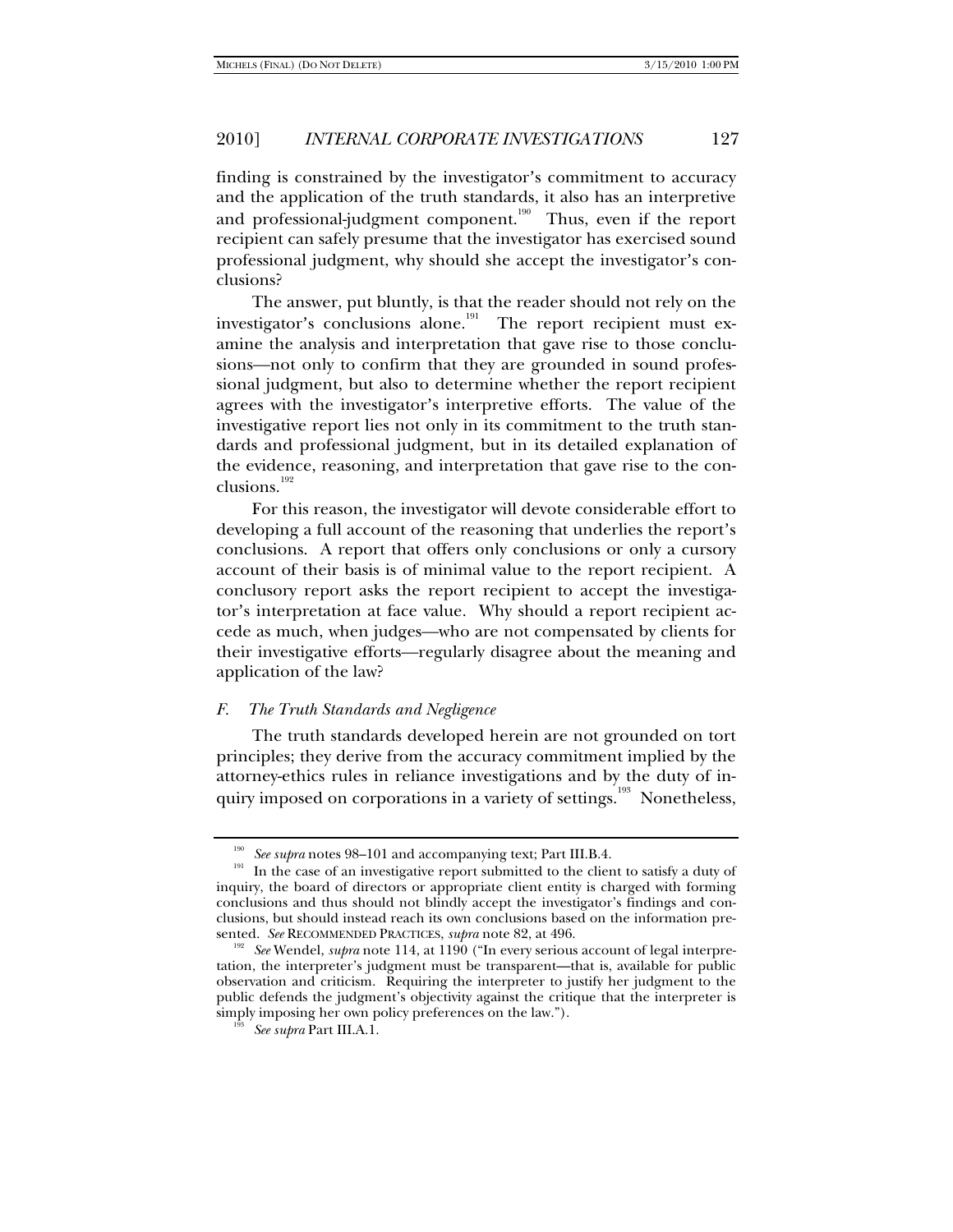investigative counsel does owe a duty of care under negligence law to the client and the third party to whom she delivers a report.<sup>194</sup> But the duty of care standard leaves critical questions unanswered. First, what is the content of the duty? Second, how can duties of care owed to a third party be squared with investigative counsel's duty of care to the client?<sup>195</sup>

The truth standards suggest answers to both questions. They describe with some precision the duties of counsel who conduct duty and reliance investigations. In a reliance investigation, they identify what the third-party recipient of the report has a right to expect and rely on: an investigation committed to developing an accurate account by adherence to the truth standards that further such goal. Likewise, a client who commissioned such an investigation to satisfy a Sarbanes**-**Oxley inquiry duty (or to satisfy management's duty of care) should expect that each of the truth elements will be satisfied by counsel and that client can therefore rely upon the resulting investigation to fulfill its own inquiry requirements.

In addition, a central question in the reliance investigation is how the investigator's duties to a third party can be squared with the investigator's obligations to the corporate client who commissions, underwrites, and is the subject of the investigation. Without reference to the truth standards, negligence law offers no principled basis for reconciling the duties of care to the client and the third party because it simply extends a general duty of care to both parties.<sup>196</sup> The truth standards offer a clear conception of how to reconcile the competing roles of investigative counsel that can answer such questions in the tort setting. Investigative counsel cannot be held liable to the client or a third party for acts or omissions that are required by the truth standards, even though the report may disserve either party's interests.<sup>197</sup>

<sup>&</sup>lt;sup>194</sup> RESTATEMENT (THIRD) OF THE LAW GOVERNING LAWYERS § 95 cmt. a (2000); RESTATEMENT (SECOND) OF TORTS § 552(1) (1977) (identifying an exception not relevant here). 195 *See generally* Kevin H. Michels, *Third-Party Negligence Claims Against Counsel: A* 

*Proposed Unified Liability Standard*, 22 GEO. J. LEGAL ETHICS 143 (2009) (arguing that the principal limitation on attorney duties of care to third parties should be the attorney's conflicting ethical obligations to clients and others).

<sup>&</sup>lt;sup>196</sup> See supra note 194 and accompanying text.<br><sup>197</sup> See RESTATEMENT (THIRD) OF THE LAW GOVERNING LAWYERS § 54(1) (providing that duty of care does not require an attorney to perform any act in violation of an ethical duty).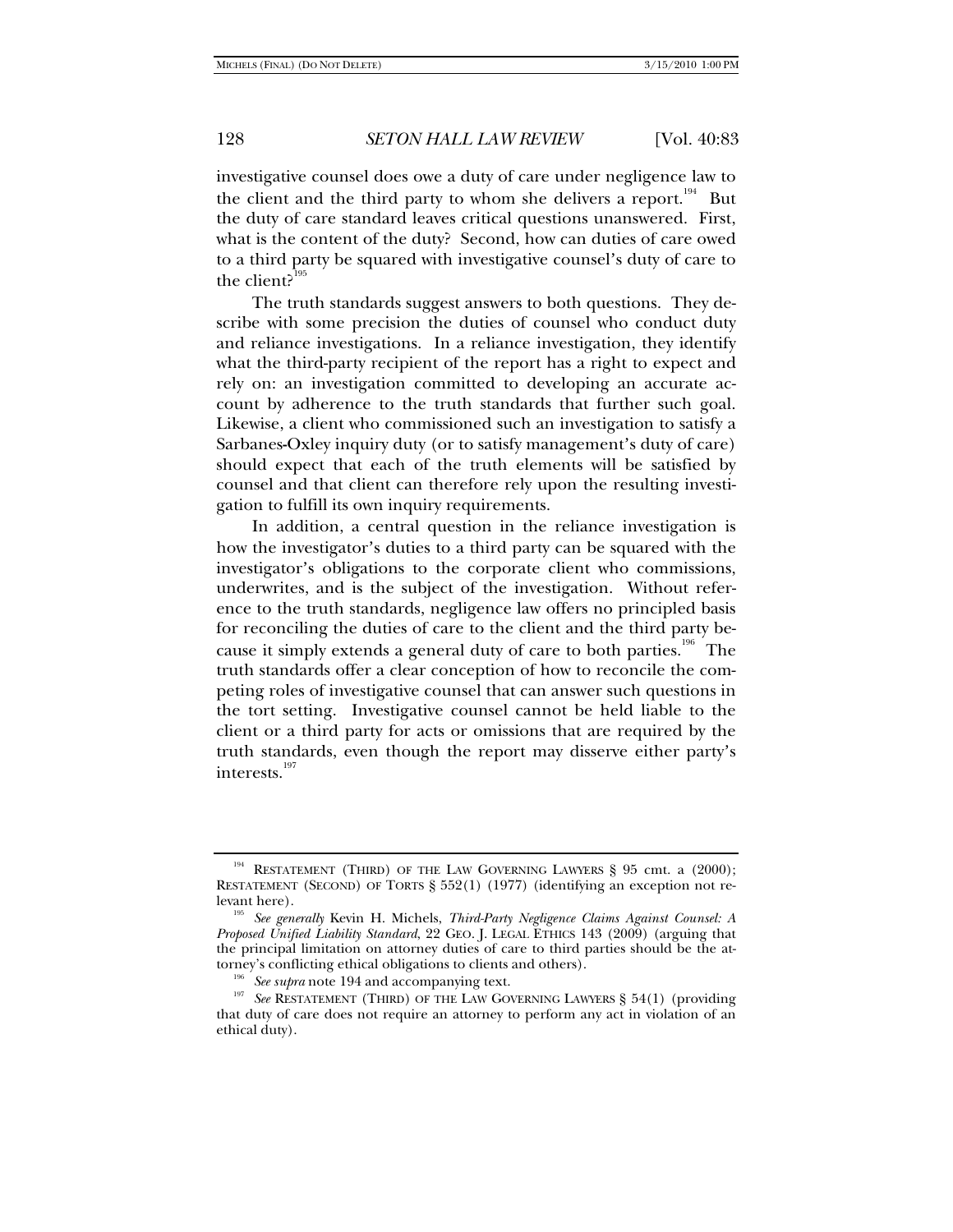#### IV. THE TRUTH STANDARDS APPLIED

The next question is what the truth standards signify for practitioners in the investigation setting. We will examine each phase of the investigation process from retention to the investigation itself to reporting, asking how the truth standards and other insights offered in Part III shape the practice of counsel who conduct internal investigations.<sup>198</sup> The practice issues that follow are selective rather than exhaustive; the main objective is to refine an understanding of the truth standards through application.

#### *A. The Retention Structure*

When the corporation decides to undertake an internal investigation, it retains counsel who will conduct the investigation. By retains or retention, we refer to the engagement agreement to undertake an internal investigation between the corporation and counsel.<sup>199</sup> The investigating attorney serves as counsel to the corporation, not to any of the other stakeholders in the investigative outcome.<sup>200</sup> The investigation often entails the collection and preservation of relevant documents and data; identification and interviewing of witnesses; development of a factual and legal analysis; and an oral or written report to the company, which explains what happened and its legal significance.<sup>201</sup>

The client who retains and compensates investigative counsel understandably expects a certain degree of control over the effort. Both client and counsel must therefore understand and agree on the nature of the counsel's investigative role and the limits on the client's control over the investigation. The corporation and investigative counsel should expressly agree that counsel is charged with producing an accurate account in accordance with truth standards, and that

<sup>&</sup>lt;sup>198</sup> The analysis that follows presumes that the truth standards apply to the investigation in question. The truth standards apply to most investigations that are con-<br>ducted in response to material allegations of wrongdoing. See supra Part II.B.

<sup>&</sup>lt;sup>199</sup> Although the *Model Rules* indicate that it is preferable to communicate the retainer agreement in writing, MODEL RULES OF PROF'L CONDUCT R. 1.5(b) (2007), certain states require a retainer agreement to be in writing. *See, e.g*., ARIZ. RULES OF PROF'L CONDUCT R 1.5(b) (2004); COLO. RULES OF PROF'L CONDUCT, R. 1.5(b) (2008); CONN. RULES OF PROF'L CONDUCT, R. 1.5(b) (2007); N.J. RULES OF PROF'S CONDUCT R.  $1.5(b)$  (2009). Given the importance and complexity of the undertaking, internal investigations should be conducted only pursuant to a written retainer agreement.

<sup>&</sup>lt;sup>200</sup> See MODEL RULES OF PROF'L CONDUCT R. 1.13(a).<br><sup>201</sup> For an overview of the investigative process, see Duggin, *supra* note 2, at 890– 92; Collin P. Marks, *Thompson/McNulty Memo Internal Investigations: Ethical Concerns of the "Deputized" Counsel*, 38 ST. MARY'S L.J. 1065, 1068–71 (2007).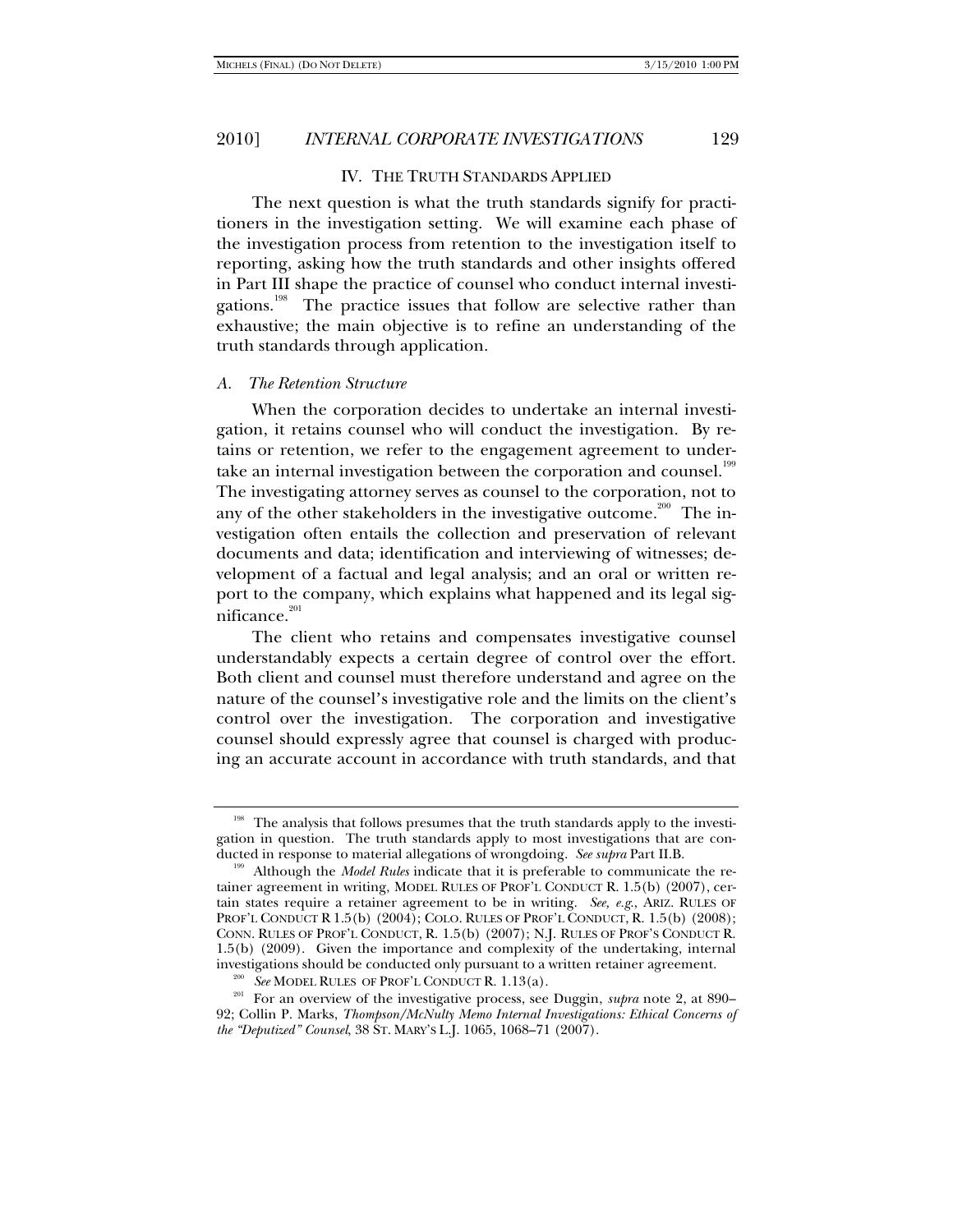the client will impose no limitations on counsel that will prevent her from fulfilling this objective. Beyond this general understanding, counsel and client should be sensitive to an array of issues that arise in the retention stage, from assurance that conflicts of interest will not undermine the investigation to the grant of sufficient latitude to conduct an investigation that satisfies the sufficiency standard. We will consider these issues next.

#### 1. The Biasing Interest

Biasing interests are interests, incentives or obligations of investigative counsel that pose a substantial risk of materially diverting the investigator from providing an accurate account.<sup>202</sup> Client compensation of the investigator, standing alone, does not present an interest that diverts investigative counsel from seeking an objective account in the way that other biasing interests discussed below may.<sup>203</sup> When, however, the investigating attorney serves as counsel to the corporation in connection with matters other than the investigation, the attorney has a financial incentive to render a report that is not damaging to the corporation, because a harmful report may result in the loss of future work on behalf of the client.<sup>204</sup> In *Enron*, for example, the court rejected a motion to dismiss claims against the law firm that conducted the internal investigation, citing its receipt of over \$100 million in legal fees from Enron on other matters; the fact that Enron was the firm's largest client, representing seven percent of the firm's revenue; and the fact that, over the years, more than twenty of the firm's attorneys left to join Enron's in-house legal department.<sup>205</sup>

<sup>&</sup>lt;sup>202</sup> See supra Part III.<br><sup>203</sup> Cf. MODEL RULES OF PROF'L CONDUCT R. 2.3(a) (contemplating such compensation for an evaluation through use of the term "client"). Likewise, in the clientrepresentation setting, the *Model Rules* expressly allow third-party payment of a client's legal fees, provided inter alia that there is "no interference with the lawyer's independence of professional judgment." *Id.* R. 1.8(f). The analogy from the representation to the investigation context is helpful, although the roles are in a sense reversed: the *client* can be understood as paying for the legal services involved in developing an accurate account for itself and the *third-party recipient* of the report, and the client's payment for such services must not affect the professional judgment of the

investigator. 204 *See* James D. Cox, *Managing and Monitoring Conflicts of Interest: Empowering the Outside Directors with Independent Counsel*, 48 VILL. L. REV. 1077, 1085 (2003) (noting that in the special litigation committee context "the committee's counsel's ability to retain future corporate business is dependent upon the decisions of the very execu-<br>tives the committee, through its counsel, is investigating").

<sup>&</sup>lt;sup>205</sup> In re Enron Corp. Sec., Derivative & "ERISA" Litig., 235 F. Supp. 2d 549, 656– 57 (S.D. Tex. 2002). For an example in the shareholder derivative setting, see *In re* Par Pharm., Inc. Derivative Litig., 750 F. Supp. 641, 647 (S.D.N.Y. 1990) (refusing to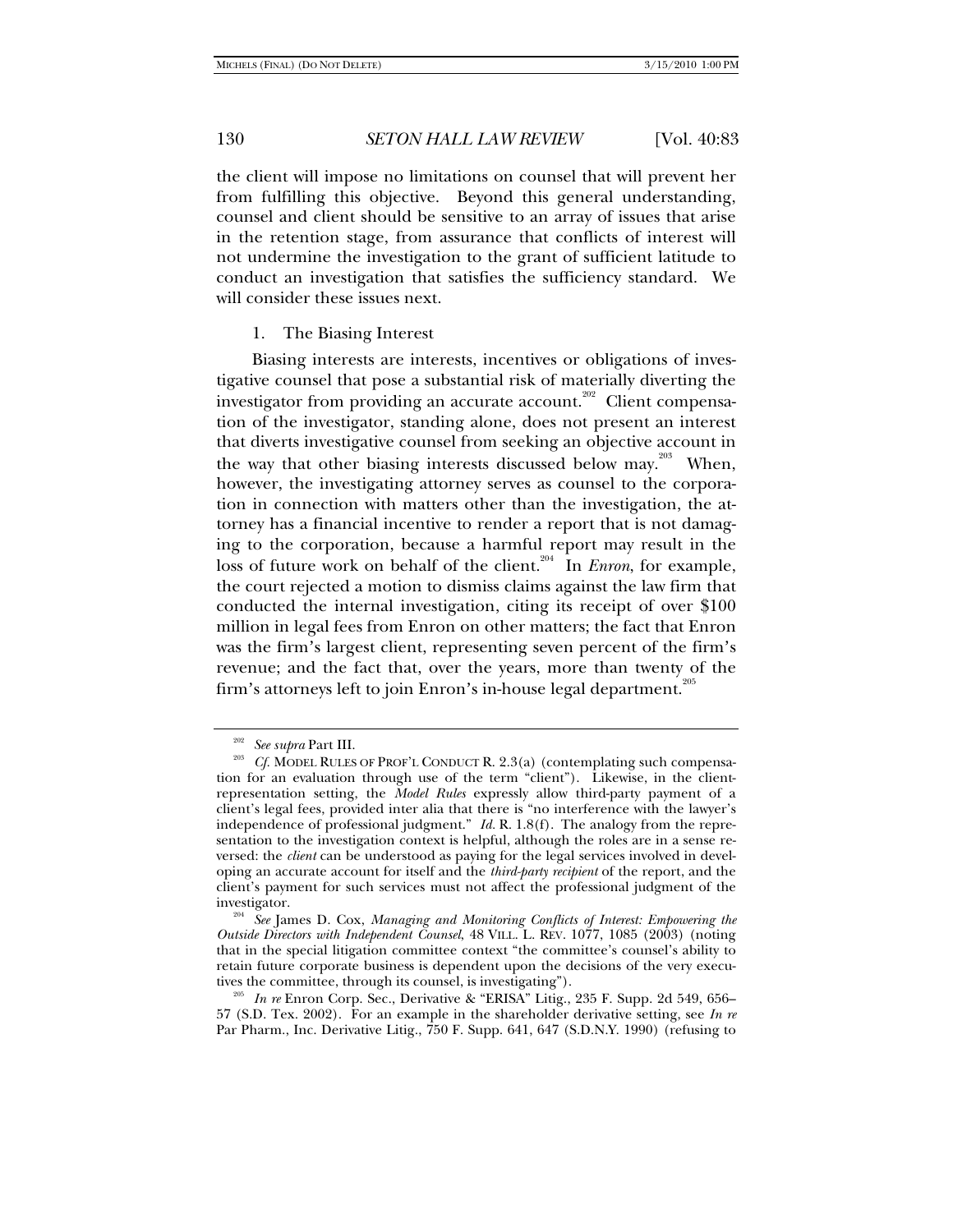Another important question is whether the company's in-house counsel can conduct an internal investigation. The in-house attorney has even stronger financial ties to the corporation than longstanding outside counsel because the company is the source of her employment and salary.<sup>206</sup> A report that finds the corporation or its management guilty of criminal or civil wrongdoing is not likely to enhance the employment prospects of the general counsel. Another concern posed by such an arrangement is the prior relationship between management of the corporation and general counsel, which may add a personal element to an investigative role that is already fraught with the potential for conflict.<sup>207</sup> Once again, as with all biasing interests, general counsel may rise above these personal concerns and present an accurate account. In-house counsel, for example, regularly advise their executives not to press forward with transactions despite the disfavor they may incur for such advice. In fact, the ability to render honest, dispassionate advice, favor notwithstanding, likely ranks among the higher callings of inside counsel when advising the corporation. One commentator argues that the decision regarding whether to use in-house counsel or special counsel is "far more nuanced than is often appreciated," citing considerations that include access to corporate information and its relation to a corporation's business, and attorney-client privilege and work product concerns.<sup>208</sup>

The bias element of the independence standard does not warrant a per se prohibition on an internal investigation by inside counsel, except when the statute or court rules insist on such complete separation.<sup>209</sup> On balance, however, inside counsel faces a considerable

dismiss action, citing special litigation committee's failure to retain independent counsel). For instances outside the investigation context in which a prior or ongoing relationship with the client has been questioned, see 17 C.F.R. § 270.0-1(a)(6)(i)(A) (2002) (construing Investment Company Act of 1940, which requires approval of independent directors advised by independent counsel before undertaking certain transactions); Cox, *supra* note 204, at 1085 (arguing that counsel who advise independent directors on whether to approve transactions that pose conflicts of interest

for management should not have prior relationship with company). 206 *See* Deborah A. DeMott, *The Discrete Roles of General Counsel*, 74 FORDHAM L. REV. 955, 956, 967–68 (2005); E. Norman Veasey & Christine T. Di Guglielmo, *The Tensions, Stresses, and Professional Responsibilities of the Lawyer for the Corporation*, 62 BUS. LAW. 1, 11, nn.27–28 (2006).

<sup>&</sup>lt;sup>207</sup> See, e.g., Bennett v. Progressive Corp., 225 F. Supp. 2d 190, 211 (N.D.N.Y. 2002); Hill v. Children's Vill., 196 F. Supp. 2d 389, 396 (S.D.N.Y. 2002).

<sup>&</sup>lt;sup>208</sup> Sarah Helene Duggin, *The Pivotal Role of the General Counsel in Promoting Corpo-*<br> *rate Integrity and Professional Responsibility*, 51 ST. LOUIS U. L.J. 989, 1008 (2007).

<sup>&</sup>lt;sup>209</sup> The shareholder-derivative action, for example, requires outside counsel. Dalrymple v. Nat'l Bank & Trust Co. of Traverse City, 615 F. Supp. 979, 986 (W.D. Mich.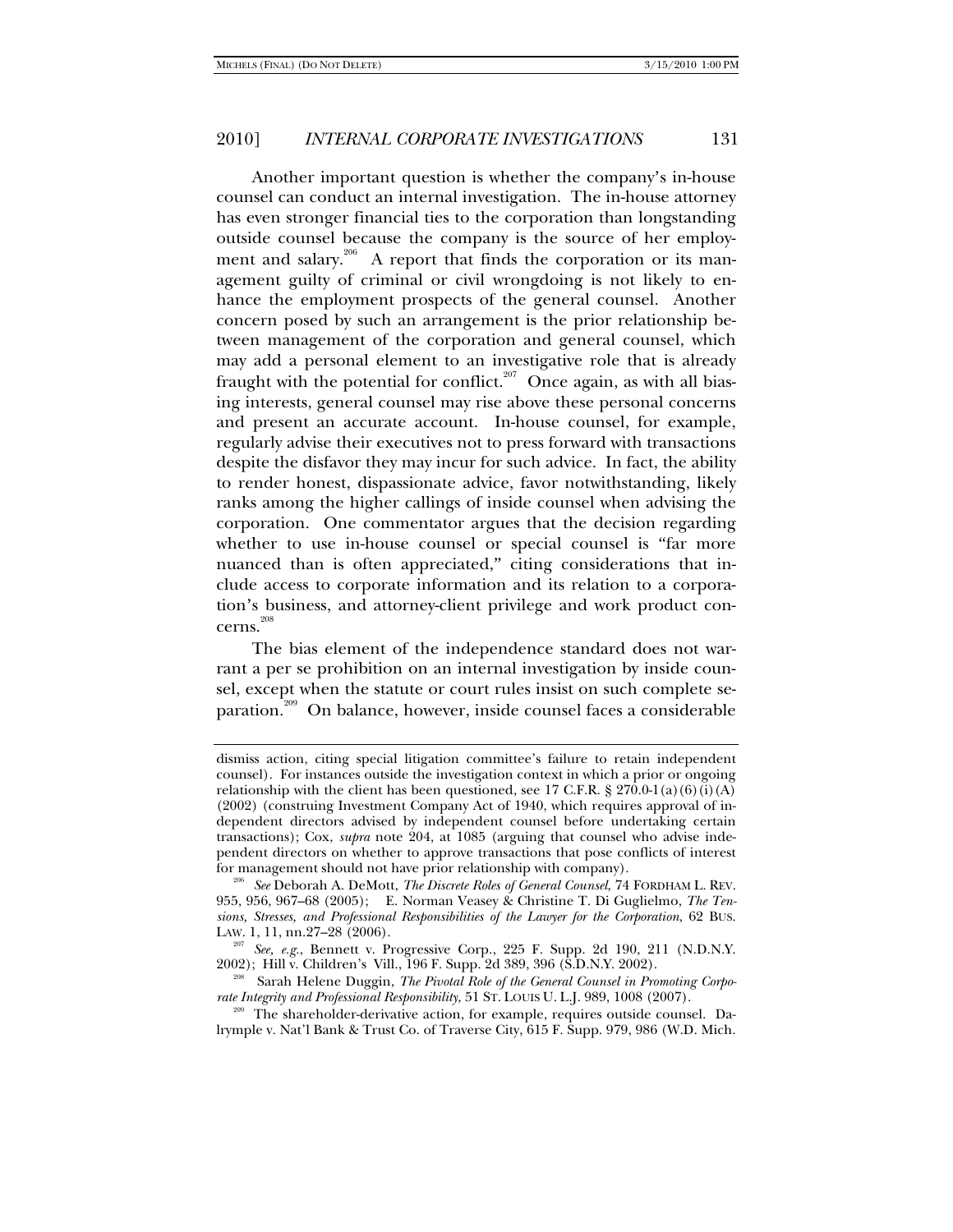burden in showing that the advantages of the experienced insider outweigh the bias concerns posed by inside counsel's ongoing employment. When corporate counsel advises the company not to go forward with a transaction despite the profit potential, it is often because she sees a more important long-term corporate interest liability or a regulatory concern, for example—at stake. Thus, the candor that accompanies unpopular advice is typically consonant with the interests of the corporation. By contrast, an investigative report that concludes that the company or its senior management is guilty of civil or criminal wrongdoing portends material adverse consequences to the company, which is sharply distinct from negative advice that will benefit the corporation in the long run. Moreover, inside counsel need not personally conduct the internal investigation in order to share his business background, personnel, and contextual knowledge with investigative counsel. With respect to witness access, the corporation can generally condition continued employment on cooperation with the investigation,<sup>210</sup> a resource that should be at least as strong as friendship in encouraging cooperation.<sup>211</sup> And finally, as discussed earlier, we restrict material biasing interests not because they are guaranteed to skew the investigation but because the recipient of the report has no way to determine whether bias affected the outcome. $212$ 

Another source of bias relating to the role of counsel concerns the risk that counsel will investigate issues on which the attorney pre-

<sup>1985) (&</sup>quot;The role of the Special Litigation Committee is anomalous, as it involves an ostensibly independent investigation by directors of their colleagues' and their own, misconduct, assisted by an attorney selected precisely because he had no previous professional relationship with either the corporate entity or its directors. Problems of conflicting loyalties in connection with previous transactions and advice given to the corporation and its managers do not, therefore, arise."). A Sarbanes-Oxley investigation should also be conducted by outside counsel. Former SEC Commissioner Cynthia A. Glassman has encouraged independence "in definition as well as spirit."

Glassman, *supra* note 66.<br><sup>210</sup> See Michael Waldman, *Internal Investigations for Government Contractors*, *in*<br>INTERNAL CORPORATE INVESTIGATIONS, *supra* note 12, at 335, 406–07.

<sup>&</sup>lt;sup>211</sup> Moreover, if the witness's longstanding relationship with inside counsel would prompt the witness to repose trust in counsel qua investigator, then counsel may be trading unfairly on such trust, given that investigative counsel represents only the corporation (and not the witness) and that the corporation may later decide to disclose the report notwithstanding its inculpation of the witness. *See* Duggin, *supra* note 2, at 910–11; *see also* MODEL RULES OF PROF'L CONDUCT R. 1.13(f) (2007) (requiring a lawyer, when "dealing with an organization's directors, officers, employees, members, shareholders or other constituents," to "explain the identity of the client when the lawyer knows or reasonably should know that the organization's interests are adverse to those of the constituents with whom the lawyer is dealing"). <sup>212</sup> See supra notes 131–41 and accompanying text.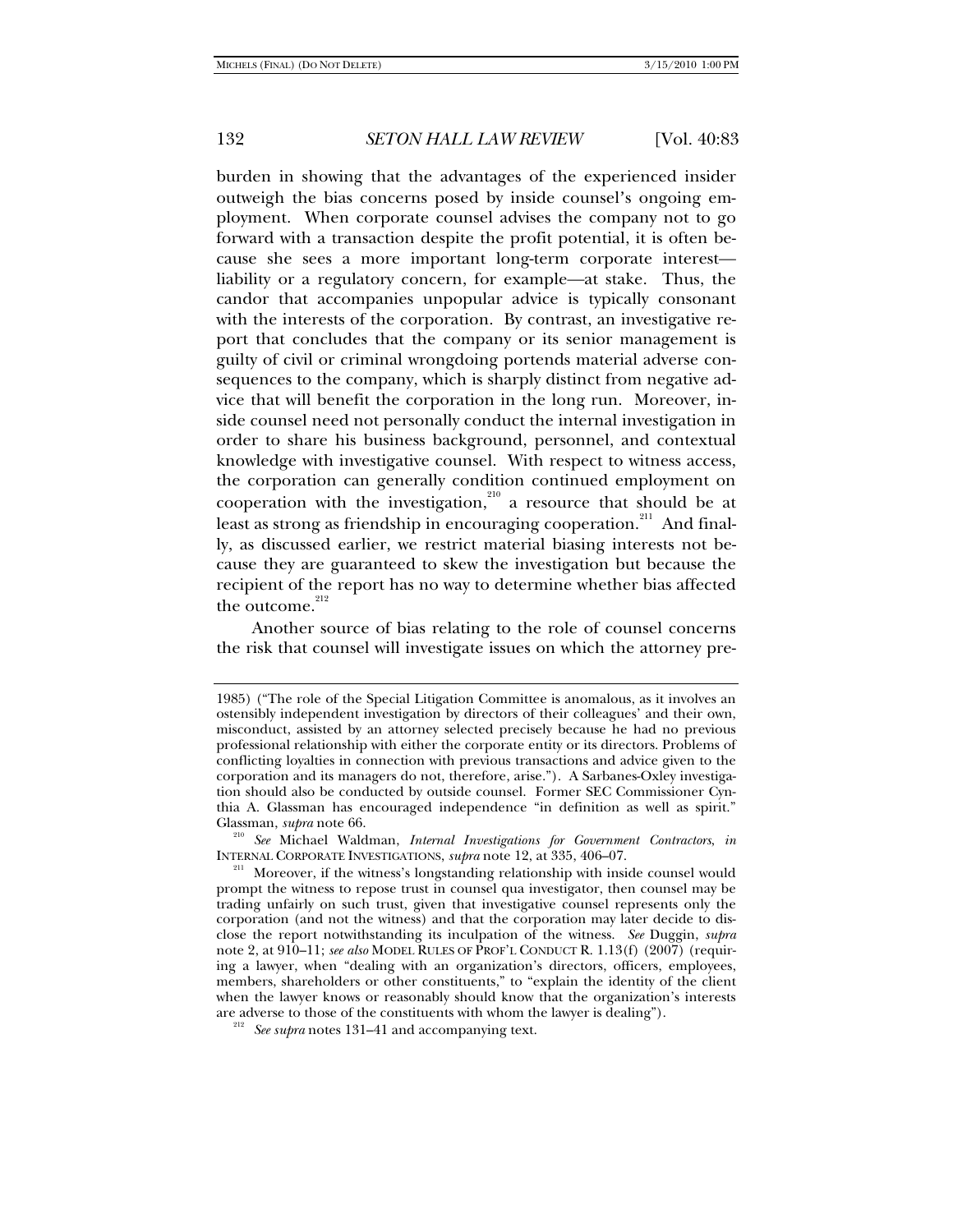viously had a counseling role. The conflict here stems from the fact that the attorney has a personal interest in affirming the propriety of the act or omission on which she gave advice, given that a contrary assessment might expose her to a malpractice or third-party claim. The now archetypal example of this conflict is *Enron*, in which the law firm investigated the propriety of transactions that it earlier handled or for which it earlier acted as counsel. $^{^{213}}$ 

#### 2. The Advocacy Conflict

The retention agreement should make clear that the investigator is not, in any sense, a client advocate and that the investigator has no obligation to protect or advance the interests of the client in connection with the investigation. As discussed earlier, the defense of the corporation on charges related to the investigation poses a direct conflict with the investigative role, and thus the truth standards ban an investigating attorney from also acting as defense counsel in an action related to the investigation. $214$ 

Suppose that in addition to the investigative role, counsel is retained to advise the corporation on whether and how to disclose the report to the government, and to assist the corporation in gaining the best possible outcome in a negotiation with the government. Here, the line separating the investigative and advocacy roles is dangerously blurred. The investigator has a dual commitment: to develop an accurate account for the third party and the corporation and to minimize the company's exposure with respect to the subject of the investigation. This tension can undermine the investigation.<sup>215</sup>

When responding to allegations of wrongdoing, corporations have an incentive to identify evidence proving that the criminal

<sup>213</sup> *In re* Enron Corp. Sec., Derivative & "ERISA" Litig., 235 F. Supp. 2d 549, 636– 37 (S.D. Tex. 2002) (stating that investigative counsel "issued a whitewash report dismissing these detailed complaints of fraud even though the law firm knew the allegations were true because it was involved in structuring many of the manipulative devices"); *see also* Cramton, *supra* note 29, at 164–66 (2002) (noting conflict posed by investigative counsel's investigation of transactions that counsel helped consum-

<sup>&</sup>lt;sup>214</sup> See RESTATEMENT (THIRD) OF THE LAW GOVERNING LAWYERS § 95 cmt. c (1998).<br><sup>215</sup> Consider, for example, the mixed investigative and advocacy role described in Bennett, *supra* note 12, at 57 (2007). The article examines investigations designed to "protect the interests of the corporation. . . ." *Id.* It later discusses whether and how the investigation results should be disclosed to the government to gain cooperation points and defuse potential criminal prosecution. *Id*. at 80–84. To the extent, however, that the investigation itself is shared with the government or another third party, the truth standards apply and prevent assumption of a corporate protection or defense role by investigative counsel.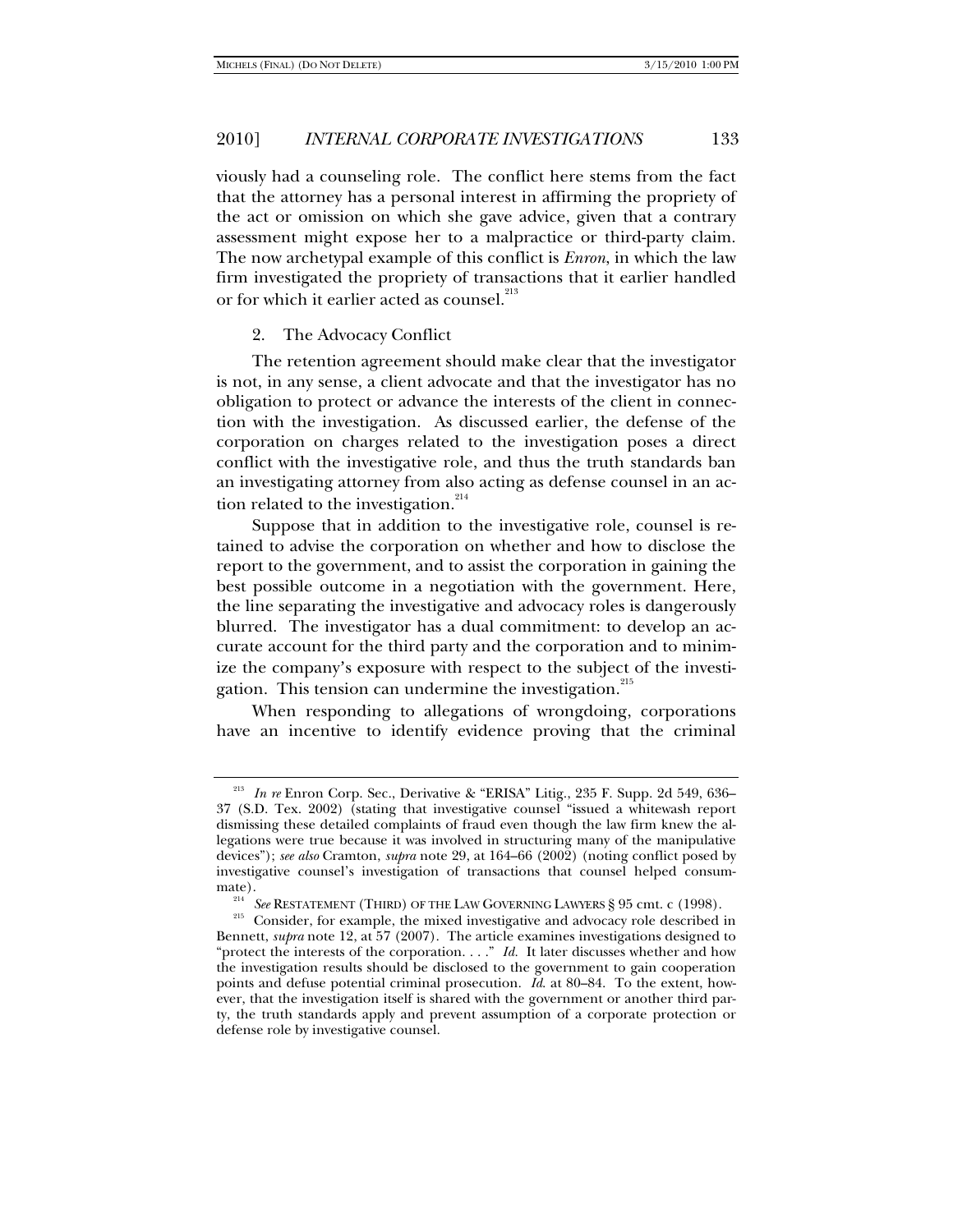wrongdoing was the isolated work of lower-level employees and was not orchestrated at the executive or policy level, because the latter will result in more severe corporate sanctions.<sup>216</sup> Given the risks that the discovery and disclosure of such inculpatory information pose, the attorney who is charged with both conducting the investigation and with an advocacy role with respect to its disclosure may face conflicting incentives when the investigation suggests management-level wrongdoing. How energetically will investigative counsel, who is also charged with advancing the corporation's interests, pursue and develop inculpatory evidence when the results of that investigation may expose the corporation to grave economic and criminal consequences? A vigorous, company-sponsored search for facts and information showing management-level complicity or reckless indifference in such criminal wrongdoing is hardly the self-evident first step in protecting the corporation's interests. Even more delicate questions would surround investigative counsel's characterization of the facts in the investigative report if the investigator also assumed such an advocacy role. Therefore, investigative counsel should make clear in the retention agreement that she will not assist in seeking to optimize the outcome for the corporation in its dealings with third parties with respect to the investigation issues, even though the investigation and advocacy roles are separated temporally.<sup>217</sup> This is one reason why it is critical to identify which investigations are subject to truth standards; in a reliance or duty investigation (as distinct from a counseling investigation), this advocacy role is simply unacceptable.<sup>218</sup>

All too often legal and social responsibility and blame is attributed to individuals, often relatively junior individuals, who may have been the immediate cause of a corporate misdemeanours [sic], rather than attention and responsibility being attributed to the structural and systemic problems which may have given rise to or allowed the problem to emerge.

Bridget M. Hutter, *Structure Model: Reforming Regulation*, *in* DEBATING CORPORATE CRIME 208 (W.S. Lofquist et al. eds., 1997); *see also* Laufer, *supra* note 7, at 658–59 (discussing the dangers of scapegoating lower-level employees).<br><sup>217</sup> In addition, investigative counsel should not later represent the client with re-

spect to issues relating to the investigation in a civil or criminal matter.<br>RECOMMENDED PRACTICES, *supra* note 82, at 496.

<sup>&</sup>lt;sup>218</sup> Professor Duggin argues that in order to fulfill his ethical duty to the corporation, an investigator must search for and develop evidence of lower-level wrongdoing, since the latter will minimize the corporation's culpability. Duggin, *supra* note 2, at 910. Although it is one of the finest pieces of scholarship to date on internal corporate investigations, the article, like most others, does not seek to identify which investigations are subject to truth standards or what those truth standards entail. *Id. passim.* It is a central claim of this Article that in a reliance or truth investigation it is avowedly *not* the obligation of counsel to protect the corporation's interest. On the contrary, investigative counsel's role is to develop an *accurate account*.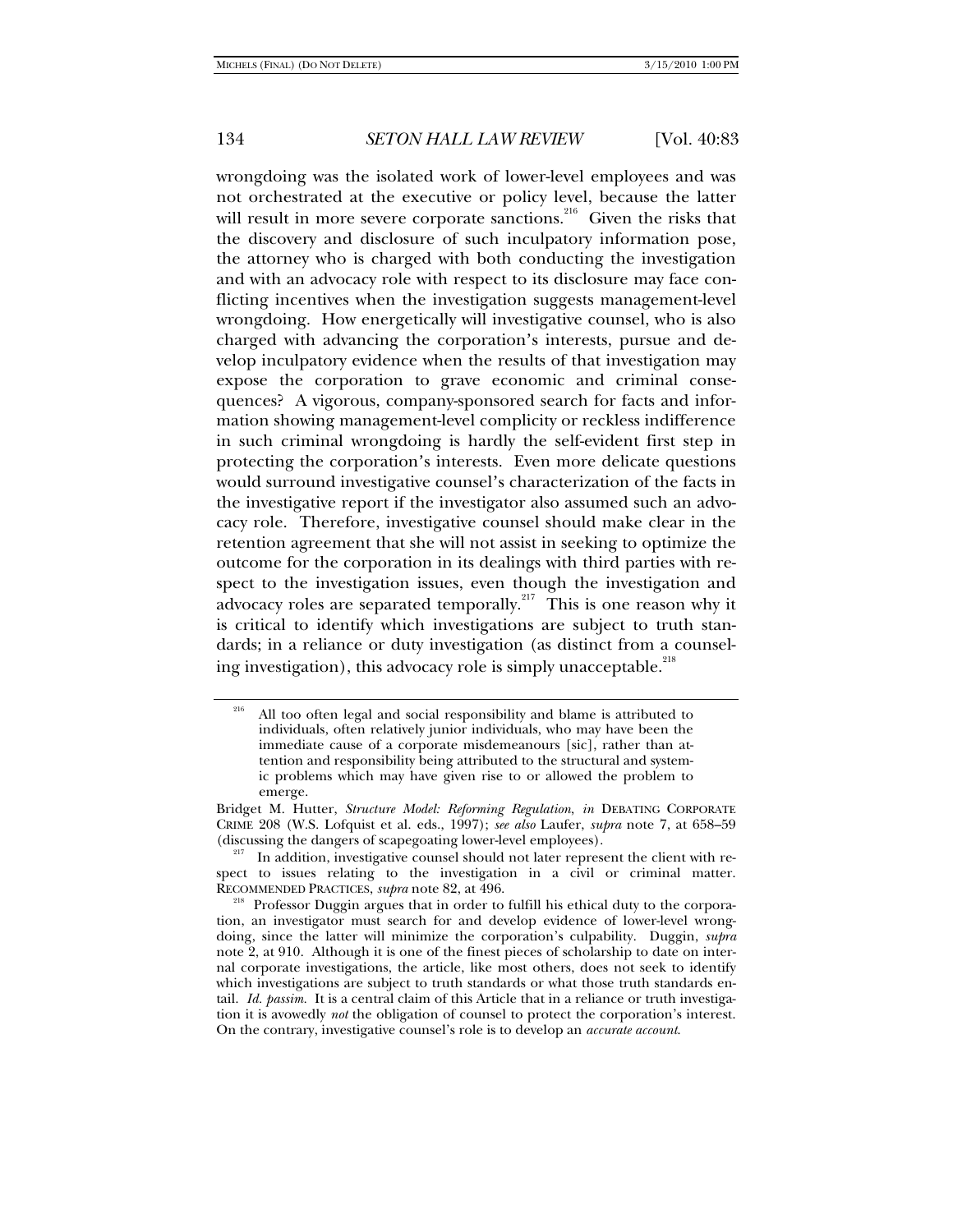Investigative counsel should resist assuming all duties that blur the line between investigator and advocate. Counsel charged with optimizing the outcome for the client are simply not in a position to develop an accurate assessment of the company's wrongdoing. Other advocacy conflicts can arise when counsel assumes, on behalf of the client, a role related to the investigation that has the potential to undermine the truth standards. In Part IV.B, we will discuss how investigative counsel's efforts to protect the attorney-client privilege during the course of the investigation can affect the truth standards.

#### 3. The Sufficient-Inquiry Standard

Counsel and client should also agree at the retention stage that counsel will have ample latitude and resources to conduct an investigation that satisfies the sufficiency standard. The client, of course, has a legitimate interest in ensuring that the cost of the investigation is reasonable.<sup>219</sup> What is reasonable, however, is based on the time and resources necessary for counsel to conduct a sufficient inquiry as defined above.<sup>220</sup> The corporation should agree to provide access to documents, employee witnesses and other sources within its control that will enable counsel to conduct a sufficient inquiry. Additionally, the investigator can accept no client-expenditure or access limits that preclude sufficient inquiry.

The sufficient**-**inquiry standard likewise requires agreement at the retention stage on the issues counsel will investigate. At first blush, one might assume that the allegation of wrongdoing that triggers the internal investigation would define the issues to be investigated. This presupposes, however, that the allegation is sufficiently crafted to identify such wrongdoing. In fact, credible allegations can arise from current and former employees, customers, or others who may not have the legal background to understand or articulate the nature of the wrongdoing. Moreover, the complainant may not be privy to the full extent of the wrongdoing and the allegation may identify only a small aspect of a larger problem.

Despite these difficulties, counsel and the corporation should seek in the retention agreement to describe the problem to be investigated with sufficient breadth to ensure that the investigator has the

<sup>219</sup> *Cf.* MODEL RULES OF PROF'L CONDUCT R. 1.5(a) (2007) ("A lawyer shall not make an agreement for, charge, or collect an unreasonable fee or an unreasonable amount for expenses."). 220 *See supra* Part III.B.2.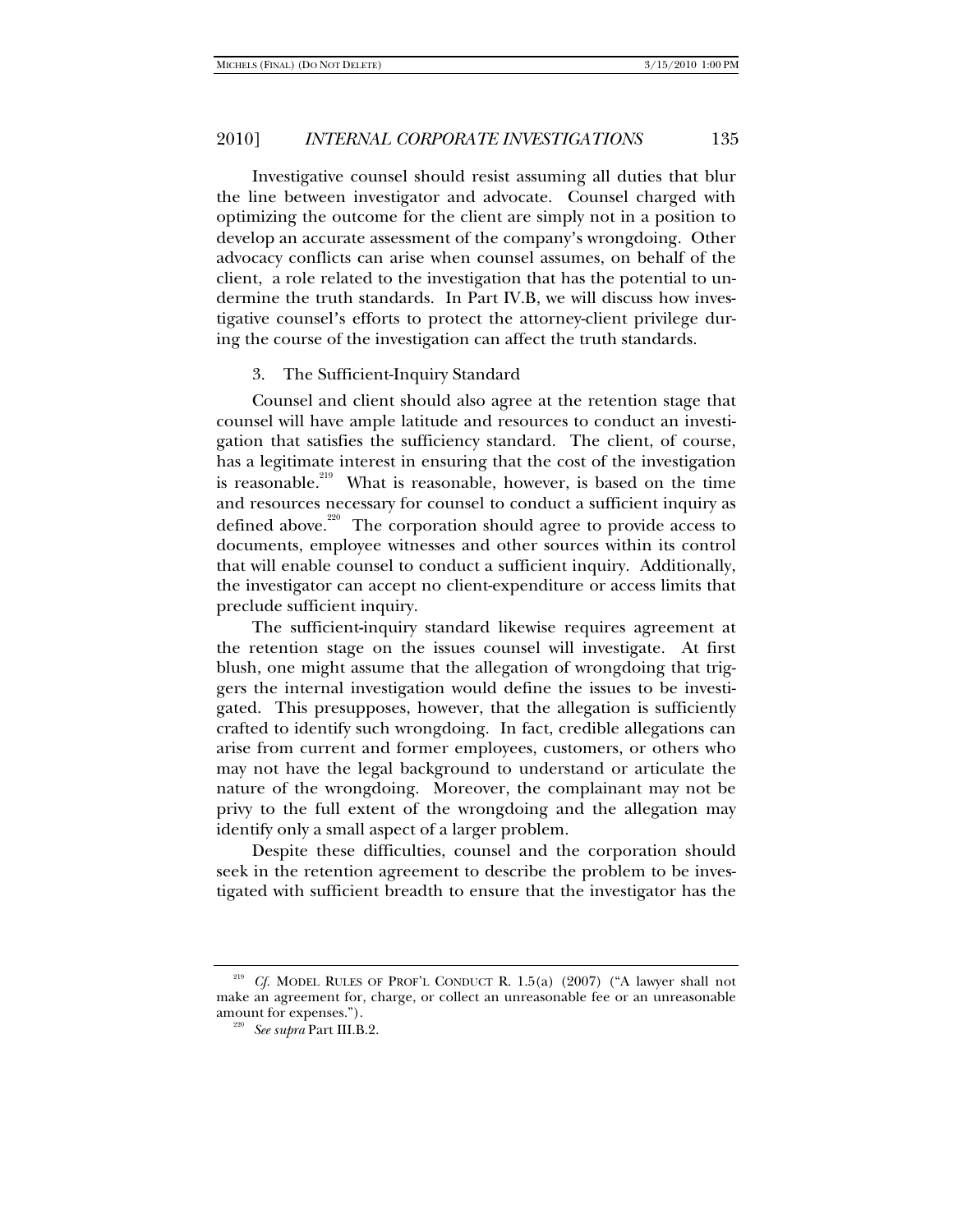authority to explore the issue in its entirety.<sup>221</sup> Conversely, there is danger in describing the issue more expansively than the parties intend because the commitment to accuracy precludes counsel from delivering an investigative report that explores less than the issue it purports to examine. Of equal importance, the retention agreement should establish a procedure whereby counsel can expand the scope of inquiry during the course of the investigation, should it be warranted. $222$ 

#### *B. Conducting the Investigation*

In this Part, we will consider two questions that require the close attention of counsel during the course of an investigation. The first concerns a question that often cannot be fully answered until after the investigation is underway: what issue will counsel investigate? The second concerns the delicate handling of privilege questions during the course of the investigation.

1. Scope and Depth

The factual component of the investigation might be parsed into two categories: "scope" and "depth." "Scope" might be visualized as a horizontal line representing the range of factual events and issues that counsel will explore. "Depth" might be represented by a vertical line, representing the extent of the inquiry on any given fact question or issue. The accurate account and sufficient-inquiry standards require counsel to keep a close watch on each of these two aspects of the factual inquiry.

With respect to scope, counsel may discover during the investigation that the alleged problem is just one instance of a larger array of wrongdoing. Counsel must then explore with the client whether the scope of the investigation should be expanded to reflect that discovery. The client may have mixed feelings about such an expansion. The client may be concerned about increasing the expense and intrusiveness of the investigation and the corporation's exposure. Nevertheless, the client should also understand that ignoring internal wrongdoing may present graver risks.

<sup>&</sup>lt;sup>221</sup> For examples in the shareholder derivative setting, see Electra Inv. Trust PLC v. Crews, No. 15890, 1999 WL 135239 (Del. Ch. Feb. 24, 1999) (requiring thorough investigation); Auerbach v. Bennett, 393 N.E.2d 994, 1000–03 (N.Y. 1979) (discussing the insufficiency of limited or pro forma investigations). 222 *See infra* Part IV.B.1 (discussing scope changes during the course of the investi-

gation).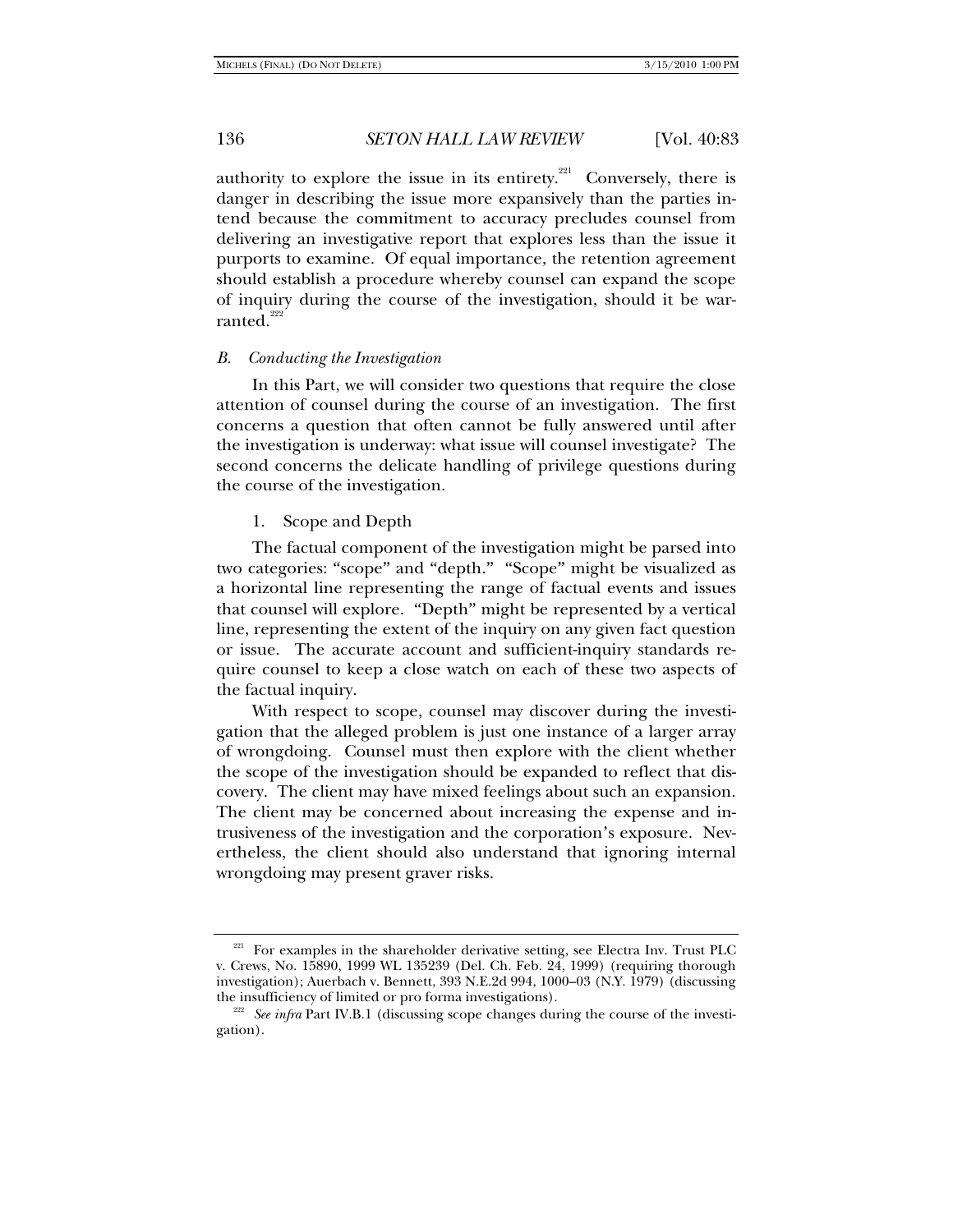Investigative counsel faces a different set of concerns. First, counsel should not advise a company as to how a change in scope could affect its culpability because such an advisory role conflicts with the attorney's investigative role.<sup>223</sup> The attorney, however, is not indifferent about whether to expand the scope of the investigation because the question bears directly on whether the investigation will satisfy the truth standards. Under the sufficient-inquiry standard, the attorney must inquire into the facts of the allegation until additional investigation no longer presents a genuine prospect of gaining information that will materially affect his findings on the issue in question.<sup>224</sup> If that issue involves more departments and personnel than originally anticipated, or if the wrongdoing is part of a scheme that extends more broadly than expected, then the scope of the investigation must be expanded so that the issue can be sufficiently investigated and accurately reported. In a sense, the scope of the investigation is an ongoing question; sufficiency is in part a function of what is learned during the investigation about the range of involvement.<sup>225</sup> If the client refuses to expand the scope of the investigation when the sufficiency standard demands such an expansion, then investigative counsel cannot deliver a report consistent with the truth standards.

The depth of the investigation implicates the evidentiaryreliability standard. The case law and ethics opinions that consider opinion letters offer important insight as to what is required of the attorney.<sup>226</sup> The attorney may not rely on statements of company officials if the information "appears irregular on its face or has been provided by an inappropriate source."<sup>227</sup> One ABA opinion identifies an array of reasons to look beyond an officer's assertion, stating, "If any

 $226$  As noted earlier, opinion letters pose fewer concerns about reliability than internal investigations. *See supra* note 58 and accompanying text. Opinion letters do pose an attenuated version of the question at issue here, however: can investigative counsel rely on the statements of executives without inquiring further? 227 ABA Comm. on Legal Opinions, *Legal Opinion Principles*, 53 BUS. LAW. 831, 833

<sup>223</sup> *See supra* note 128 and accompanying text. 224 *See supra* Part III.B.2. 225 A retention letter could allow counsel to expand the scope of the investigation on her own initiative, as necessary to ensure compliance with the truth standards. If the client prefers to be consulted prior to expansion of the scope, however, counsel can agree to do so, subject to the truth standards. Counsel cannot deliver a report if a client-imposed limitation on the scope precludes a sufficient investigation of the issue addressed. Pursuant to Rule  $1.16(a)(3)$  of the *Model Rules of Prof'l Conduct*, the client has an unfettered right to terminate the investigative effort whenever it wishes, which is the client's principal protection if it perceives that the investigator is abusing his discretion or that the investigation is too costly. *See* MODEL RULES OF PROF'L CONDUCT R. 1.16(a) (3) (2007).

<sup>(1998).</sup>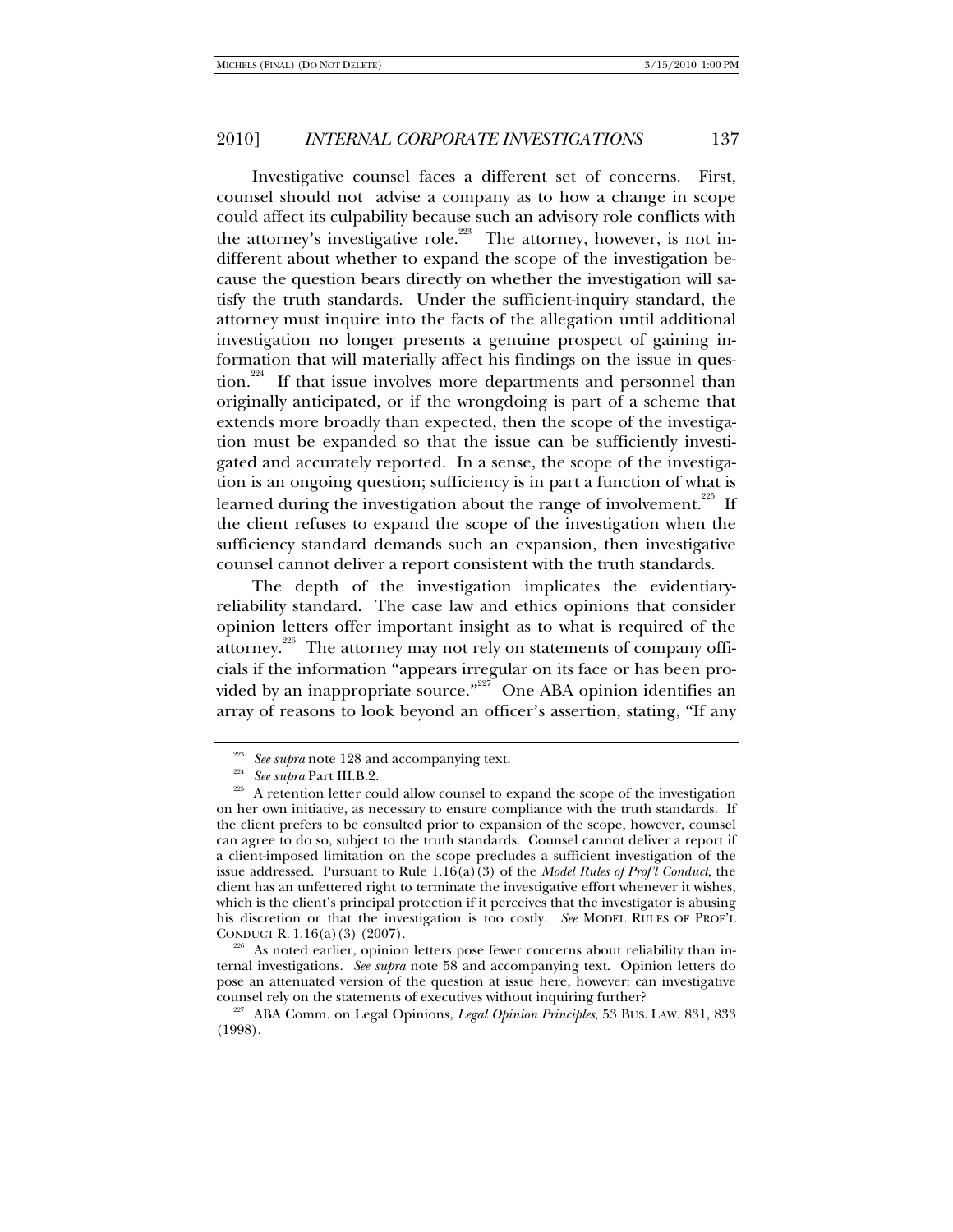of the alleged facts, or the alleged facts taken as a whole, are incomplete in a material respect; or are suspect; or are inconsistent; or either on their face or on the basis of other known facts are open to question, the lawyer should make further inquiry."<sup>228</sup> A source of suspicion prompting an opinion giver to inquire may be the client's "reluctance to disclose information."<sup>229</sup> When the lawyer asked to deliver an opinion concludes, despite the need for further inquiry, that such investigation will not give him "sufficient confidence as to all the relevant facts," he should not deliver the opinion. $^{230}$ 

These principles apply with greater force in the internal investigation setting. Because the allegations of corporate wrongdoing in the internal investigation context often pose substantial criminal and civil risks for the company, there is reason for concern that at least some of the actors in the corporation will be less than forthcoming. In the opinion context, the corporate employee will have fewer reasons to dissemble because the representations in the opinion letter provide assurances to consummate a transaction rather than an assessment of an allegation of wrongdoing. The internal investigation is truth seeking unlike any other in the American justice system. It is avowedly not adversarial. Truth does not emerge from the clash of positions, but from the unilateral inquiry of counsel. The investigator must, for example, consider witness demeanor, credibility, and candor; press witnesses in light of other contradictory testimony or documentation; determine when and whether to dig deeper with a particular witness; determine whether to search for other witnesses who can fill in gaps, reveal inconsistencies, affirm the testimony of others; and so on.<sup>2</sup>

2. Privilege

Investigative counsel may be asked to investigate the corporation and to take steps to ensure that the corporation's attorney-client pri-

<sup>&</sup>lt;sup>228</sup> ABA Comm. on Ethics and Prof'l Responsibility, Formal Op. 335 (1974).<br><sup>230</sup> *Id.* 231 *Id.* 231 *See In re* Enron Corp. Sec., Derivative & "ERISA" Litig., 235 F. Supp. 2d 549, 668 n.103 (S.D. Tex. 2002) (quoting Roger C. Cramton, *Enron and the Corporate Lawyer: Professional Responsibility Issues*, 1324 PLI/CORP. 841, 854 (2002), *reprinted in* Cramton, *supra* note 29, at 164). The decision quoted Professor Crampton's criticism of the investigation for interviewing "only seven high-level officials, most of whom were directly implicated in the self-dealing and fiduciary violations raised by the Watkins allegations." *Id.* The investigator relied on the denials of these officials and did not interview nine other, lower-ranking employees whom one of the high-level officials identified as "good sources of information concerning Fastow's self-dealing." *Id.*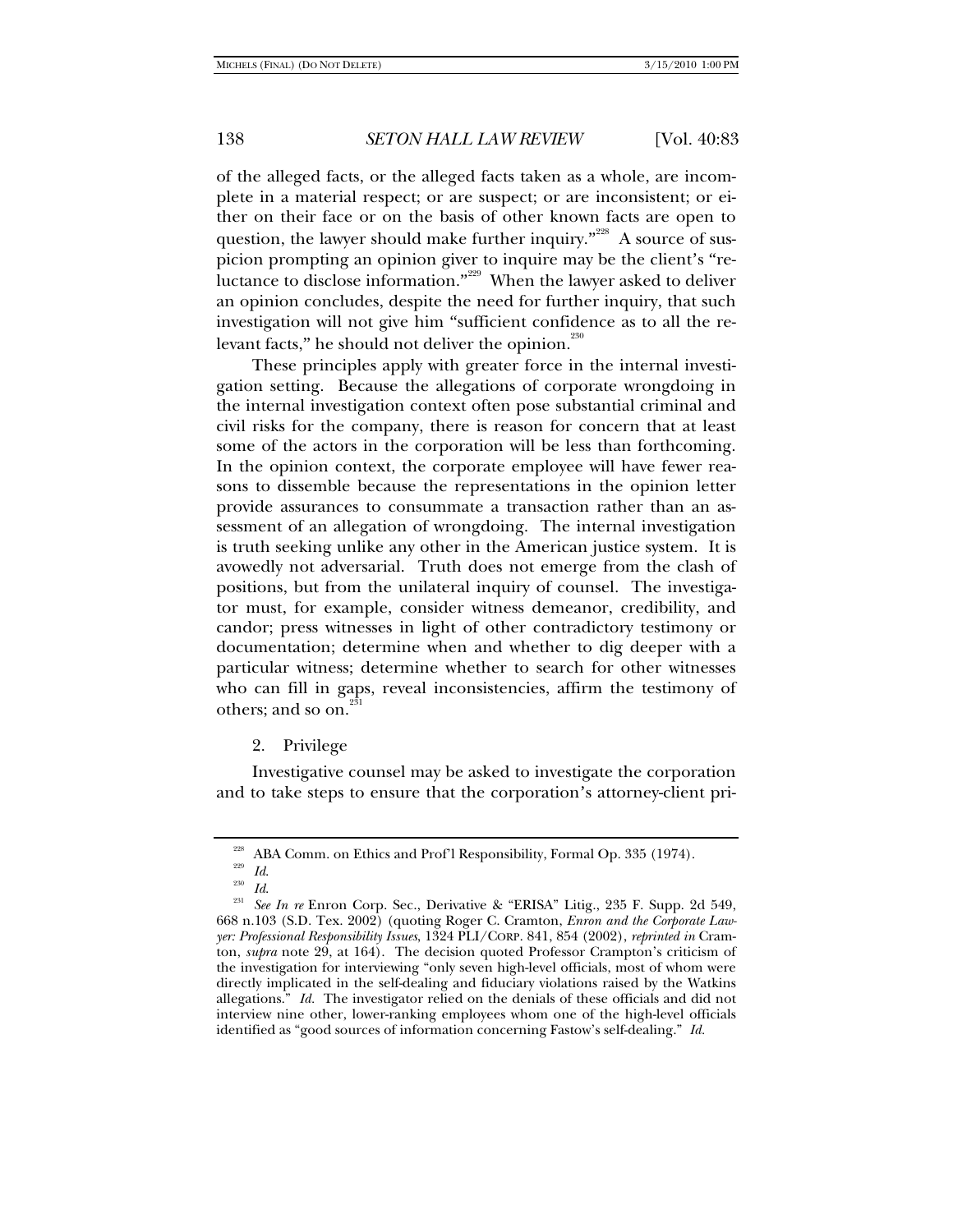vilege and work-product protections are maximized.<sup>232</sup> By preserving the attorney-client privilege in the investigation, the company hedges its bets; the decision to disclose can be made after the investigation is complete, with the added benefit of knowing what independent counsel has discovered. On the one hand, an investigator's privilege maintenance does not imply a client commitment with respect to the outcome of the investigation. Therefore, counsel's efforts to protect the privilege are not inherently inconsistent with her accuracy obligation; in fact, an accurate account is the central rationale for providing corporations privilege protection in the investigation results. Corporations are more likely to undertake a free and open investigation into wrongdoing if they can maintain the results in confidence.<sup>23</sup>

Nonetheless, investigative counsel cannot allow efforts to protect the privilege to compromise her obligation to produce an accurate account. Investigative counsel often conduct their investigations on the assumption that their report and notes will be disclosed to prosecutors and adversaries. $^{234}$  Although the disclosure may be voluntary to serve the cooperation goals, $\overline{\phantom{a}}^{235}$  the prospect of such discovery can affect the truth-seeking efforts of investigative counsel. For example, some commentators advise investigative counsel to avoid taking verbatim transcripts of interviews during the investigation because purely factual recitations are more likely to be discoverable than memoranda summarizing interviews that contain "observations and opinions" of counsel. 236 An investigator who is concerned solely with developing the most accurate account of what happened may well prefer a verbatim transcript of her discussions with dozens of witnesses rather than summaries laced with work product designed to

In a reliance investigation, counsel may seek to preserve the attorney-client privilege and preserve the option for the company to decide after completion of the investigation whether to disclose it to third parties. *See supra* note 18. In a duty investigation, the prospects of preserving the attorney-client privilege are reduced. *See supra* note 75.<br><sup>233</sup> *See* Upjohn Co. v. United States, 449 U.S. 383, 390–91 (1981).

<sup>&</sup>lt;sup>234</sup> Due to the frequency of waiver demands, investigative counsel often "begin their investigations knowing that everything they discover, every note they take, and every interview they conduct will be reviewed by the DOJ and federal prosecutors."

Marks, *supra* note 201, at 1079–80 (citation omitted). 235 *See supra* notes 47–57 and accompanying text. The Justice Department typically views such disclosure as evidence of company cooperation, which can substantially influence its charging and resolution decisions. *See* McNulty Memorandum, *supra* note 52, at 10 (prosecutors "may always favorably consider a corporation's acquies-<br>cence to the government's waiver request").

<sup>&</sup>lt;sup>236</sup> Shapiro, *supra* note 49, at 501. The theory is that memoranda that are purely factual are less easily protected against discovery than those laced with attorney work product because the latter receives higher protection against discovery.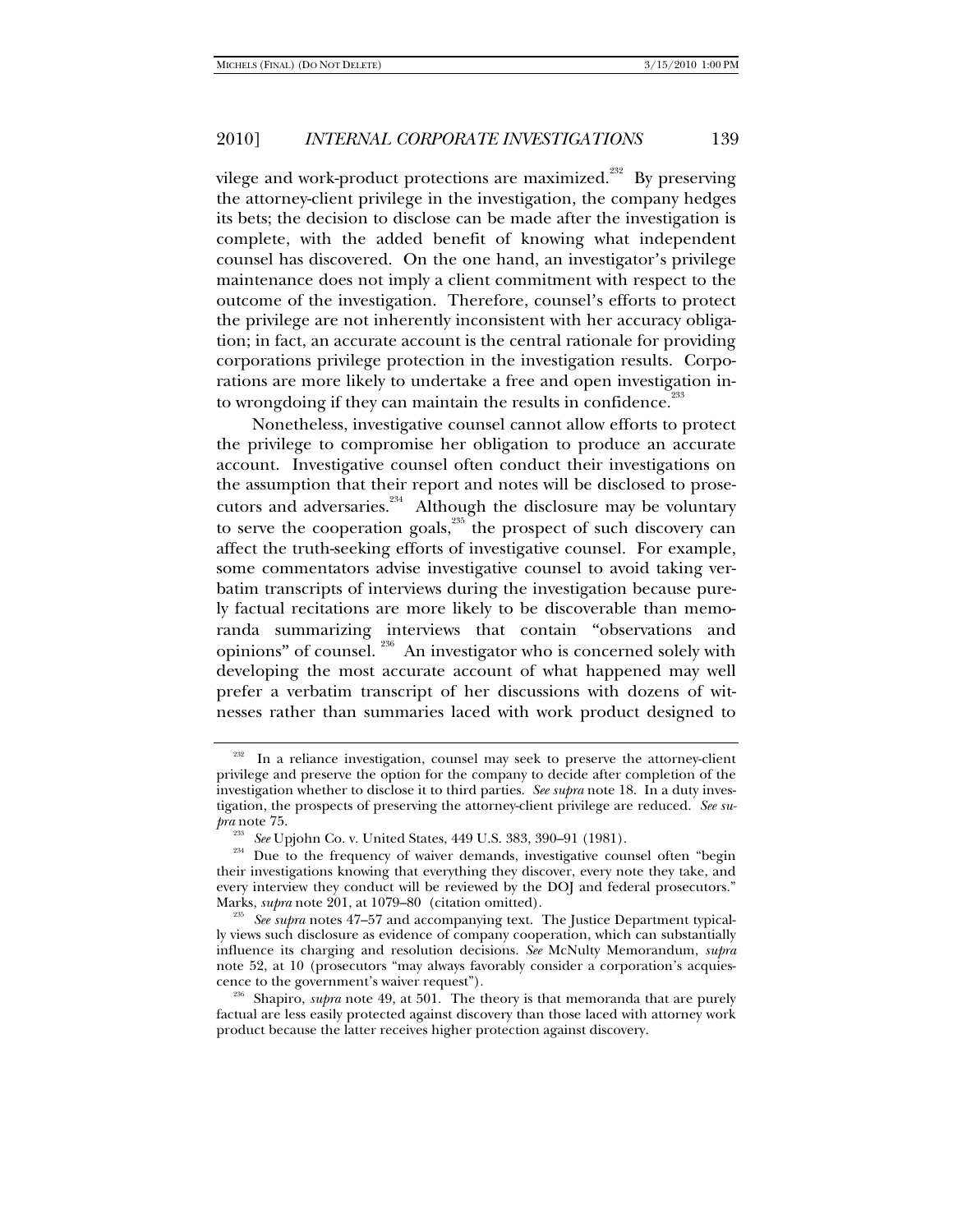reduce its discoverability. Moreover, investigative counsel sometimes recommend taking no notes during witness interviews because of the risk that the government or a future adversary may discover the materials.<sup>237</sup> The procedure is unobjectionable but not easily reconciled with counsel's obligation to develop an accurate, reliable account for a third party.<sup>238</sup> For a profession that has long insisted on verbatim transcriptions of testimony in depositions and at trial, insisting on the absence of a written record is a striking departure in the truthseeking function of the investigation.<sup>239</sup>

Privilege protection—like any ancillary client obligation undertaken by investigative counsel—can have a subtle effect on investigative counsel's role. Will an attorney hired to conduct an investigation and to remain mindful of the risks posed by disclosure of its findings pursue inculpatory information with the vigor of one who carries no such privilege-protection burden? The tension can be reconciled only if counsel stays vigilantly attuned to the investigation priority of developing and delivering an accurate account.

#### *C. Reporting the Results*

Assuming that counsel has delivered a report to the client that satisfies the truth standards, the next issues concern disclosure of the report to third parties. As a general matter, the client has no obligation to release the investigative report to third parties and may withhold its decision on whether to do so until after it has received and considered the investigative report. Investigative counsel generally may not deliver the report to anyone other than the client without the client's consent.<sup>240</sup>

If the corporation directs investigative counsel to deliver the investigative report to the government, the shareholders, the public, a court, or some other third party, then the investigation and report must satisfy the truth standards or address their absence through the

<sup>&</sup>lt;sup>237</sup> Turk & Miller, *supra* note 155, at 108 n.7.<br><sup>238</sup> In fact, Turk and Miller acknowledge that reflecting a witness's observations as accurately as possible while maintaining work-product protection in the memoran-<br>dum "often involves two occasionally conflicting goals."  $\hat{I}d$ . at 109.

<sup>&</sup>lt;sup>239</sup> See id. at 102-03 (stating that while a transcript is "likely to reflect the witness's statement more accurately than a memo would," it "would not be entitled to any work product protection").

<sup>&</sup>lt;sup>240</sup> See MODEL RULES OF PROF'L CONDUCT R. 2.3(b) (2007) (requiring client consent before disclosure of an evaluation that is likely to materially and adversely affect the client's interests to a third party).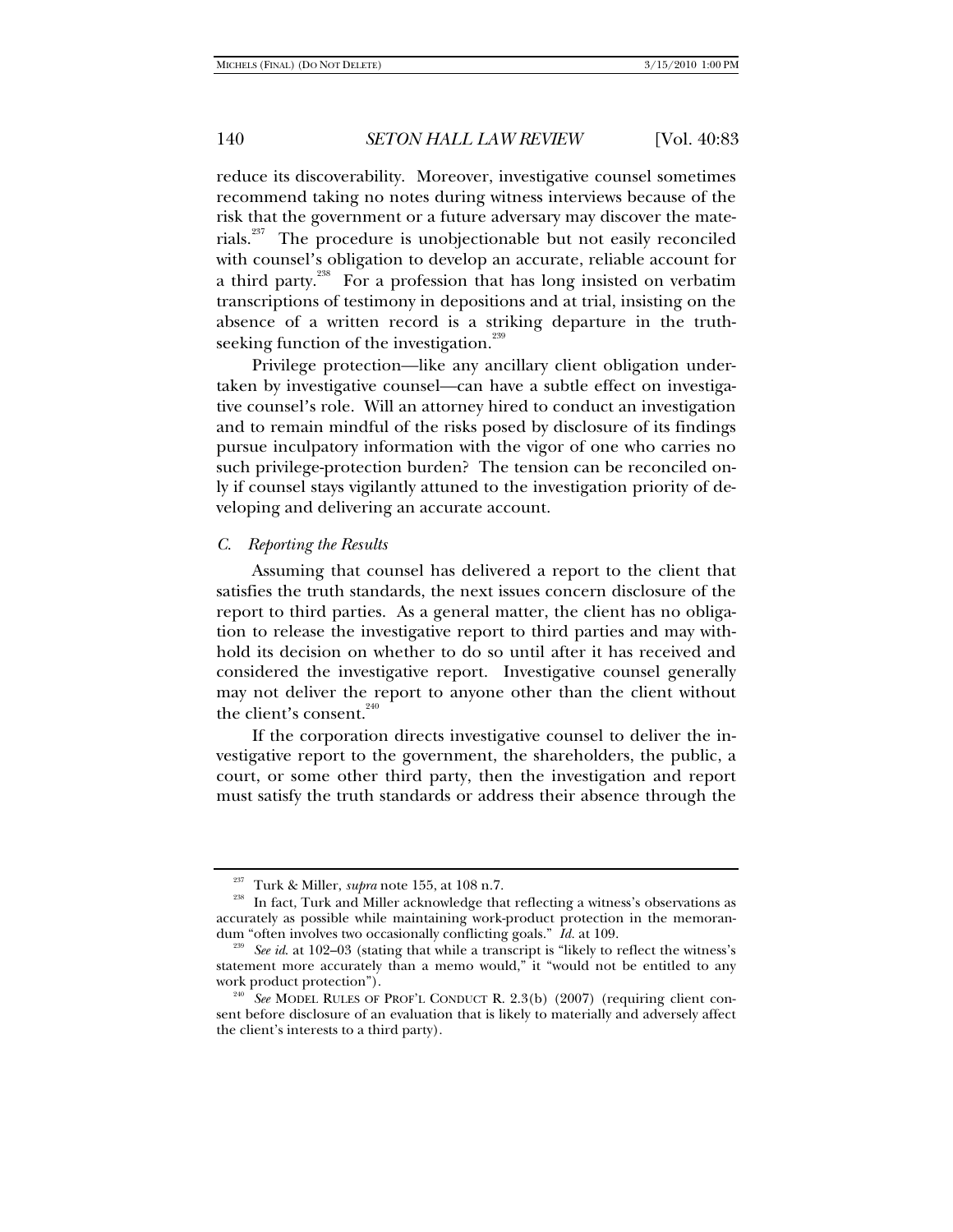appropriate combination of qualifications, explanation, or a reducedconfidence standard.<sup>241</sup>

The corporate client may wish to release the results of the report to the public but not disclose the detailed findings contained in the report due to privilege, self-incrimination, management, or other reasons. If the client asks counsel to disclose less than the entire report, <sup>242</sup> counsel must act to ensure that the information released fairly and accurately describes the outcome. For example, if the summary states that the investigation found no company wrongdoing, and that statement is only qualifiedly correct, then counsel must instruct the client to include such qualifiers or withhold the summary.

In a reliance investigation, counsel owes duties to the third-party recipient of the report.<sup>243</sup> As a result, the client's desire to control the flow of information cannot undermine counsel's obligations under the truth standards. The client can choose whether to release the report, but it cannot manipulate the contents of the information disclosed if the information is to be portrayed as the finding of investigative counsel. Therefore, counsel and the client may be best served by an agreement at the time of retention on how report disclosure will be handled. For example, the agreement might state that the client reserves the right to determine whether the report should be released to a third party but that investigative counsel shall have no obligation to release the report unless it is complete or is a counsel-approved summary.<sup>244</sup> Moreover, the agreement could provide that the client will not release any information that it characterizes as the product of an internal corporate investigation unless the entire report or a

<sup>&</sup>lt;sup>241</sup> See *supra* Part III.D.<br><sup>242</sup> Fundamental questions attend any effort to summarize an investigative report. Given the range of discretion involved in developing an account, the value of the report ultimately is not its conclusions alone but is instead the care and accuracy with which the facts and legal standards are determined, the extent to which they are supported by the evidence, and the quality of the reasoning on which the conclusions are based—all of which are exhibited in the investigative report and not the conclusions. While a summary is not inherently deceptive, recipients of such shorthand accounts can hardly be expected to treat the report with the same respect as a full account. *See supra* Part III.E (arguing that results alone are of minimal reliance value to the report recipient). Although clients would no doubt resist, a report summary could contain a warning of the dangers of reliance on investigation conclusions without an understanding of the professional judgment and analysis on which it is based.

<sup>&</sup>lt;sup>243</sup> See supra Parts II.A.3.a, III.A.1.<br><sup>244</sup> Counsel should approve a summary only if it accurately portrays the findings, both affirmative and adverse, and contains the appropriate reliability qualifications. Likewise, recipients of such summary should ask whether it has been approved by investigative counsel who conducted the investigation.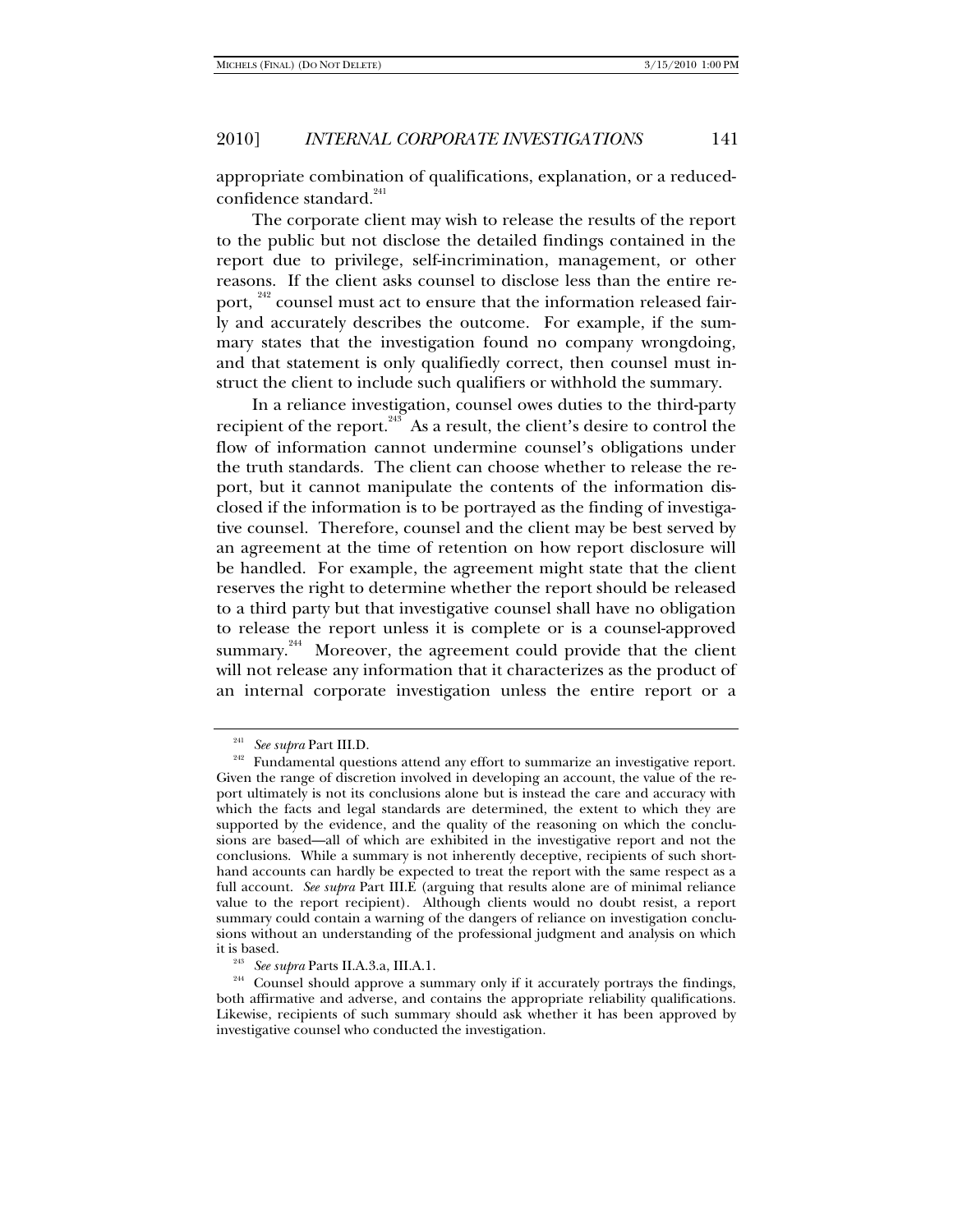counsel-approved summary is released. The client could, however, be granted the right to release information from the report provided that such information is not characterized as the result of an internal corporate investigation.

The corporation may direct investigative counsel to provide it with only an oral report.<sup>245</sup> While this is certainly not objectionable for the client's internal use, it sharply restricts the prospects of disclosure of the investigative report to third parties. An oral report likely cannot sufficiently capture the nuances and limitations to constitute an accurate account when delivered to a third party. Perhaps the best way to ensure compliance with the truth standards is to provide recipients of an oral summary with access to the report itself or a written summary that has been approved by investigative counsel.

#### V. CONCLUSION

We began this inquiry by identifying the unanswered questions or suspect assumptions about the investigative enterprise that have prevented commentators and courts from developing a systematic understanding of the truth commitment entailed in the internal investigation. By way of conclusion, we will revisit these issues.

At their core, the first three questions ask whether there is a principled way to distinguish those investigations that are subject to special truth standards. The taxonomy in Part II identifies two types of investigations that require imposition of special truth standards: the reliance investigation and the duty investigation. In the reliance investigation, which implicates the attorney-ethics rules, the investigator makes claims about the provenance of the information disclosed to a third party. The second category of investigation that warrants special truth standards is the duty investigation, in which the internal investigation is used to fulfill inquiry duties under the duty of care or a statutory-investigation requirement, such as Sarbanes-Oxley. Moreover, corporations may be best served by insisting on compliance with the truth standards even in investigations that are not for delivery to a third party or that are conducted to satisfy corporate duties of inquiry.

The next questions are what truth standards should be imposed on reliance and duty investigations and whether truth standards are even viable given the degree of judgment involved in conducting and reporting on an internal investigation. The substantive-truth com-

<sup>245</sup> Edwin G. Schallert & Natalie R. Williams, *Report of the Investigation*, *in* INTERNAL CORPORATE INVESTIGATIONS, *supra* note 12, at 301, 303–04.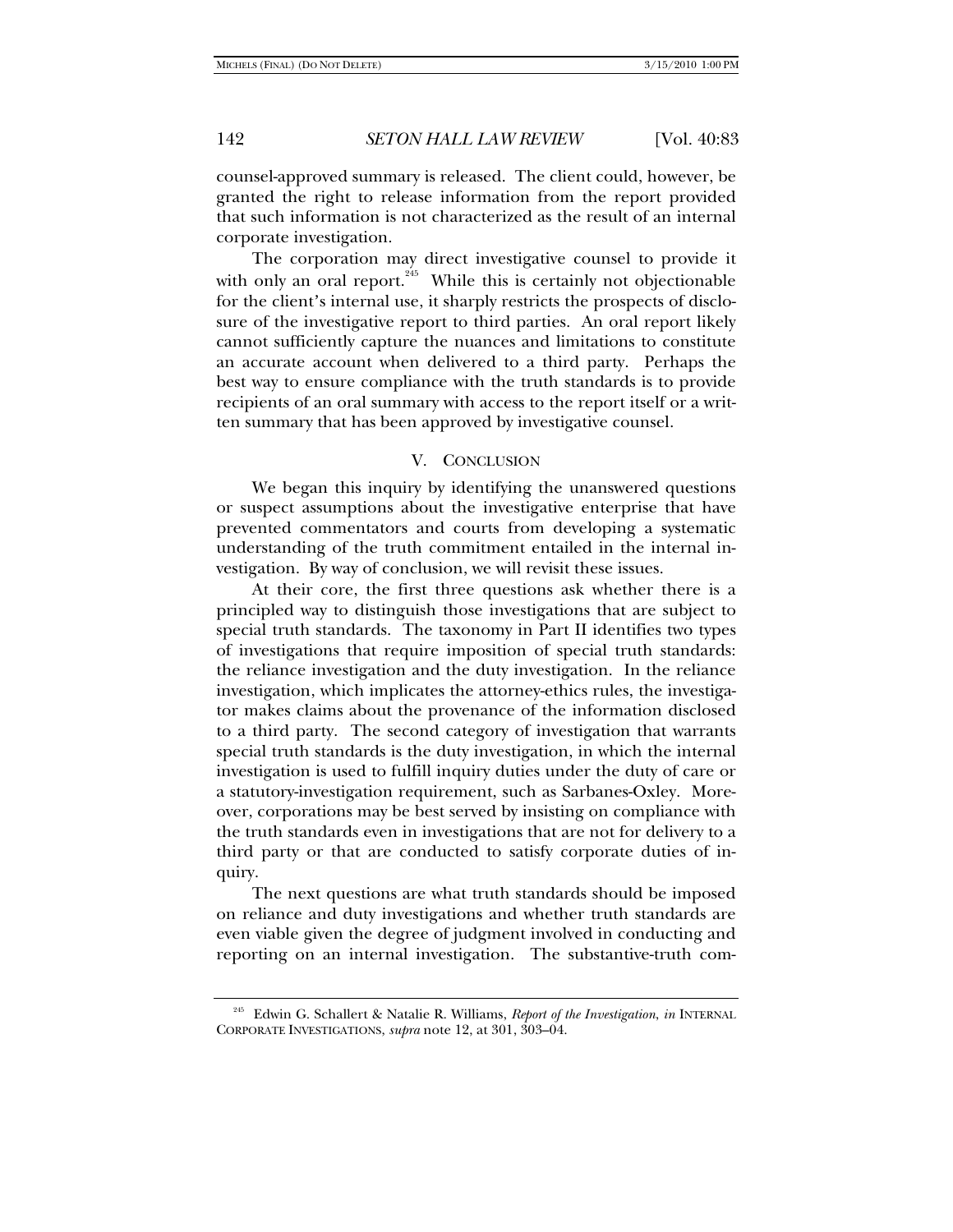mitment that attaches to both the reliance and duty investigation is accuracy. The third party in the reliance investigation and the corporation in the duty investigation rely on the investigative report because of its implied commitment to an accurate account. The investigative role is therefore distinguished principally by its commitment to the truth. The investigator does not communicate as a client representative, spokesperson, or advocate, nor does she offer opinion or conjecture; instead, she engages in fact-finding, legal research, and analysis designed to provide as nearly as practicable an accurate account of the facts, the legal standards, and conclusions of law.

The investigative goal of accuracy raises important questions about the objectivity of the law, facts, and their application in an internal investigation. Do these elements admit of accuracy in an objective sense, and how can the seemingly quixotic goal of accuracy be translated into a workable standard? The facts in an investigation approach the ideal of "strong" objectivity: they exist independently of the investigator's mind and of what anyone else believes about them. Law and its application are best understood as objective in the minimal sense; they exist independently of the investigator's mind, but they are constrained by the interpretive norms, standards, and principles of the legal community. While the opinion of the legal community may not be right in some ultimate sense, it is objective in the sense that it is both bounded and not based on the investigator's state of mind. For these reasons, the elements of an internal investigation are sufficiently objective for accuracy—properly understood—to serve as the goal of an investigation. In turn, the goal of accuracy warrants adherence to procedural standards that will enhance the prospects of an accurate account.

In Part III, we identified and described the four procedural elements—independence, sufficient inquiry, evidentiary reliability, and professional judgment—which substantially enhance the prospects of an accurate account when satisfied. Independence requires the avoidance of advocacy conflicts, which are client-advocacy functions relating to the conduct and report of the investigation, and biasing interests, which are interests, incentives, or obligations of investigative counsel that present a substantial risk of materially diverting the investigator from providing an accurate account. Despite the emphasis of lawmakers and courts, independence alone is not enough; it is only one of the procedural-truth standards that serve the core substantive standard of accuracy.

The sufficient**-**inquiry standard requires that counsel inquire into the facts of the allegation until additional investigation no longer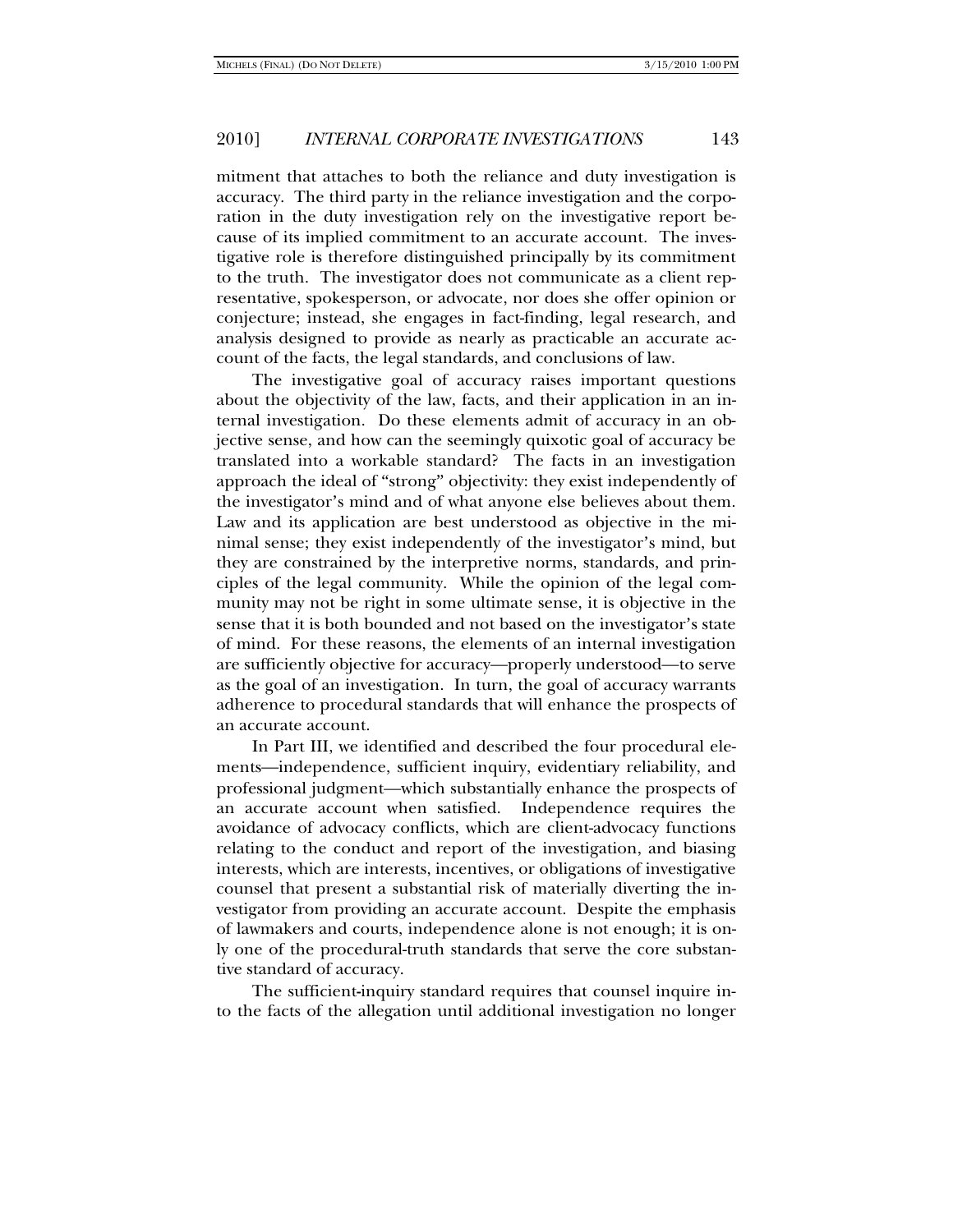presents a genuine prospect of gaining information that will materially affect the findings. The investigator must also conduct sufficient research to determine the legal standards implicated by the factual findings. The third standard, evidentiary reliability, requires that the investigator address the special concerns regarding the reliability of evidence that flow from the absence of adversarial or judicial checks on the investigative process. Under the final standard, professional judgment, counsel must interpret legal rules and standards in accordance with the norms, standards, and procedures accepted by the legal community. The call for professional judgment extends to interpretation of the other truth standards as well, which must be construed and applied in light of their principal purpose—to enhance the reliability of the investigation.

The truth standards and their rationale present a number of additional implications for the investigative enterprise. Although they cannot guarantee a correct outcome, the truth standards warrant imposition of a confidence standard resembling that applied to experts generally: the investigator must report results to a reasonable degree of professional certainty. When the truth standards are not satisfied, however, juxtaposing conclusions with qualifications is not enough. Instead, the investigator must determine whether conclusions are possible in light of the deficiencies, identify a standard that reflects the confidence one should have in the conclusions in light of the qualifications, and explain the effect on the qualifications of the investigation outcome.

The truth standards have two other important implications. First, the professional judgment required of the investigator, though it guides and constrains the investigator, leaves considerable room for interpretation and for disagreement within its legitimate boundaries. Therefore, the report recipient should be unwilling to rely on an investigative report that does not provide a detailed explanation of the evidence, analysis, and interpretation that gave rise to the outcomes. Second, the truth standards and related insights have important implications for the tort obligations of investigators because they inform the standard of reasonable care by detailing the investigator's obligations and their relation to client duties.

In application, as Part IV discussed, the truth standards shape and guide the role of the investigator. First, they allow investigators and clients to determine with some precision whether the investigation must or should be conducted in accordance with the truth standards. Second, the truth standards enable the investigator and client to identify their respective obligations in advance of the investigation